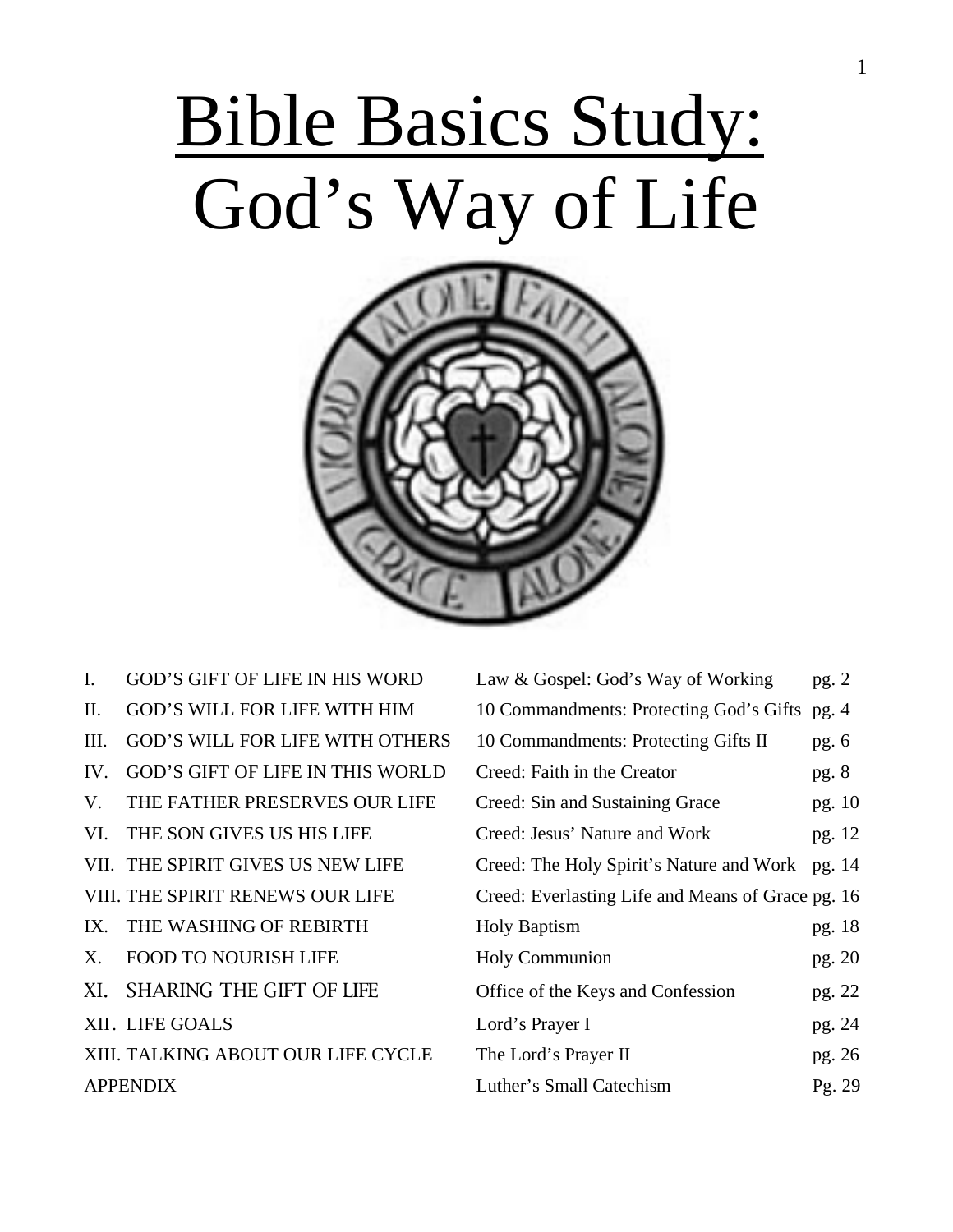- 2
- I. GOD'S GIFT OF LIFE IN HIS WORD

Law & Gospel: God's Way of Working

- 1. Where do we find life?
- A. The Father's gives love and justice.<br>a. John 3:16-17 or Rom. 1:7
- a. John  $3:16-17$ What does God want us to have?
- b. John 3:18 or Rom. 1:18-19 What do we deserve from God instead?
- B. Jesus is our savior from sin.
- a. John 3:19; 8:34 or Rom. 1:32; 3:20 Why do we deserve punishment?
- b. John 8:36 or Rom. 3:21-25 How can we have God's blessings anyway?

 John 10:7-11 or Rom. 5:8-9 What has Jesus done for us that does this?

- C. The Spirit gives forgiveness and faith.
- a. John 11:25-26 or Rom. 4:22-5:2 How do we receive God's blessings?
- b. John 16:13-15 or Rom.10:17;15:13 How does God give us this faith?

We can have life from God.

- The Father acts with love for us
- and with justice against evil
- Sin separates us from God but Jesus saves us.
- God's free forgiveness and grace
- come through faith given by the Holy Spirit.
- 2. What does God say about our life?
- A. God's word has two messages.
	- a. John 1:17 also Deut 4:1-2, Matt 5:17-19 What message from God do we learn especially from the books of Moses in the Old Testament? also Isa. 61:1, Mark 1:1
	- b. What message from God do we learn especially from the books about Jesus in the New Testament?
- B. The Law is God's message for us. a. Leviticus 19:2 also: Ex. 34:11 What must we be?
	- b. Mark 12:30-31 also Matt. 22:37 What must we do?
- c. Romans 3:23 also: Is. 64:6, Rom. 3:9-12, James 2:10 What have we done?
- d. Romans 6:23 also: Ezek. 18:20, Gal. 3:20 What do we deserve?
- B. The Gospel is God's message for us. a. Romans 5:8 also Rom. 5:6, 6:23, 8:1; Eph. 1:3-8, What has God done? 1 Jn. 4:9
	- b. Romans 3:20-21 also Rom. 1:16, 6:23; Phil. 2:13 What does God want us to have?
	- c. Romans 3:22-24 What will God do for us?

 The Bible contains two true messages. God's law tells what we must do, what we have done wrong, and what we deserve. God's Gospel tells us what good things God has done, what God will do for us, and what God wants us to have.

- 3. What are the Law and Gospel good for?
- A. God's Law is good for us.
- a. Romans 2:14-15 also: 1 Tim. 1:8-10, Ps. 119:120 What is one way we know God's law? (v. 15)

What does this do for people? (v. 14)

- b. Romans 3:20 (and 7:7) also: John 5:45
	- What does the law show us? Rom. 7:13, Gal. 3:24
	- c. James 2:10 How must God's law be kept?

So what can the law not do for us?

B. God's Gospel is good for us.

a. 1 Cor. 15:2 also Rom. 1:16, Gal. 3:13, Eph. 2:8-9

What can the Gospel do for us?

 b. Titus 2:11-12 also Deut. 24:18, 1 Cor. 15:56-58, What enables us to reject sin Eph. 4:1, 1 Jn. 4:19 and live godly lives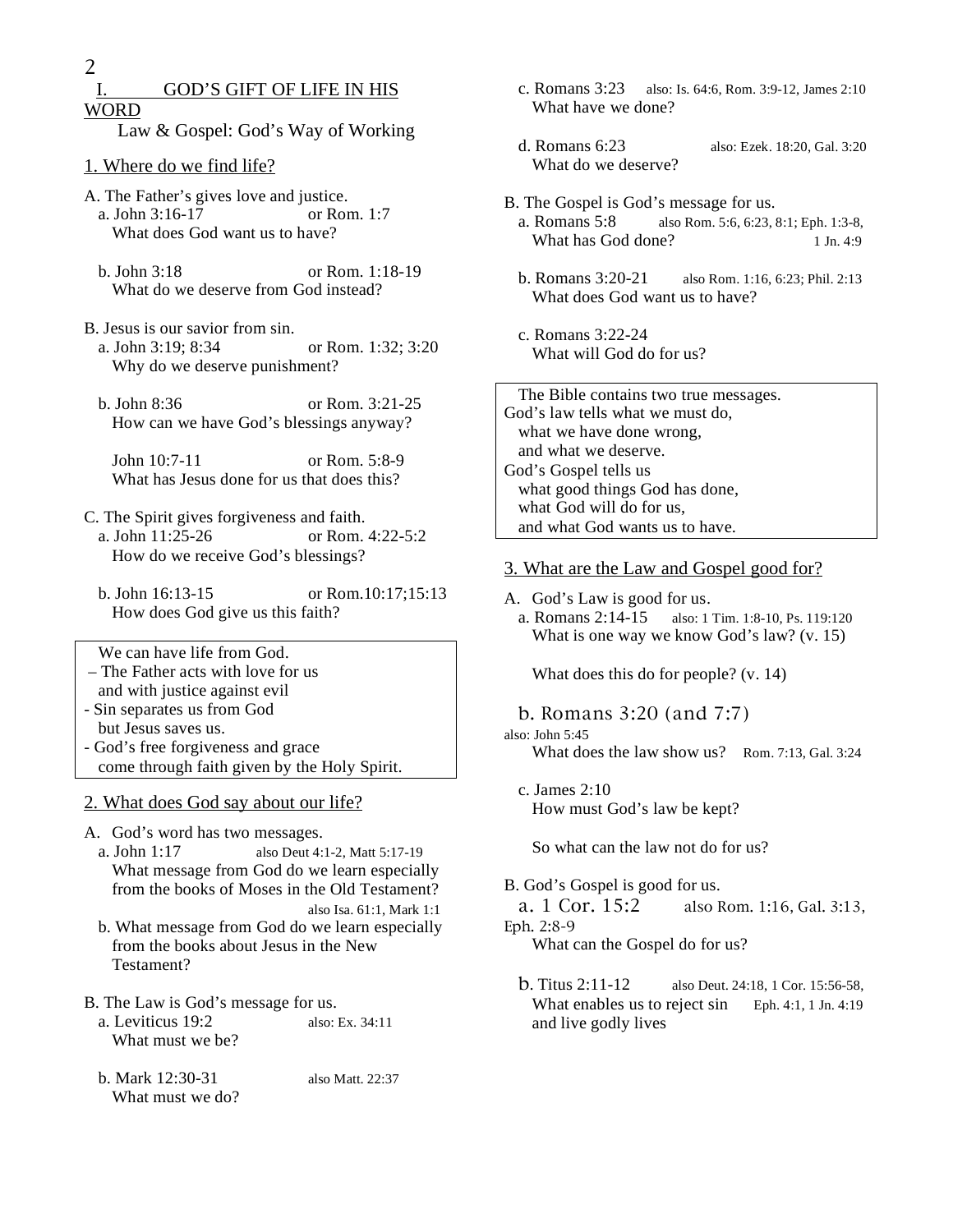God's law acts as

a curb or fence to keep us from doing wrong, a mirror to show our sin and our need to be saved, a guide to show us how to show love for God.

but it cannot make us good or save us.

 God's gospel shows us how to be saved by what God has done for us through Jesus and gives us a reason to love God and a desire to serve him.

4. How can we know about God?

A. All people have a limited natural knowledge of God and what he expects.

 a. Rom. 1:18-20 also: Psal. 19:1, Heb. 3:4 What can we see that shows us there is a powerful, eternal, God? (v. 20)

 b. Rom. 2:14-15 What tells us that some things must be right and and we do some things wrong? (v. 15)

B. We need God to give us a clear and complete knowledge of him and his truth.

 a. Rom. 1:21-23 also: Eph. 4:17-18; 1 Co. 8:7 What do those who have only nature imagine God to be like? (v. 23)

 b. Heb. 1:1-2 How has God clearly spoken to us? (v. 1) (v. 2)

 We have some natural knowledge of God and his will from his creation and our conscience, but we have clear, complete and enduring knowledge of God and his law only from his direct revelation. We know the gospel of God's grace only through his direct revelation.

#### 5. How Was the Bible Written?

- A. The writers of the Bible were inspired (breathed into) by God.
	- a. 2 Pet. 1:21 also: 2 Tim. 3:16, 2 Pet. 3:15-16 Where do the ideas in the Bible come from?

**b.** 1 Cor. 2:13 also: Ex. 34:27, Jer. 30:1-2. Where do all the words of the Bible come from?

B. God had the Bible writers use their own languages (Hebrew and Greek) with their own vocabulary and styles.

 God caused certain men to write the words which they wrote (verbal inspiration) in their own native languages.

 Since the source of the Bible is God, who inspired the words, each one is true and important.

 The nature of the Bible is spiritual. It will not always make sense to human reason but the Holy Spirit makes us able to understand it through faith.

#### 6. How can we understand the Bible?

- A. The main **purpose** of the Bible is to point to Christ.
	- a. John 5:39 & 20:31 also: Rom. 15:4, 1 Jn. 4:13 Whom is the Old and New Testament about?
	- c. 2 Timothy 3:15-17 What is the first thing the Bible teaches? (v. 15)

What does the Bible also teach us? (v. 17)

B. The Bible explains itself by a **connection** between the different parts that helps each Christian to see clearly what it says and means. a. Matt 22:29

 What will keep us from making mistakes about the Bible?

- b. Mark 4:2-3, 13-14, 34 also John 16:25 How do we know what the picture language of the Bible means? (v. 34)
- c. 2 Cor. 1:13-14 also 2 Pet. 3:16 Can we understand the Bible? Where do we start? (v. 14)
- d. 2 Cor. 3:14-16 also: John 5:39 What do we need to know to understand the whole Bible clearly?

 The purpose of the whole Bible is first to be a textbook of salvation, pointing us to Christ and what he did. Secondly, it is a textbook of sanctification, showing us how to live as Christians.

 The Bible explains itself by a connection between the parts so that every Christian can…

- understand the parts in the light of the whole Bible.
- understand "figurative" parts in light of the "literal".

- understand difficult parts in the light of parts that are easier to understand.

- understand everything in the light of Christ.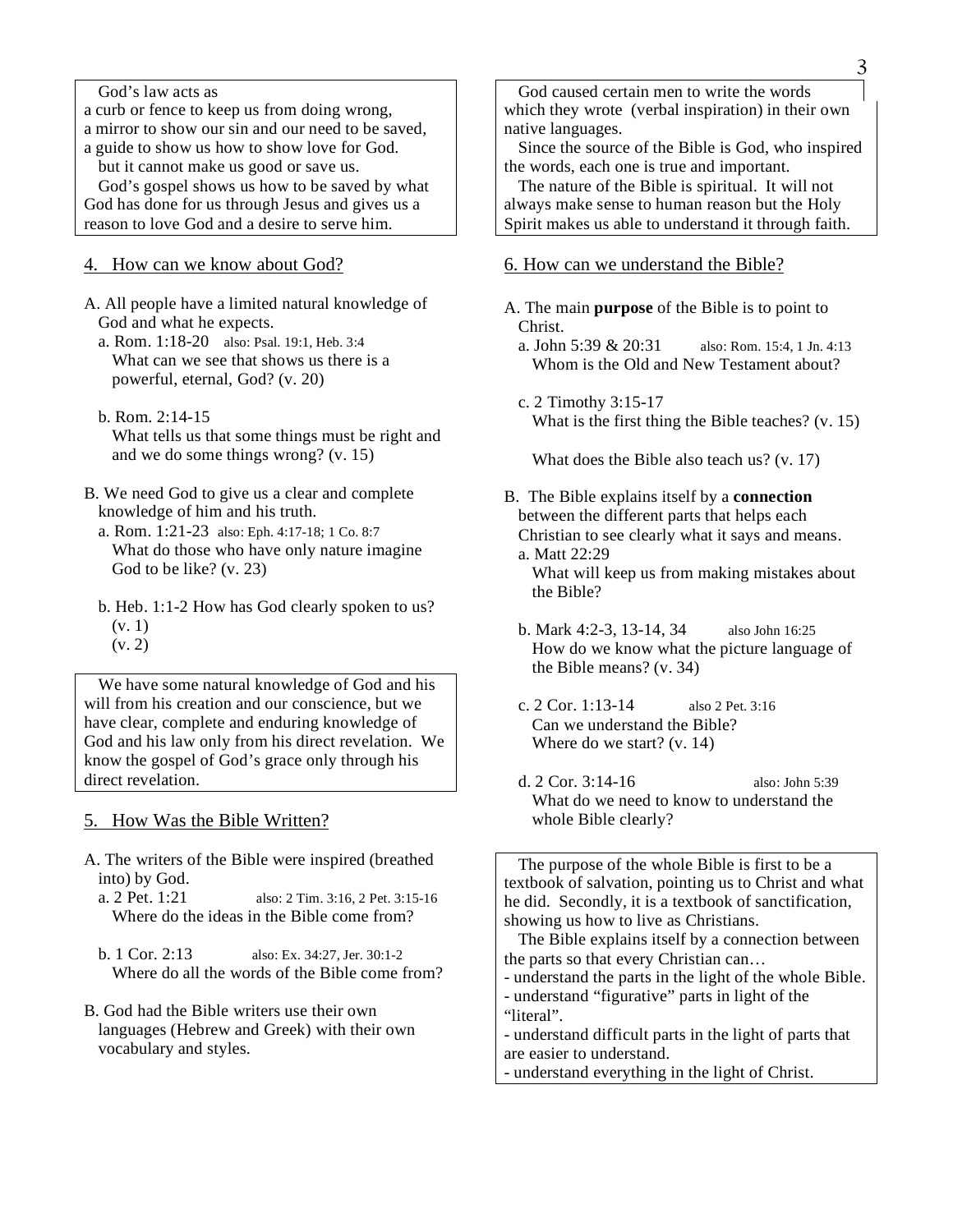# II. GOD'S WILL FOR LIFE WITH HIM

10 Commandments: Protecting God's Gifts

# 1. What does God expect of us?

- A. God has a right to love and obedience.
	- a. Matt. 22:37-39 also Deut 6:6, 10:12 What does God expect of us?
	- b. Deut. 5:33 also Deut. 6:18 Why does God want us to keep his commands?
	- c. Deut. 5:9-10 also Exod. 20:5-6 What does God threaten because he wants to keep our obedience? (v. 9)

 What does God promise because he wants to keep our love? (v. 10)

- B. Keep not just the letter but the spirit of the law. a. Matt. 5:21-22, 28 also Rom. 7:6 What is included in keeping the law.
	- b. Col. 2:16-17 also Matt. 5:48, Rom. 13:1-2 What is no longer necessary in keeping the law?
	- c. 1 John 1:8-9 also Philip. 3:12 Will we ever keep God's law perfectly?  $(v.8)$

What will still be true? (v. 9)

 God, who wants what is good for us, rightly expects that we obey and love him and love others. We must keep God's commands with our thoughts, words and deeds, which no one but our Savior can do perfectly.

 We are not obligated to keep the Old Testament laws about ceremonial or political regulations, but the moral laws about personal relationships still apply.

# 2. What preserves our relationship with God?

- A. We have a relationship with the real God. a. Exod. 20:2-4 also Deut 5:6-9, 14:1-2
	- What has God done for his people? (v. 2)

What does God now allow? also Hosea 13:4

- b. 1 John 2:15, 23
- What is included in having "another God"? (v. 15) (v. 23)
- B. Our relationship with God is exclusive. c. Matt. 6: 24 also Matt 22:27 What does God deserve most of all?
	- b. Matt. 10:28 also Ps. 34:7, 67:7 What does God deserve most of all?
- c. Prov. 3:5 also Jer. 17:5 What does God deserve most of all?

 God's gift of a personal relationship with him is protected when we fear (respect) love and trust only the true "triune" God, who has made us his own, and not in any other being, thing or idea to provide for, protect or guide us.

#### 3. How do we use God's name?

- A. God gives us his powerful name to use. a. Exod. 20:7 also Lev. 19:12, Matt 28:19 What are we to use but not misuse?
	- b. 1 Chron. 16:8 also Luke 10:17, Acts 3:16 What are should use God's name for?
- B. God's name is to be used only for what he wants. a. Deut 18:10-11, 20

 What should we not use God's name for? (v. 11) (v. 20)

 b. Matt. 5:33-35 also James 3:9-10 What should we avoid?

 God has given us his powerful name to use to respectfully speak to him, truthfully speak about him, and identify ourselves as his people. We have no right to misrepresent him by saying what is not true or do what he would not want done.

#### 4. How do we use our time with God?

A. God has given us all we need for life. a. Exod. 20:8-11 also Exod. 16:4-5 What day is the Sabbath? (v. 10)

How is this day used? (v. 10)

Why can we do this? (v11)

 b. Matt. 4:4 also Matt. 10:39-42 What do we need most for life?

 Matt 11:28 Where do we find our rest?

c. Matt. 12:6-13 also Luke 4:16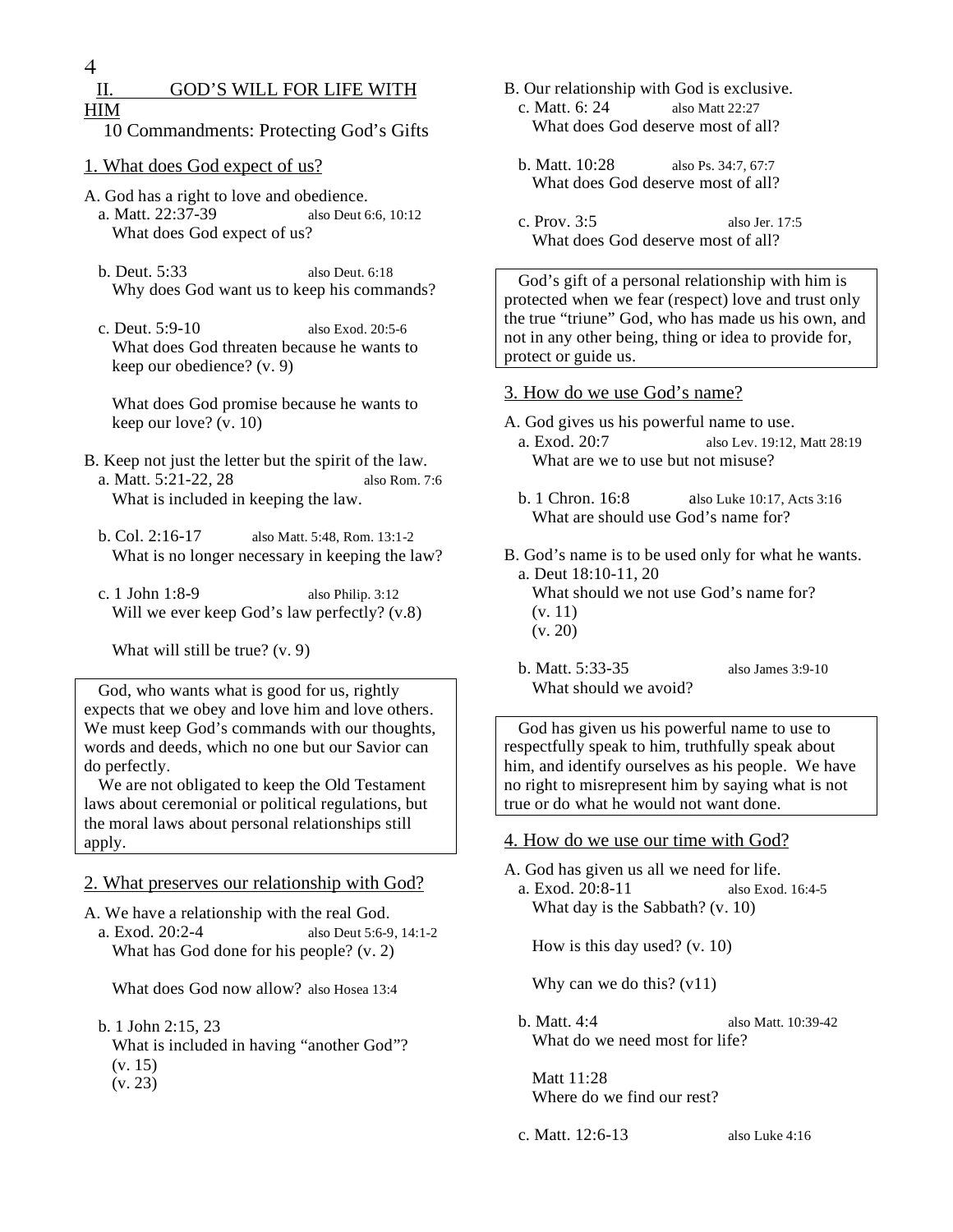What did Jesus do on the Sabbath?

Luke 24:1, 6 also Matt. 28:1,5-6 What did Jesus do on the next day?

B. Christians spend time with God in worship. a. Acts 2:42 also Col. 3:16 What is included in Christian worship?

 b. Acts 20:7 also Col. 2:16-17 When do Christians usually worship?

 A Sabbath "rest" day honors God as the one who has provided all we need for life. All our needs for spiritual life come from Jesus through his word. We find our rest in God's word and sacraments when we spend time in worship. We ordinarily worship on Sunday, the day Jesus completed the work of our new creation by his resurrection.

5. How do we treat authorities representing God?

A. God gives parents for good.

 a. Eph. 6:1-4 also Col. 3:20-21 What are parents to do? (v. 4)

 What are children to do? (v. 1) (v. 2)

B. God also gives other authorities.

 a. Rom. 13:1,4 also 1 Pet. 2:13-14 What authority has God given to protect us? (v. 1)

 What does this authority have the right to do?  $(v. 4)$ 

 b. Heb. 13:7, 17 also 1 Thess. 5:12-13 What should authorities in the church do?

How should we treat them?

 c. Acts 5:29 also Matt. 10:37 What must we do if authorities contradict God?

 God gives authorities representing him in the home, society, work, and church. They are God's way of providing for, protecting and guiding us. We should honor them, learn from them, lovingly help them, and willingly obey them when they act within their authority.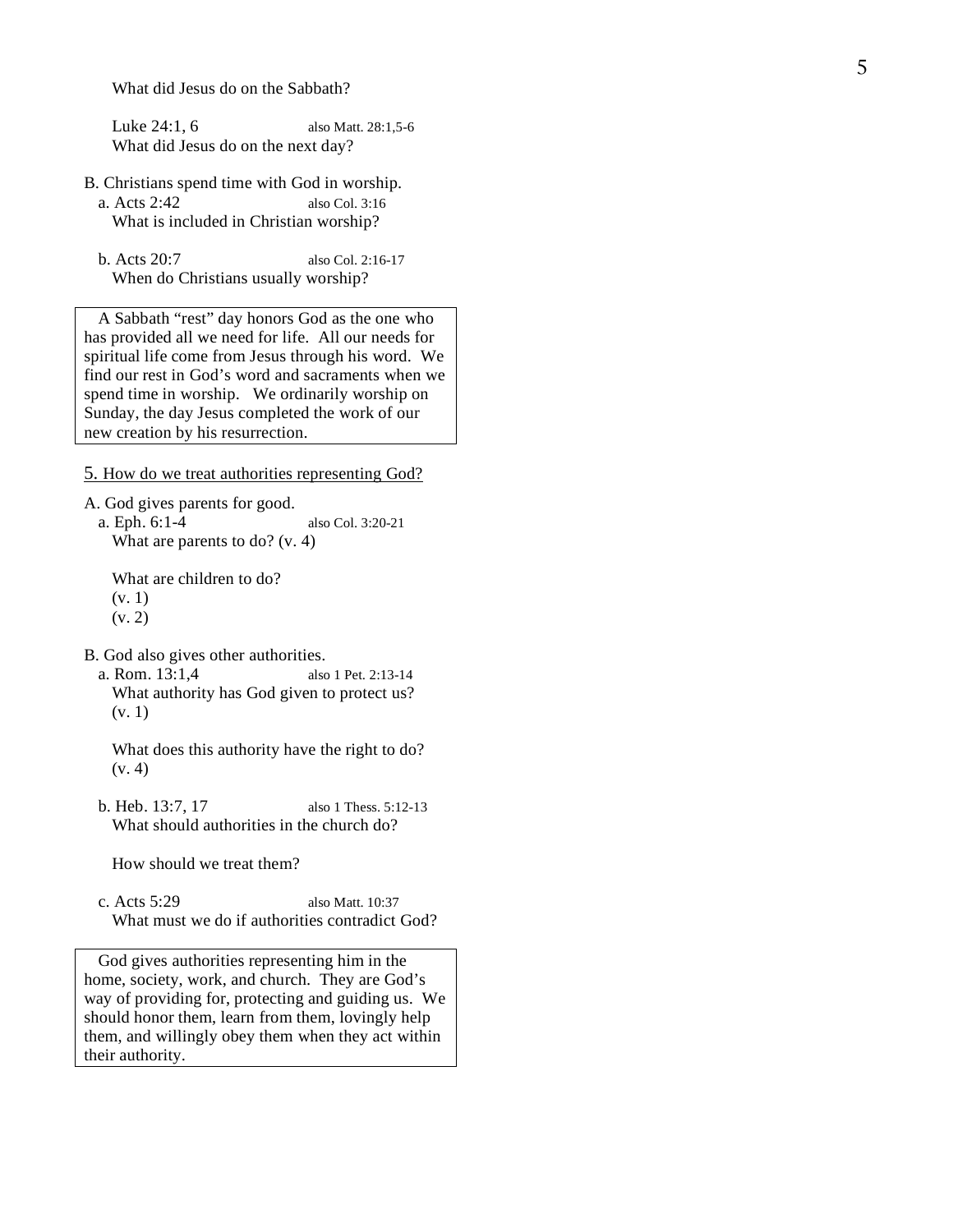| 6                                                                                                                                                                                                       |                                                      |                                                                                                                                                                                                                       |
|---------------------------------------------------------------------------------------------------------------------------------------------------------------------------------------------------------|------------------------------------------------------|-----------------------------------------------------------------------------------------------------------------------------------------------------------------------------------------------------------------------|
| <b>GOD'S WILL FOR LIFE WITH</b><br>Ш.<br><b>OTHERS</b>                                                                                                                                                  | d. Matt. 5:28                                        | also Eph. 5:12                                                                                                                                                                                                        |
| 10 Commandments: Protecting Gifts II                                                                                                                                                                    | e. Heb. 13:4                                         | also 1 Thess. 4:3-5                                                                                                                                                                                                   |
| 1. How do we protect the gift of life?                                                                                                                                                                  | f. Exod. 20:14                                       |                                                                                                                                                                                                                       |
| A. Life belongs to God who gives it.<br>a. Exod. 20:13<br>also Exod. 21:12-13                                                                                                                           | g. Lev. 18:6                                         |                                                                                                                                                                                                                       |
| What do individuals not have the right to do?                                                                                                                                                           | h. Lev. 18:22f                                       | also Rom. 1:26-27, 1 Cor. 6:9                                                                                                                                                                                         |
| b. Deut 32:39<br>also 1 Cor. 6:19<br>Who has this right?                                                                                                                                                |                                                      |                                                                                                                                                                                                                       |
| c. 1 John 3:16-17<br>also Matt. 24:34-36<br>How should we help others have life?                                                                                                                        |                                                      | God created marriage to be a lifelong union of one<br>man and one woman in exclusively faithful intimacy<br>so that they can share love and support and raise<br>faithful children. Marriage is ruined by divorce and |
| B. We have no individual right to end or ruin life.<br>a. What kind of killing is wrong?<br>Exod. 21:12-14<br>also Rom. 13:1-4                                                                          | language.                                            | by using sexuality outside of marriage in fornication,<br>prostitution, homosexuality and every form of<br>perversion, and by lust, pornography and obscene                                                           |
| Exod. 21:22-23<br>also Jer. 1:5                                                                                                                                                                         |                                                      | 3. How do we handle personal property?                                                                                                                                                                                |
| 2 Sam. 1:9-10, 16                                                                                                                                                                                       |                                                      | A. We respect ownership of personal possessions.                                                                                                                                                                      |
| Acts 16:27-28<br>also 1 Cor. 6:19                                                                                                                                                                       | a. James 1:17                                        | also Deut. 8:17-18, Psal. 24:1<br>Where does everything we have come from?                                                                                                                                            |
| b. Lev. 19:15-18<br>What would ruin the lives of others?                                                                                                                                                | b. Eph. 4:28                                         | also 2 Th. 3:10-12, 1 Jn. 3:17<br>How should we get what we need?                                                                                                                                                     |
| All life belongs to God who gives it and no person<br>has the right to decide to end human life, including<br>the lives of the unborn, the suffering and oneself.                                       | others have what they need?                          | What should we also do with what we have so                                                                                                                                                                           |
| (God does give government the right to execute<br>criminals and wage just war.) We should help others<br>with physical needs and not carelessly or<br>intentionally make life miserable by any words or | a. Exodus 20:15                                      | B. We do not try to take what is not ours.<br>also Deut. 5:19<br>What should we not do for possessions?                                                                                                               |
| actions.                                                                                                                                                                                                | Lev. 19:35                                           | b. What is included in mistreating possessions?<br>also Col. 3:22-23                                                                                                                                                  |
| 2. How do we use human sexuality?                                                                                                                                                                       |                                                      |                                                                                                                                                                                                                       |
| A. God made people for sexual intimacy.                                                                                                                                                                 | Psal. 37:21                                          |                                                                                                                                                                                                                       |
| a. Matt. 19:4-6<br>also Gen. 1:27-28, 31<br>How did God make people? (v. 4)                                                                                                                             | Luke 3:14                                            |                                                                                                                                                                                                                       |
| What was his intention? $(v5)$<br>also 1 Tim. 4:3-5                                                                                                                                                     | John 6:12                                            |                                                                                                                                                                                                                       |
| What does God not want? $(v. 6)$ also Mal. 2:15-16                                                                                                                                                      |                                                      | Personal possessions are gifts from God which we<br>are to get by honest work or gifts and use to help                                                                                                                |
| b. Eph. 5:33<br>also Eph. 5:21-32<br>How should spouses treat each other?                                                                                                                               | others and serve God.<br>wasteful, destructive, etc. | We are not to steal, cheat, defraud, extort, be                                                                                                                                                                       |
| B. What ruins God's plan for marriage?<br>a. Eph. 4:29                                                                                                                                                  |                                                      |                                                                                                                                                                                                                       |
| b. 1 Cor. 6:15<br>1 Cor. 5:1                                                                                                                                                                            |                                                      |                                                                                                                                                                                                                       |
| c. Matt 5:32<br>also Mal. 2:14-15                                                                                                                                                                       |                                                      |                                                                                                                                                                                                                       |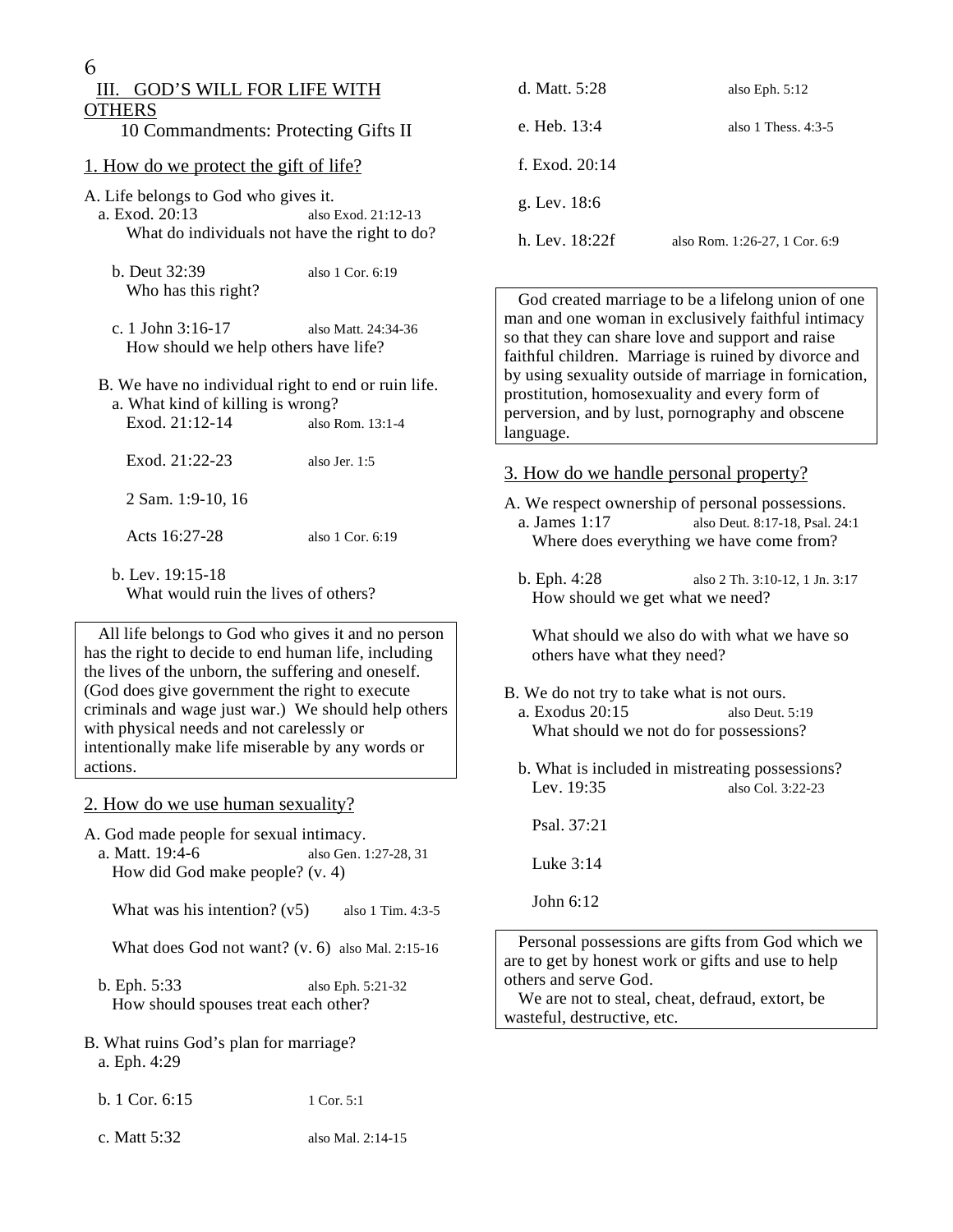- 4. How do we deal with truth and justice?
- A. We are responsible for guarding truth. a. Prov. 22:1 What is a most precious possession?
	- b. Prov. 31:8-9 also Prov. 24:24-25 How should we protect truth and justice?
	- c. Prov. 17:9 also Prov. 25:9, Eph. 4:29, 1 Tim. 5:13 How can we protect others' reputations?
- B. We should not ruin others with our words.
	- a. Prov. 6:16-19 also Ex. 20:16, Deut. 5:20, Prov. 11:9 What thoughts and words are wrong?
	- b. Lev. 19:16-17 also Zech. 7:10, 8:16-17 What should we not do against others? (v. 16) (v. 17)

 Lev. 19:17 also Matt. 18:15-17, Jas 5:20 What should we do instead?

 God wants us to have truth and justice, including a good reputation. We are to think and speak the truth about others, and speak about them in the most kind and helpful way.

 We are not to lie or abuse justice by perjury, slander or libel; hurt others by deception, half truths, exaggeration, gossip or betrayal; or think evil of them with prejudice, hatred, grudges or sinful judging.

#### 5. What are right desires and ambitions?

- A. God gives us a desire to love him and others. a. Exod. 20:17 also Deut. 5:21
	- What should we not have wrong desires for?
	- b. Philip. 2:4

What are we to be interested in?

- c. 1 Pet. 4:2 also Matt 6:33, Luke 12:29-31, 1 Pet. 2:2 What is to be our main desire?
- d. also Heb. 13:5 also Luke 12:15, Phil. 4:11-12, What are we to be free from?  $1$  Tim 6:6-10

What should we do instead?

What makes us able to do this?

- B. Wrong desires lead to wrong actions. a. James 4:1-3 also James 1:14 What do evil desires lead to?
	- b. 2 Tim. 3:2-6 How does one act on coveting people? (v. 6)
	- c. Micah 2:1-2 How does one act on coveting property?

 God gives us the desire to love him and others and contentment with what he gives us.

 It is wrong to covet, that is to desire what is wrong for us or can only be had at another's loss and to greedily want more than will benefit us. Coveting thoughts are as wrong as getting things by wrong actions or by enticement.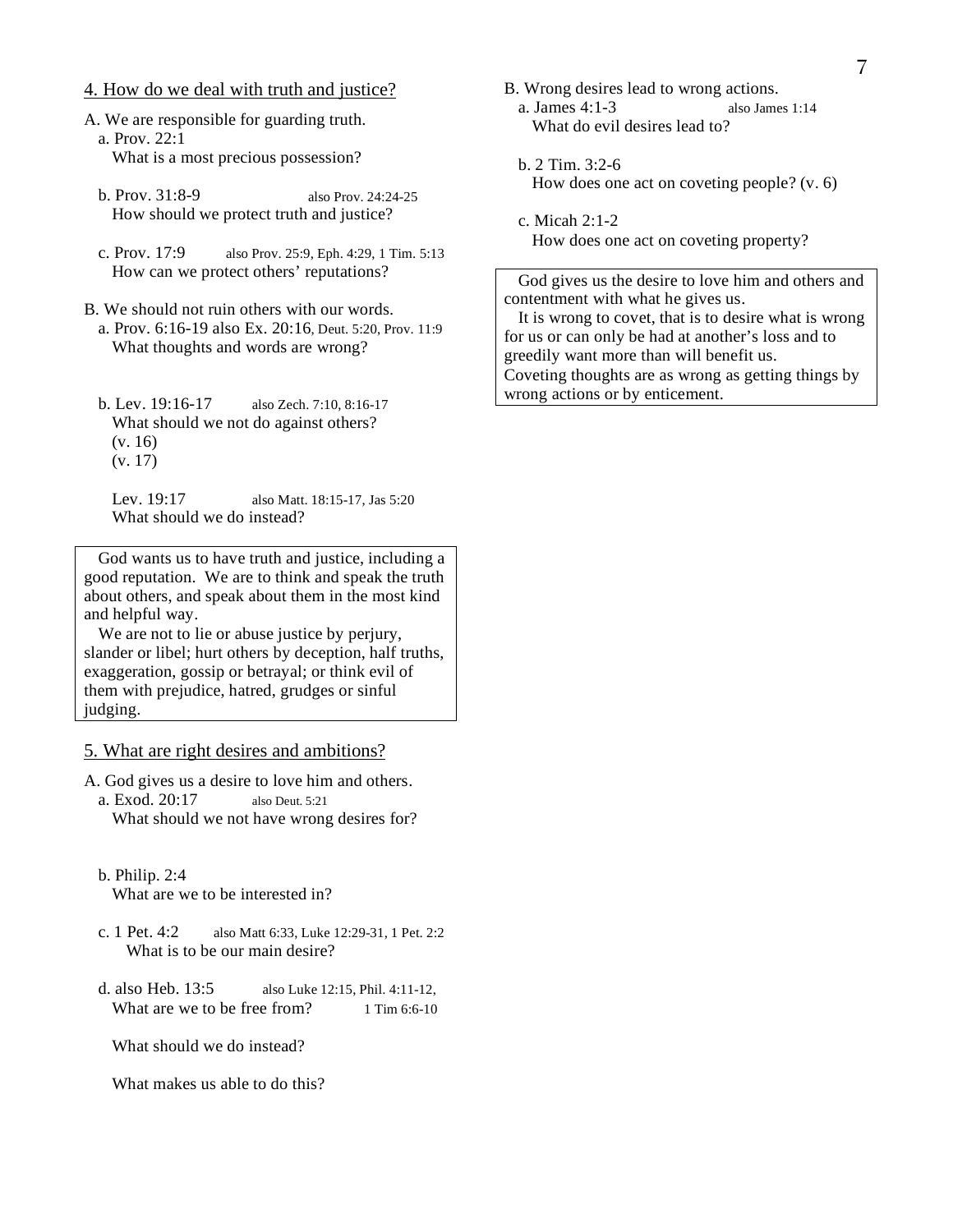| 8                                                                                                                                     |                              |  |
|---------------------------------------------------------------------------------------------------------------------------------------|------------------------------|--|
| IV. GOD'S GIFT OF LIFE IN THIS                                                                                                        |                              |  |
| <b>WORLD</b><br>Creed: Faith in the Creator                                                                                           |                              |  |
|                                                                                                                                       |                              |  |
| 1. What is a Christian believer?                                                                                                      |                              |  |
| A. Christians believe in the true God.<br>a. John 17:3<br>also Deut 6:4. 1 Cor. 8:4<br>How many true God's are there?                 |                              |  |
| b. Gen. 1:26<br>What pronouns does God us to refer to himself?                                                                        |                              |  |
| c. Matt. 28:19<br>also Matt. 3:16-17, John 14:16-17<br>Who are the three persons of God?                                              | <b>B.</b> 0<br>a             |  |
| B. Christians have saving faith.<br>a. John 3:16<br>also $2$ Thess. $2:13$<br>How are we saved?                                       | $\mathbf b$                  |  |
| $b. 2$ Tim. $1:12$<br>What three things are included in believing?<br>also John 8:32, 17:3                                            | $\mathbf{C}$                 |  |
| also Rom. 4:20-21, Heb. 11:1                                                                                                          | $C^{\dagger}$                |  |
| also Psal. 78:22                                                                                                                      | a                            |  |
| C. Christians state the true faith in creeds.<br>a. Matt. 16:15-16<br>also 2 Cor. 4:13-14<br>Who's faith is stated here?              | b                            |  |
| b. 1 Cor. $15:3-4$<br>also 1 Pet. 3:15<br>What does Paul do with this statement of faith?                                             | G<br>also<br>in <sub>f</sub> |  |
| c. Titus $1:9$<br>also $1$ Cor. $1:10$<br>What should we do with what we believe?                                                     | The<br>tog<br>the            |  |
| Christians are those who are saved by believing in<br>the one true "triune" (one in three) God who is<br>Father, Son and Holy Spirit. | the<br>the<br>Τ              |  |
| Genuine saving faith includes knowing the truth,                                                                                      | etei                         |  |
| the<br>being convinced it is true and trusting it confidently.                                                                        |                              |  |
| Christians use creeds to state what they believe,<br>teach and confess (agree on).<br>The three creeds Christians have in common are  | 4. J<br>А.                   |  |
| the Apostles', Nicene and Athanasian.                                                                                                 | a                            |  |
| 2. How is God described?                                                                                                              |                              |  |
| A. God is perfect and unlimited.<br>a. John 4:24<br>also John 1:18<br>What kind of a being is God?                                    | $\mathbf b$                  |  |
| b. Note, in the following verses,<br>the ways God is unlimited<br>Psal. 90:2<br>also Gen. 1:1, John 1:1                               | $\mathsf{A}_{\cdot}$<br>a    |  |

| Psal. $102:27$                                                                                                                               | also Mal. $3:6$              |  |
|----------------------------------------------------------------------------------------------------------------------------------------------|------------------------------|--|
| Psal. 103:8                                                                                                                                  | also 1 John 4:8-10           |  |
| Psal. 115:3                                                                                                                                  | also Matt 19:26              |  |
| Psal. 139:7                                                                                                                                  | also Job 11:7-9, Jer. 23:24  |  |
| Psal. 139:3, 17                                                                                                                              | also Rom. 11:33, 1 John 3:20 |  |
| Psal. 145:17                                                                                                                                 | also Deut. 32:4              |  |
| B. God is our creator, redeemer and sanctifier.<br>a. Isa. 64:8<br>also John 5:19-23, 1 Cor. 8:6, Heb 1:2<br>What does the Father do for us? |                              |  |

- b. Gal. 3:13 also Matt. 1:21, Psal. 89:26 What does Jesus, the Son, do for us?
- c. 2 Thess. 2:13 also 1 Cor. 6:11 What does the Holy Spirit do for us?
- The persons of the trinity are equal but different. a. John 1:1, 14 also John 3:16, 5:17, 1 John 1:1-2 Where did the Son come from?
- b. John 14:26 also John 14:16, 15:26 Where does the Holy Spirit come from?

 God is a spiritual being, not limited by a body, and o perfectly complete, right, loving and unlimited bower, space, knowledge, time, etc. e three persons of the trinity always work ether, but Father is especially connected with creation. Son is especially connected with redemption and Holy Spirit with sanctification. The Father, Son and Holy Spirit are all equal and rnal, but the Son is begotten from the Father and Spirit proceeds from the Father and the Son.

#### How is God the Creator?

God made everything.

 a. Gen. 1:1-2 also Psal. 90:2, John 1:1, Col. 1:16-17 What existed from the very beginning?

What did God make?

 b. Gen. 1:3 also Ps. 33:6, John 1:1-3, Heb. 11:3 How (by what) did God make everything?

God made everything complete. a. Gen. 1:11, 21, 25 How did God make every living thing?

b. Gen. 1:31 also Gen. 2:2, Exod. 20:11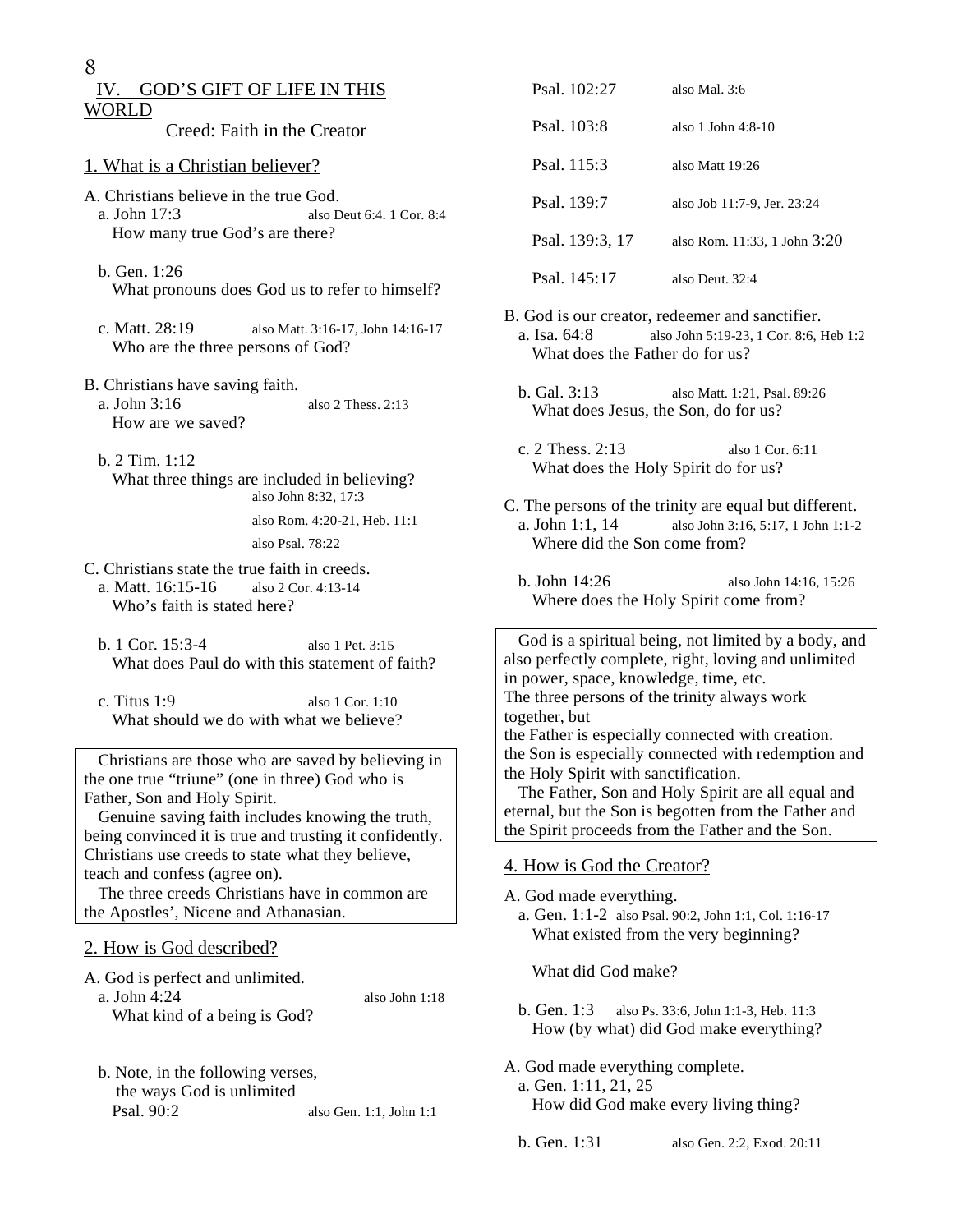How long did God's creation take?

What was it like when it was done?

 When nothing existed except God himself, God made everything in six consecutive days by speaking his word (except humans). Everything was originally complete and good.

#### 4. What are God's greatest creations?

- A. God created living human beings.
	- a. Gen. 2:7, 2:22 also Psal. 119:73, 139:13; Jer 1:5 What did God make in an individual "hand made" way?
	- b. Gen. 2:7 also Eccl. 12:7, Rom. 8:10 What did God put into them?
	- c. Gen. 1:26 also Gen. 1:28, 9:1-3; Psal 8:4-8 What role did God give them?
	- d. Gen. 1:27 also Col. 3:10, Eph. 4:23-24 What did God make people to be like?
- B. God created invisible living beings.
	- a. Heb. 1:14 also Acts 12:7-10 What kind of beings are angels?
	- b. Heb. 12:22 also Dan. 7:10, Luke 2:13, Rev. 5:11 How many of them are there?
	- c. What is their purpose? Heb. 1:14 also Gen. 24:7, Psal. 91:1-12, Dan. 6:22
		- Heb. 1:6 also Isa. 6:3, Luke 2:13, Rev. 5:11-12
		- Luke 1:26-28 also Matt. 28:5-7, Luke 2:9-11
	- d. Luke 24:4 also Gen. 19:15-16, Luke 1:11, 2:9-13 In what forms might they appear?
	- e. Luke 20:35-36 Why does the number of angels not change?
	- f. Psal. 103:20 What do angels do?

 also 2 Kg. 14:35, Dan. 6:22, 2 Thes. 1:7 How are they able? Heb. 1:3

 God's greatest visible creatures are humans, which are individually formed, made to have spiritual life

in an eternal soul, put in charge of the rest of creation and made originally in God's image, that is, like God in perfectly knowing what is right, desiring what is right and doing what is right.

 God's greatest invisible creatures are angels, which are powerful living beings without a body, although they can appear in various forms. God made a great number of them, which does not change, to serve believers, worship God, and bring his messages. The are each very powerful and the holy angels always do God's will.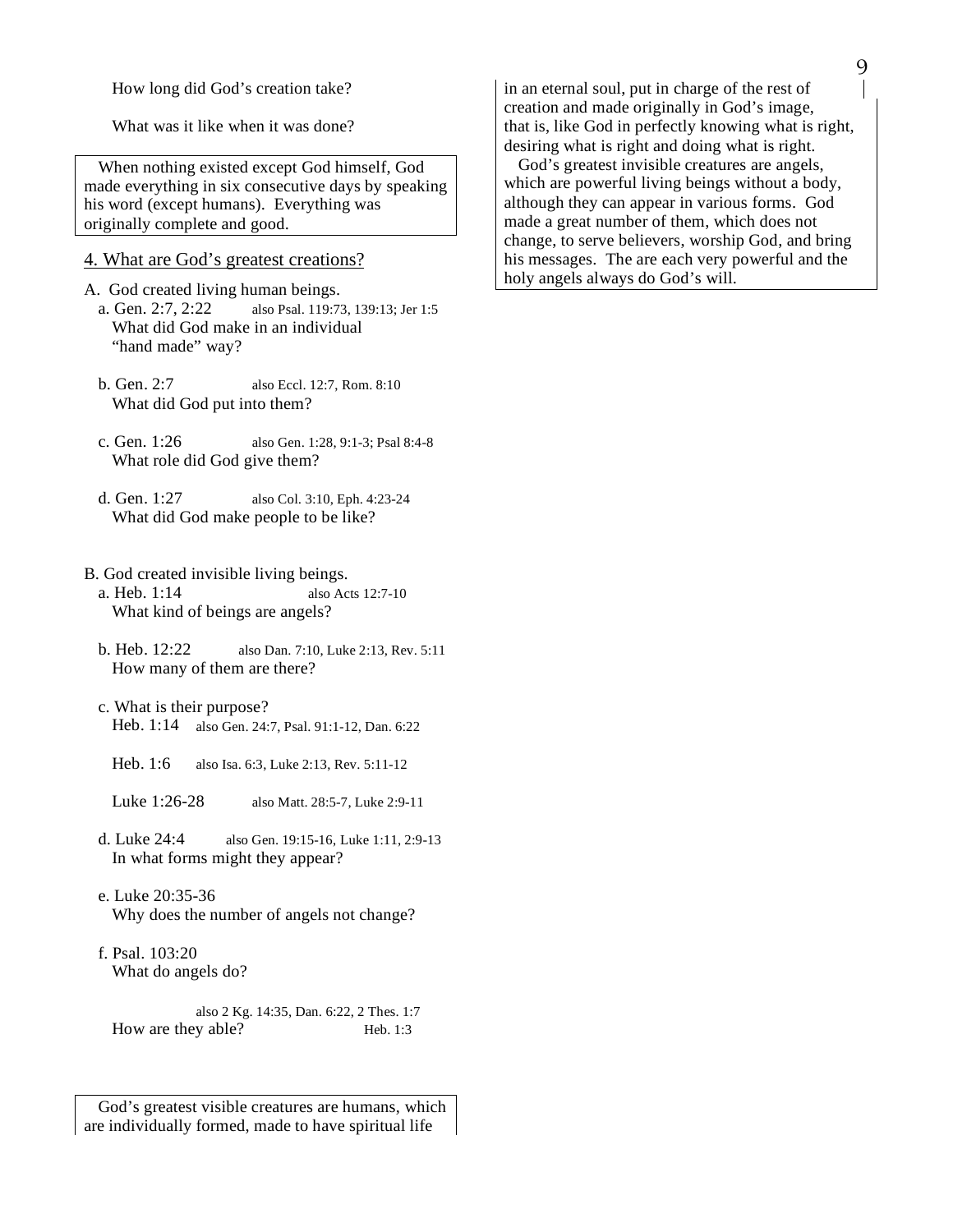10

| .    |                             |
|------|-----------------------------|
|      | V. THE FATHER PRESERVES OUR |
| LIFE |                             |

#### Creed: Sin and Sustaining Grace

#### 1. What has happened to God's perfect creation?

- A. Angels turned against God.
- a. Rev. 12:7-9 also Isa. 14:12-15, Ezek 28:11-19 Who fought against God and his angels? (v. 9)

 b. Rev. 12:8-9also Matt 25:41; Heb. 2:14, 16; What happed to them? 2 Pet. 2:4; Rev. 20:1-3

 c. Rev. 12:9, 12 also Gen. 3:4-5, John 8:44, 2 Cor. 11:14, What do they do now? Eph. 6:11-12, 1 Pet. 5:8-9

B. Humans sinned.

- a. Gen. 3:1-6, 16-19 also 2 Sam. 11 Identify the verses where these steps happen? Doubt Deception Desire Decision Deed Despair Disaster Death Damnation
- b. Rom. 5:12 and Psal. 51:5 also John 3:6 How does what Adam did effect us today?
- c. What kind of death results from sin? Gen. 5:5 also Gen. 2:17, Eccl. 12:7 Eph. 2:1 also Isa. 59:2 Matt 25:41 also Matt. 10:28, 2 Thes. 1:9 d. What are humans naturally like now? Gen. 5:3 2 Cor. 4:4 also 1 Cor. 2:14 Eph. 2:1 also Rom. 7:18 Rom. 8:7 also Gen. 3:10, 8:21, Eph. 2:3

 God's perfect creation has been ruined by sin. Sin began when the Devil led angels (demons) in proud rebellion against God's authority. They were defeated and separated from God's presence in heaven but continue now oppose God by leading people also to sinful rebellion.

 Adam and Eve gave into temptation to disobey, bringing physical, spiritual and eternal death to all their descendants. As a result we are all by nature blind, dead and enemies of God.

#### 2. What does God continue to do for us?

A. God continues to care for us.

- a. Gen. 3:15 also Gen. 8:21, 12:2-3; 2 Sam. 7:12-13 What will separate humans from Satan's work?
- b. How does God continue to take care of his creation? Psal 32:8 also 1 Kings 4:29, Job 39:27-30, Dan. 1:17
	- Psal. 36:6 also Gen. 8:22, Psal 104:14, Heb. 1:3
	- Psal. 121:5-8 also Psal 34:19-20, Matt. 10:29-30
	- Psal. 145:15-16 also Matt 5:45, Acts 14:17, Jas. 1:17
	- Deut 8:15-18 also Gen. 3:19, Matt 14:15-21
	- Rom. 8:28 also Gen. 50:20, Jer. 29:11
- c. Psal. 103:13 also Gen. 32:10 Why does God do these things?

B. We respond to God's care.

- a. Psal. 105:1-2 also Rom. 11:35-36, 1 Thes. 5:18 How do we respond to what God does?
- b. Deut 13:4 also Gen. 2:15, Deut 10:12-13, 1 Pet. 4:10 How do we respond to what God does?
- c. 1 Tim. 6:17-18 also 1 Chr. 29:14, Phil. 4:6, 1 Pet. 5:7 How do we respond to what God does?

 In spite of sin, God has promised a savior and he continues to sustain the world by providing, protecting, controlling and instructing in both natural and miraculous ways as he sees best. We are to respond with thanks and praise, serving and obeying him, trusting him and sharing with others.

3. How is God a Father?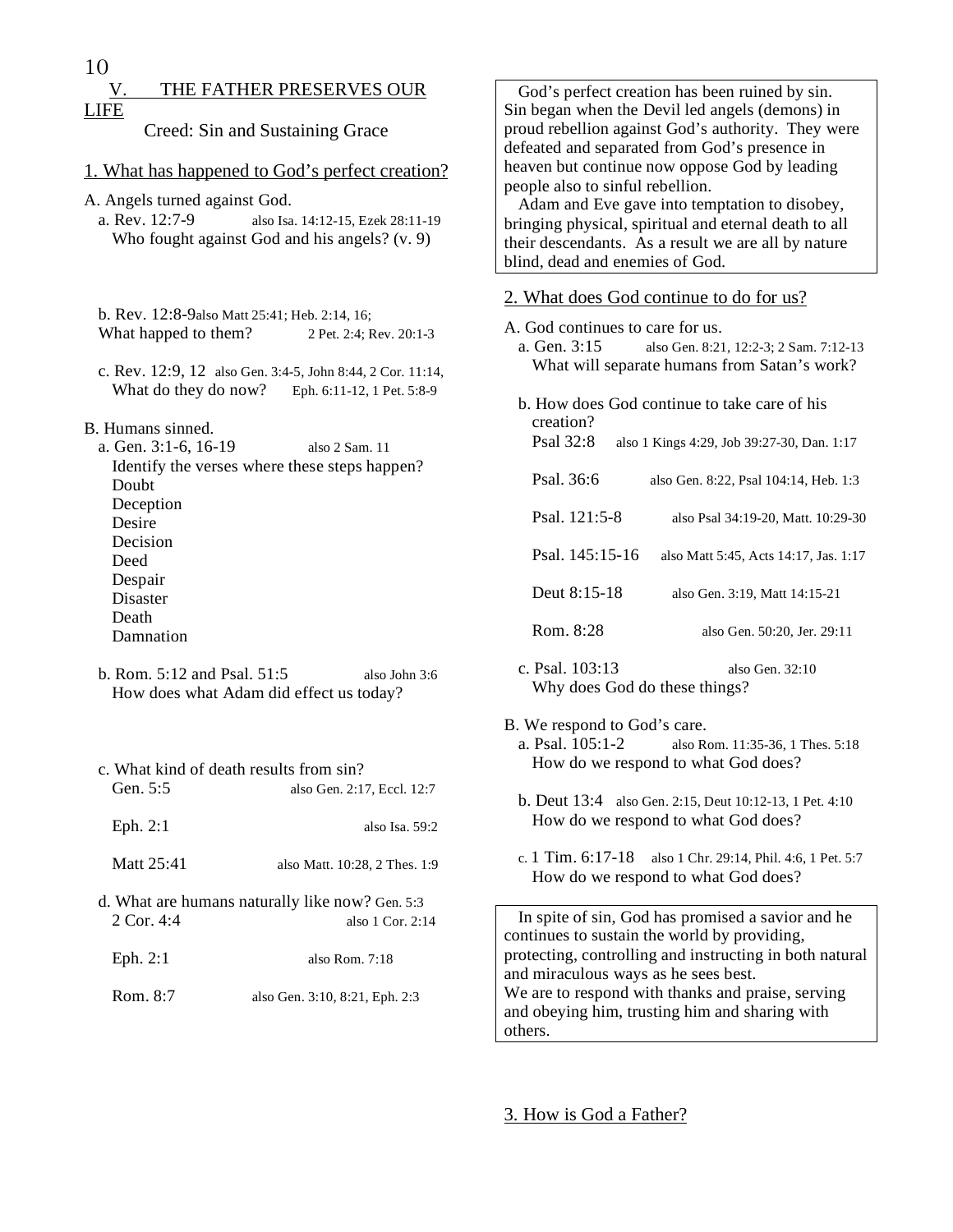A. God is the Father of Jesus.

 a. Col 1:3 also Luke 1:31, John 5:17-18 Who is God the father of?

 b. God is the Father of believers. John 8:44 also Psal. 103:13, Mal. 2:10 Who is the spiritual father of sinners?

Gal. 3:26-27 also Gal. 4:4-5, John 3:3-7 How does God become our father?

 God, the first person of the trinity is the Father of Jesus Christ. Although we are not naturally children of God, believers in Jesus are adopted as God's children and spiritually reborn in his image. God also cares for all as a loving Father, although we do not deserve it.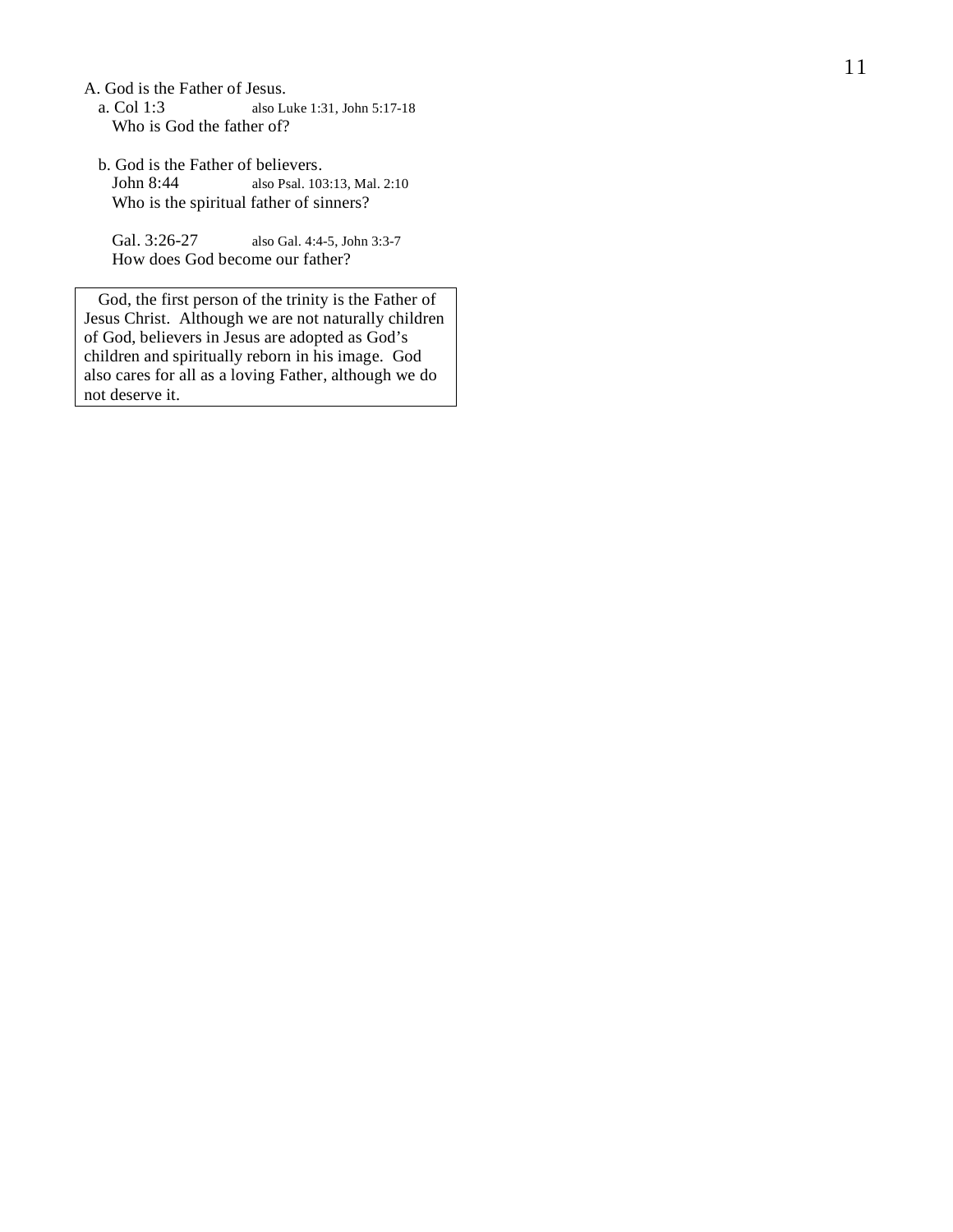# Creed: Jesus' Nature and Work

#### 1. Who is Jesus?

- A. Jesus, the Son of God, is God. a. 1 John 5:20 also John 1:14, 10:30, 20:28, What different titles are used  $Acts 20:28$ . for this one person? Rom. 9:5, Titus 2:13
	- b. John 5:17-22 also John 1:3, Matt. 9:16, Heb. 1:3 What does Jesus do that only God can do? (v. 21) (v. 22)
	- c. John 5:23 also John 17:5, Heb. 1:6 How are we to treat Jesus as God is treated?
	- d. John 5:25-27 also John 1:1-2; Matt 28:18, 20; What is Jesus described as having, Heb. 13:8 as only God is described?
- B. Jesus has become a real human.
	- a. 1 Tim. 2:5 also John 1:14, Col. 2:9, 1 Tim. 3:16 What is Jesus at the same time he is God?
	- b. Heb. 2:14-17 also Isa. 9:6, Matt. 1:1, 1Tim. 2:5 What is Jesus described also Matt 4:2, Luke 24:39, as having? ( v. 14) John 1:14, John 19:28, Gal. 4:4, 1 Tim. 3:16

| What did Jesus do? | also Mark 4:38, 11:12, 15:37: |
|--------------------|-------------------------------|
| (v. 14)            | Luke $2:11.52$ :              |
|                    | John 11:35; 19:33-35          |

- c. Heb. 4:15 also John 8:46; 1 Pet. 1:18-19, 2:23 What is the one difference between Jesus and other humans?
- C. Jesus is our substitute.
	- a. Rom. 5:19 also Matt. 5:17, 48; Gal. 4:4-5 What was Jesus able to do for everyone?
	- b. 1 John 2:2 also Gal. 3:13, Heb. 2:17, 1 Pet. 1:18-19 What was Jesus death able to do?

 Jesus, the only begotten Son of God, is God (divine) in the same way the Father as God, always has been, and always will be. The Bible calls him names God is called, describes him as God is described, says he does what God does and says he is to be honored as God.

 At the same time, Jesus has become a genuine human (incarnation), who lived and died as a human, and continues to be both man and God (personal union).

 He had to be both at once so he could take the place of the whole world in perfectly obeying God and suffering the punishment to pay for all our sins (vicarious atonement).

# 2. What has Jesus done for us?

- A. Jesus humbled himself to save us.
- a. Phil. 2:5-8 also Luke 2:51-52, John 14:31 What did Jesus do instead of holding on his power and glory as God?
- b. Matt. 1:18 also Isa. 7:14, Luke 1:35, Gal. 4:4 How did Jesus' mother become pregnant?
- c. Isa. 53:3 also Matt 8:20, John 8:40; 11:35; Heb 2:18 What did Jesus experience during his life?
- d. Mark 15:15 also John 19:1, 16-18 What happened at the end of Jesus' ministry?
- e. Matt 27:46 also Gal. 3:13, 2 Cor. 5:21, 1 Pet 2:24 What happened to Jesus on the cross?
- f. John 19:30, 33-34 also Matt 27:50, Mark 15:37 What did Jesus do when he was finished?
- g. Mark 15:44-46 also Matt 27:59-60 What happened to Jesus body?
- B. Jesus' death sets us free. a. 1 Pet. 1:18-19 also Luke 23:41, Eph. 1:7, 1 Jn. 1:7 How has Jesus redeemed us?
	- b. 2 Cor. 5:14, 19, 21 also Isa. 53:4-6; Rom. 4:5-8, 5:19 What happens for us as a result of what Jesus did? (v. 19)
	- c. Heb. 2:14-17 What are we now also set free from? (v. 14) also Eph. 2:2, John 12:31, 1 Jn. 3:8, Rev. 12:10
		- (v. 15) also Rom. 6:23, Eph. 2:4-5, 1 Cor. 15:54-57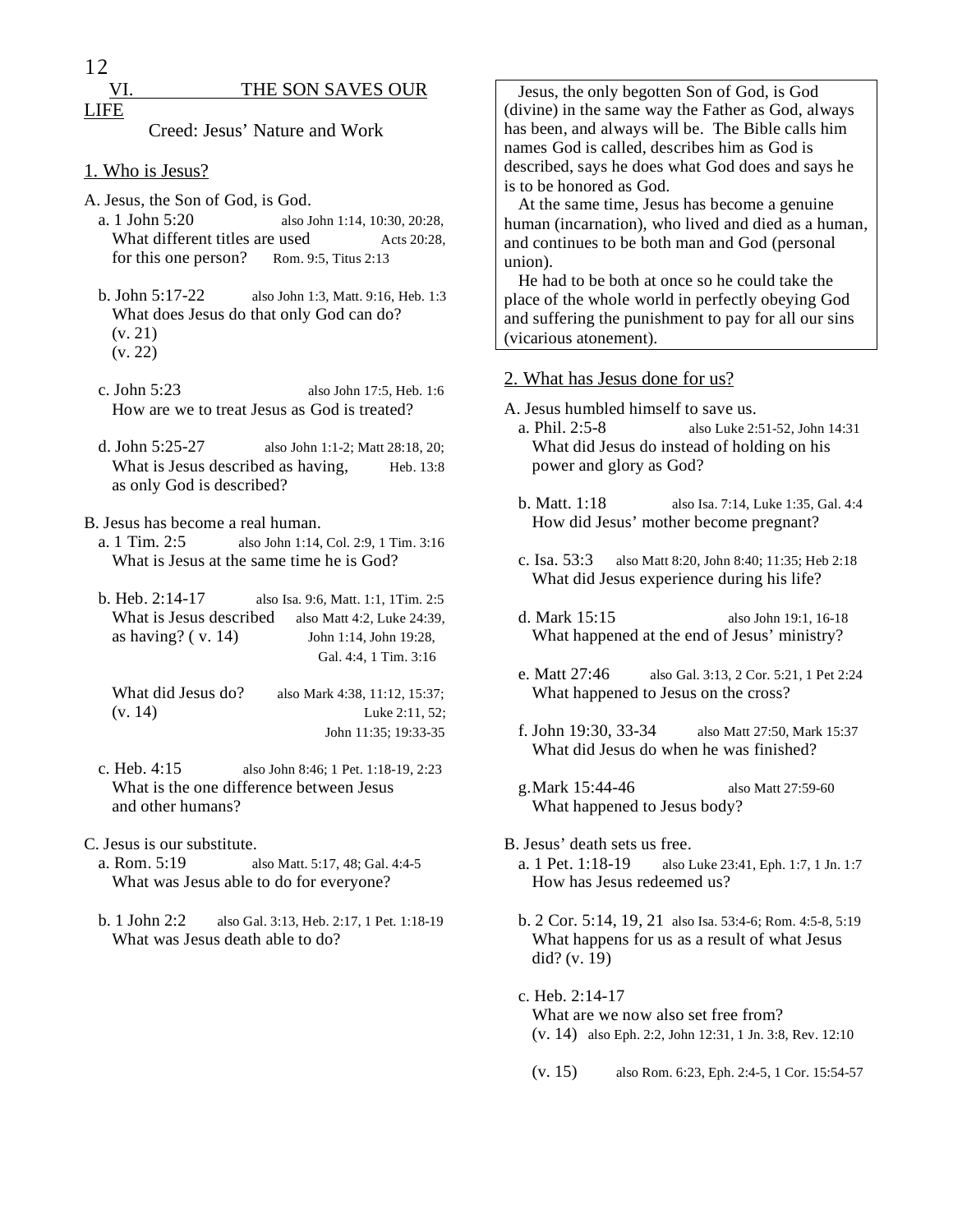Jesus humbled himself, not always fully using his power as God, to save us by his birth, suffering, death and burial.

 Because he suffered innocently, in our place, our sins are counted against him instead of us (objective justification). We are now set free from… sin's guilt, punishment and power; from spiritual, physical and eternal death, and from the power of the devil's temptations and accusations.

#### 3. What did Jesus do after he finished suffering?

- A. Jesus showed his victory a. 1 Pet. 3:18-19 also Col. 2:15 What did Jesus do when he was made alive?
	- b. 1 Cor. 15:4 also Matt 16:21, John 2:19, What did Jesus do, as promised? Acts 1:3, 10:40-41
	- c. What does this show for us? 1 Cor. 15:17 also Rom 4:25
		- 1 Cor. 15:20-22 also John 11:25-26, 14:19
		- Rom. 1:4 also Matt 26:63-64
- B. Jesus returned to glory.
	- a. Acts 1:3, 9-10 What did Jesus do after 40 days?
	- b. What does this mean for us? John 14:2-3 also John 17:24
		- Matt 28:20 also Matt 18:20, Eph. 4:10
	- c. Rom. 8:34 also Matt. 28:18, Eph. 1:19-22, Phil. 2:9-10 What does Jesus do now?

#### C. Jesus will come again.

 a. Mark 13:26 also Luke 21:26-28, Acts 1:11, Rev. 1:7 What will Jesus do?

 Mark 13:31-32 Matt 24:35-36, 44; 25:13, 31 When will this be?

- b. Acts 17:31 also Acts 10:42, 2 Cor. 5:10, 2 Tim. 4:1 What will Jesus do when he comes?
- a. 2 Tim. 4:8 also Matt 25:34-40, 46; Rom. 8:34-39 What does this mean for us?

 When our salvation was complete, Jesus descended to hell to announce his victory. He rose to life again, with his same body glorified. This shows that what he says is true, he is God's son, all our sins are taken away, and we too will be raised.

 After being seen for 40 days, he ascended into heaven and sits at God's right hand. This means that he now is everywhere and controls everything. He will come again, at an unknown day, to judge all people and bring to glory those who trust in him.

#### 4. What does Jesus continue to do?

- A. Jesus is the anointed one.
- a. John 4:25-26 also Isa 61:1-2, John 20:31, What position does Jesus have? Acts 4:27, 10:38
- a. Deut 18:18, 22 also Mark 1:21-22, John 1:17-18, What does a Jesus, our prophet do? 1 Thess. 2:13
- b. Heb. 5:1 also Eph. 5:2, Heb. 7:25-27 What does Jesus, our a priest do?
- c. 1 Sam. 8:20 also 1 Cor. 15:56-57, Eph. 1:22, What does Jesus, our king do? Col. 1:13, Matt 25:31

B. We are Jesus' kingdom.

 a. 1 Cor. 6:19-20 To whom do we now belong?

 b. 1 Pet 2:9 What are we now part of?

 c. 1 Pet 2:24 also 2 Cor. 5:15 How do we now live?

 Jesus is our Messiah/Christ who is anointed as - Prophet to reveal the truth through his words in the Bible and through his representatives today. - Priest to save us by his sacrifice of himself and to pray for us as our intermediary with the Father. - King to defeat the powers of evil, rule the world with his power, rule believers with his grace, and rule forever in glory. This is why we now belong to him and live to honor him.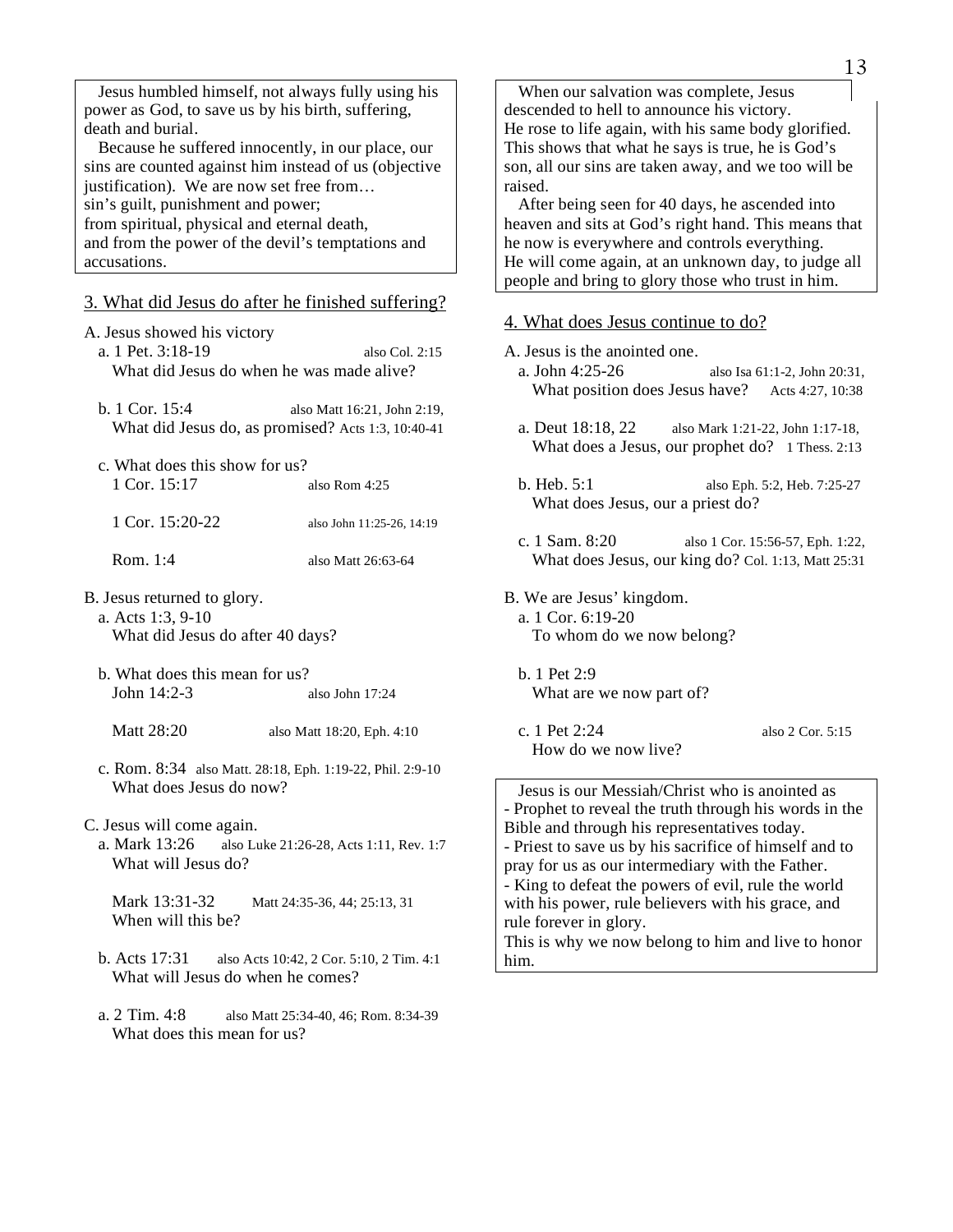Creed: The Holy Spirit's Nature and Work

## 1. Who is the Holy Spirit?

- A. The Holy Spirit is an invisible person.
- a. John 14:16-17 also Matt 28:19, John 3:8; 16:13-14 Where does the Spirit come from?

Whom is the Spirit distinct from?

b. What is the Spirit called?

How is the Spirit known?

- B. The Holy Spirit is God.
	- a. Acts 5:3-4 also 1 Cor. 3:16 What is the Holy Spirit also called?
	- b. Heb. 9:14 also Ps. 139:7-8; 1 Cor. 2:10, 1 Pet. 4:14 How is the Spirit described?
	- c. Job 33:4 also Gen. 1:2, 1 Cor 6:11, Titus 3:5 What does the Spirit do?
	- d. Mark 3:29 also 1 Thess. 5:19 How is the Spirit not to be treated?

 The third person of the trinity is called the Holy Spirit because he is an individual personal being with no physical body who is God, coming from and distinct from but equal to the Father and the Son. The Bible calls him names God is called, describes him as God is described, says he does what God does and says he is to be honored as God.

# 2. What does the Holy Spirit do?

- A. The Holy Spirit works to separate us from sin.
	- a. 2 Thess. 2:13 also 1 Cor 6:11, 12:3; 1 Thes. 5:23; What work does the Spirit do? 1 Pet. 2:2

How does this happen?

What is the result?

- b. 2 Thess. 2:14 also John 17:17, 20; Rom. 10:17, What does the Spirit use 1 Pet. 1:23 to do this work?
- B. The Spirit works to keep us from sin.
	- a. Eph. 1:17-18 also John 16:13 What does the Spirit help us to do?
- b. Gal 5:22-23 also John 15:4-5, 8, James 2:17-20, 26 What does the Spirit produce in us?
- c. Rom. 8:4, 9 also 1 Thes. 4:1-8, Phlp 2:13, What does the control of the Spirit Heb. 13:20-21 lead us to do? (v. 4)
- d. Philip. 3:12 also 1 John 1:8 What is not yet complete in any of us?

Philip. 1:6 also 1 Pet. 1:5 When will it be complete?

 e. 1 Cor. 12:4-11 also Rom. 12:6-8, Eph. 4:11, Heb. 2:4 What is the purpose of Spiritual gifts? (v. 7)

 The Holy Spirit works especially to cause our sanctification, that is making us holy by separation from sin. This includes complete holiness by forgiveness as soon as one is brought to faith by a change of heart (conversion / justification), and also gradually growing in holiness through a change of life which always results from faith.

 The Holy Spirit works through the word and sacraments to call us to faith, to enlighten us with understanding of the truth, to give us the fruit of good attitudes, to lead us to good works in obedient actions, and to give us good gifts of abilities to serve others. Although our sanctification is not yet complete, the Spirit preserves our faith so we come to eternal life.

# 3. What is the Christian Church?

A. The church is the community of God's saints.

- a. Eph. 2:19-22 also 2 Cor. 6:16, 1 Tim. 3:15, 1 Pet. 2:5 In what terms is the church pictured?
- b. Eph. 1:1 also Rom. 1:7, 1 Cor. 1:2, Phlp 1:1, Col 1:2 What two terms does Paul call this church?
- c. Eph. 2:20 also Matt 16:16-18, Acts 2:42, 1 Cor. 3:11, What is the church based on Col. 1:17-18 that holds it together?
- d. 1 Pet. 2:9-12 also 1 Cor. 3:16-17, Eph. 5:25-27, What makes these people holy? (v. 10) Titus 2:14, Col. 1:19-22 From what are they separated? (v. 11)

 For what purposes are they set apart? (v. 9) (v. 12)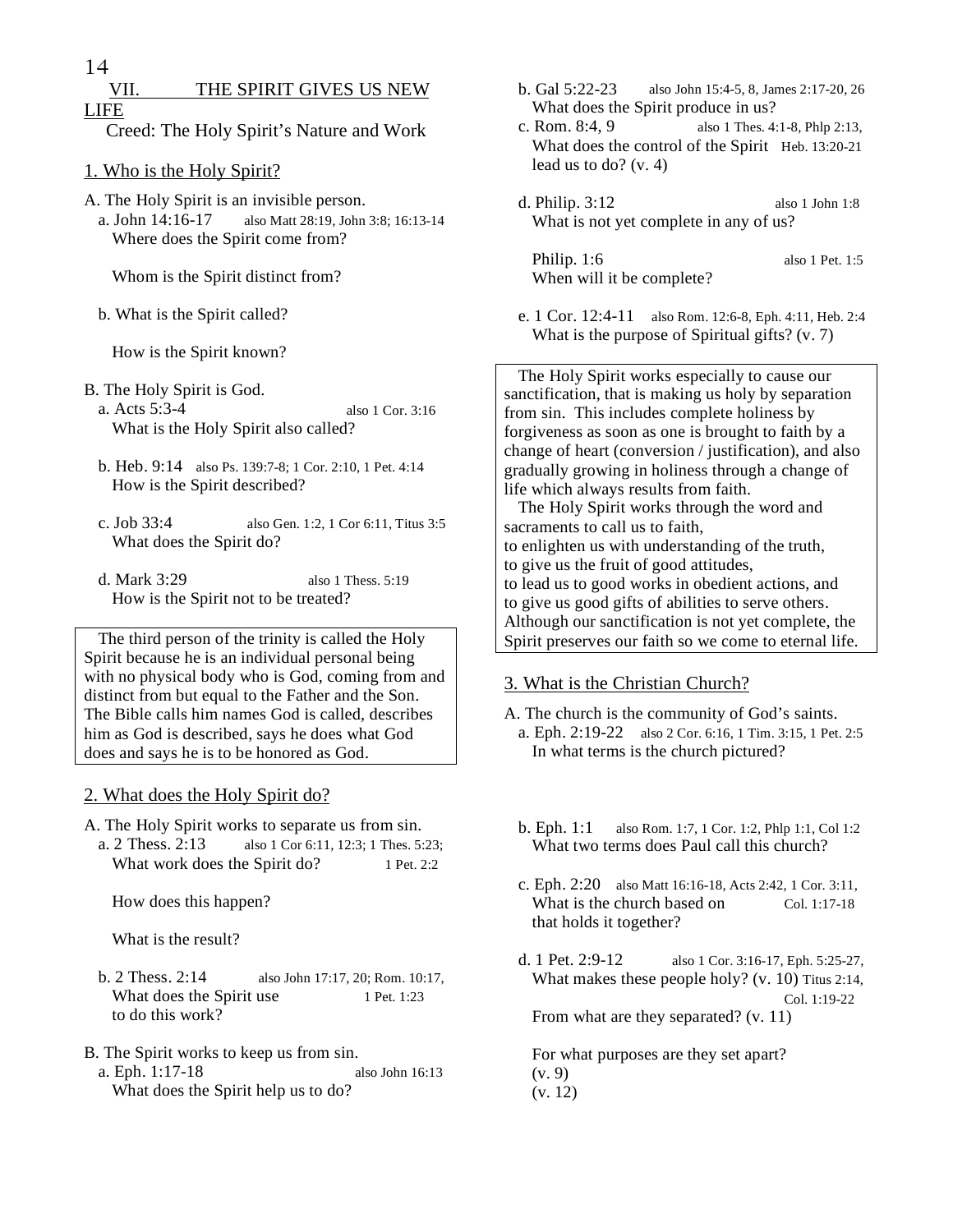- B. The church includes all believers.
	- a. Matt 28:18-20 also Mark 16:15, Col. 1:6 Whom does God want to be part of the church?

 How does this happen? (v. 19) (v. 20)

- b. Acts 2:41-42 also 1 Cor. 12:12-18, Eph. 1:19-22 What happens to those who believe and are baptized?
- C. The church is seen through its actions. a. Acts 8:3-4 also Acts 9:31 What did people do that showed they were the church?
	- b. Acts 11:25-26 also Matt 18:20 What happened in this group that shows it is the church?
	- c. Acts 14:23 also Rom. 16:3-5, Titus 1:5 What happened in each church congregation?
	- d. Acts 15:2-4 also 2 Cor. 8:19 What were these two churches doing together?
- D. We want to be part of the true church
	- a. 1 John 2:23-24 also John 10:16, 1 John 4:2-3, 15, Who is truly part of God's church? Rev.  $3:1, 4$
	- b. 2 Tim. 2:19 also Matt. 16:18, Luke 17:21, Who knows who is truly John 21:17, 1 Cor. 8:3, part of God's church? Heb. 12:22-23
	- c. Rom. 16:17 also 1 Cor. 11:19, 1 Tim. 6:3-5 What causes divisions in the church?
	- d. John 8:31 also Jer. 23:28; Matt 10:32-33; 15:9; 28:20 What do we want to be sure to do?

 The Holy Christian Church is all people who are made holy by true faith in Jesus, who are set apart by and for God to honor him with truthful words and good deeds.

 The Holy Spirit gathers people into the church by causing faith with God's word and sacraments, which the church uses together in common (ecumenical) witness, worship, congregations and denominations.

 Although we cannot see who has true faith and who is a hypocrite, God knows and preserves his church of true believers. We are to hold to the true faith ourselves and join with a church that uses God's word and sacraments rightly.

4. How are we forgiven?

- A. God declares us innocent.
	- a. Rom. 4:5-8 also Gen. 15:6, Psal. 32:1; 103:12; 130:3-4, What words mean the same Mic. 7:18, 2 Cor. 5:19 as forgiveness?
	- b. Rom. 3:22-25 also Eph. 1:7, 2 Cor. 5:21, Titus 3:4-7 What is the reason we are forgiven? (v. 24)

How do we receive this forgiveness (v. 22)

- c. 1 John 2:2 also Acts 4:12; Rom. 5:5,18, What is forgiveness for? 2 Cor. 5:19, Heb. 10:10
- B. We receive God's forgiveness.
	- a. Acts 3:19 What is necessary to receive forgiveness?
	- b. Acts 5:31 Where does this come from? also 2 Cor. 5:19
	- c. Acts 26:18 also Ezek. 18:30, 2 Cor. 7:9-10, What must we turn away from? Heb. 6:1
	- d. Acts 20:21 also Acts 10:43, Rom. 1:17; 3:22; 4:5 What must we turn to?

 Forgiveness is God's declaration that we are good and righteous which removes our sinful past (called "objective justification"). We are given forgiveness because of Gods' free and undeserved grace for Jesus sake, because he has made up for our sins as our substitute ("vicarious atonement") by his death on the cross for the whole world.

 Forgiveness is given to us through the gospel and received through faith in repentance (turning around, a change of heart). Repentance includes contrition, turning from sin with sorrow and a desire to do right, and faith, turning to God with trust in Jesus.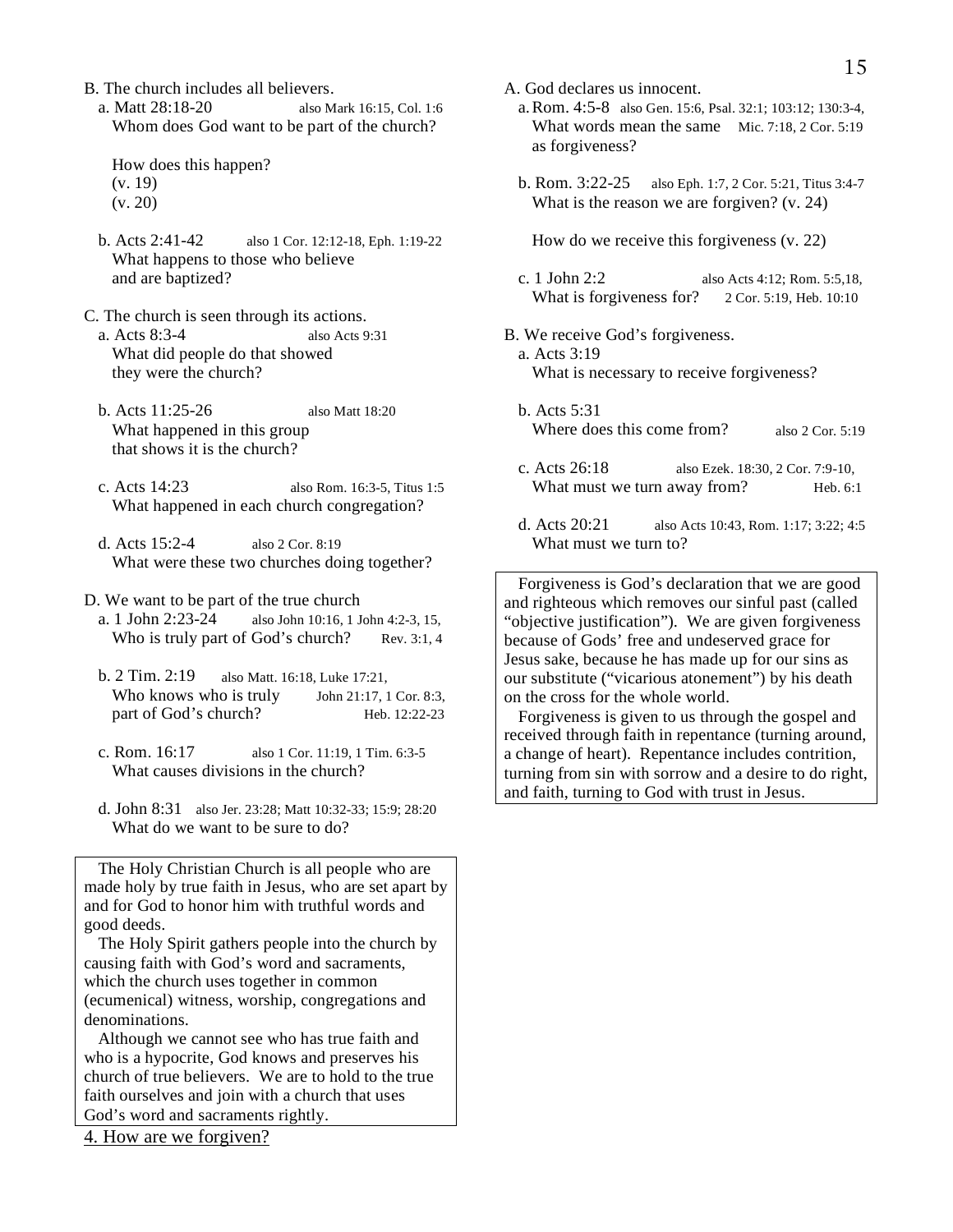16 VIII. THE SPIRIT RENEWS OUR LIFE Creed: Everlasting Life and the Means of Grace 1. How will God finish his work with us? A. God will bring an end to this life. a. Eccl. 12:7 also Gen. 3:19, Job 19:26, Heb. 9:27 What happens when people die? Luke 23:43 also Matt 22:31-32, 2 Cor. 5:1-8, What happens when believers die? Phlp 1:23-24

 b. 2 Pet. 3:10-13 also Matt. 24:35-41, Luke 21:33, What will happen to this creation? 1 Pet. 4:7 (v. 10)

What will happen then? (v. 13)

What is a Christian's attitude about this? (v. 12)

 c. Matt. 24:9-14 What will happen as the end nears? (v. 10)

| What should we do? | also Rev. |
|--------------------|-----------|
| 2:10               |           |
| (v. 13)            |           |
| (v. 14)            |           |

B. Jesus will return to judge.

- a. Rev. 20:12-13 also Matt 13:40-43; 25:31-34, What happens to all people John 5:28-29, when Jesus returns? Acts 24:15, Rom. 14:10, 2 Cor. 5:10
- b. John 3:36 also John 3:16-18; 5:24-29; 6:40; 11:25-26 What determines the judgment verdict?

 When a person dies, the body returns to dust but the soul goes immediately to its eternal place. Soon, at a time known only to God, he will instantly bring an end to all creation and begin a new creation. At the last day, the bodies of all who have died will be raised up and they, along with all still living will be judged by Jesus.

 All who believe in Jesus are judged as holy by grace. All who do not believe are justly condemned.

# 2. What is our hope for eternity?

A. All People go to heaven or hell.

 a. 1 Cor. 15:51-53 and Philip. 3:21 also Job 19:26-27, What happens to believers John 11:25, Matt. 25:34, when Jesus comes? 1 Cor. 15:42-49, Col. 3:4, 1 Thess. 4:14-17,

- b. Rev. 21:3-4 also Luke 20:35-36; 23; 42-43, What is heaven like? Phil. 1:23, Rev. 7:9-17; 22:1-5; Psal. 16:11
- c. Matt 25:41, 46 also Isa. 66:24, Dan. 12:2, What happens to unbelievers? Matt. 22:13, Luke 16:23-26, Rev. 21:8
- B. Believers can have confidence.
- a. 2 Thes. 2:13-14 also Rom. 8:28-30, 38-39, Eph. 1:3-6 What has God done for us? (v. 13)
- b. 1 Pet. 1:3-5 also John 6:37-39; 10:27-28 What will God do for us? (v. 5)

 Believers continue to live forever with God in heaven, with glorified bodies. Heaven is being in the presence of God where there is perfect good forever. Unbelievers experience eternal death forever in hell. Hell is total separation from God where there is suffering forever.

 Believers can be confident God has chosen beforehand to save them by the gospel and will protect their faith to the end.

#### 3. What causes us to be saved?

A. Salvation is a gift from God. a. Eph. 2:3-9 How are we saved?  $(v. 5, 8)$  also Eph. 1:7, Isa. 43:25, What is the cause of our salvation? Rom. 3:21-24,  $(v, 4, 7)$  5:1-2

 b. How do we receive this salvation? also Rom. 1:17;

| (v. 8)                                       | $3:22, 28; 4:21-24;$             |
|----------------------------------------------|----------------------------------|
|                                              | $5:1-2$                          |
| B. Saving faith does is not from with in us. |                                  |
| a. Eph. 2:5-9                                | also Gen. 5:5, 8:21, Psalm 51:5, |
| What were we like before                     | John 3:6, Rom. 7:18,             |
| being saved?                                 | Eph. 2:1, 3, 1 Cor. 2:14,        |
| (v. 5)                                       | 2 Cor. 4:4, Rom. 8:7,            |
|                                              | Gen. 8:21; Gal. 5:17             |

 b. Where is salvation and faith NOT from?  $(v. 8-9)$  also Rom. 3:20-21, and John 1:12-13 2 Tim. 1:9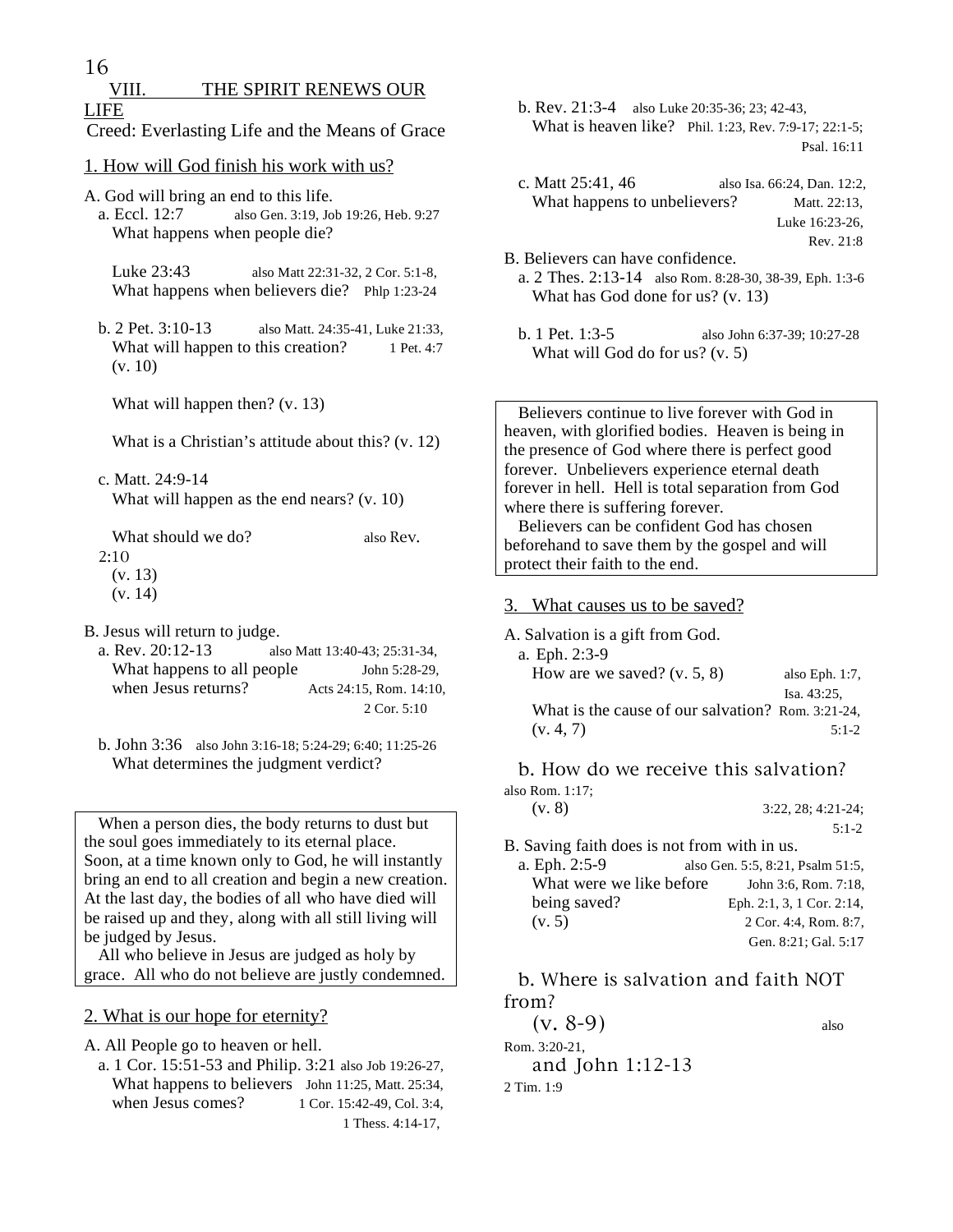We are saved only by grace, which is an undeserved gift from God. (Grace is always an attitude of God toward us, not a quality or ability in people.)

 The single reason for God's attitude of grace is Jesus, who lived, died and rose in our place. (There is nothing in mankind or any individual that is a cause or condition.)

 We receive the gifts of God's grace only through faith, that is, believing his promises. (When we do not believe, his words are still true, but we do not receive the benefit.) Faith itself is completely a gift of God, not a result of any human understanding or effort.

 This is because all humans are naturally born spiritually blind – unable to know what is right. spiritually dead – unable to do what is right. enemies of God – not desiring to do what is right.

#### 4. How does God cause us to have faith?

A. God causes faith.

 a. 1 Cor. 2:14 also 1 Cor. 12:3 What makes us able to accept what is from God?

 b. Rom. 1:16 also Eph. 2:8-9; 2 Thes. 2:13-14 What does God use to cause faith?

 c. Acts 7:51 also Hosea 13:9; Matt 23:37 If some do not have faith, what is the reason?

B. God works with tools.

 a. 2 Thess. 2:13-14 God saves us through… (v. 13) (v. 14)

- b. Rom. 10:17 also John 17:17; 2 Tim. 3:15; How does this Gospel, come to us? 1 Pet. 1:23
- c. What does God also use together with his word to work on us? Eph. 5:26 also Acts 2:38

1 Cor. 11:23-25 also 1 Cor. 10:16

The Holy Spirit brings us to faith, not by God's direct irresistible power, but through the Gospel as a "Means of Grace", which effectively causes faith but can be resisted by a person's choice. (When we have faith it is entirely to God's credit and by his action. When we do not have faith it is entirely our own fault and by our action.)

 The two tools which God uses to work faith in our hearts so that we receive the gifts of grace are: the Gospel found in God's written and spoken word (the primary means), and the word of God used together with visible

elements in the sacraments, Holy Baptism and Holy **Communion** 

# 5. What are sacraments?

- A. Sacraments include God's word of command and promise.
	- a. What does God's word say for all to do? Matt. 26:27 Matt. 28:19
	- b. What does God's word say will happen? Matt 26:28 Acts 2:38
- B. An element is used according to God's word.
- a. What must be used in these sacraments? Acts. 8:36 1 Cor. 10:16

The sacraments include…

Words of God himself which are spoken. A command in God's word that all Christians participate in them. A promise in God's word that they bring the gifts of grace. A material element which is used as God's word instructs.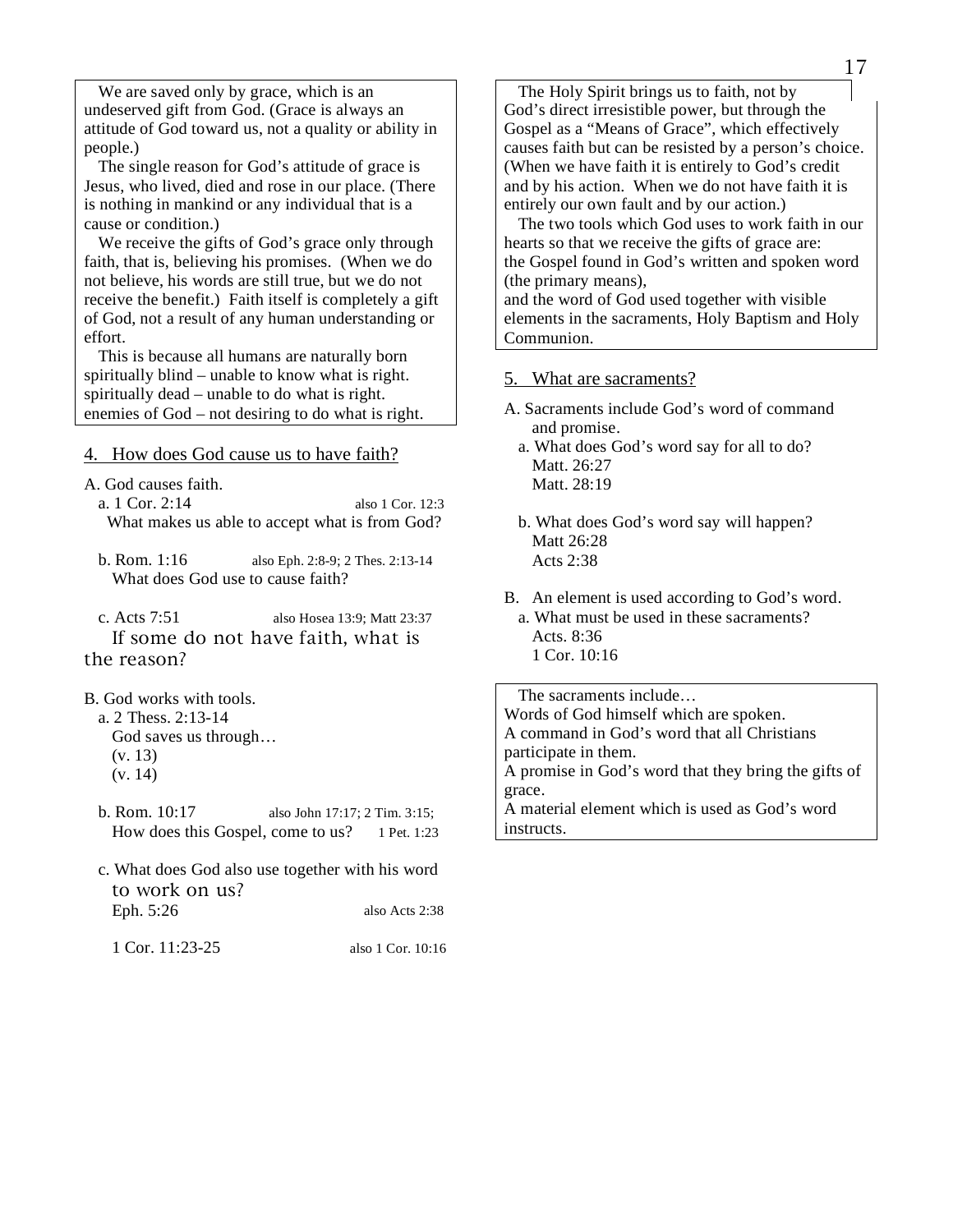#### Holy Baptism

#### 1. What is Holy Baptism?

- A. The Greek word "baptize" means "wash"
- a. Mark 1:8 also Mark 7:4, Acts 8:36 What is used for ceremonial washing?

What else is poured out also Matt 3:11,

 on us in Holy Baptism? Acts 1:5, 2:16-18

 b. Eph. 5:26 and 1 Cor. 6:11 also Heb. 10:22 What is used with the water in Holy Baptism?

B. God's word does the work.

- a. Matt. 28:19also 1 Cor. 6:11, Acts 2:38 What word of God is used in Holy Baptism?
- c. Acts 2:38 also Ps. 51:2, John 3:5-6, Acts 22:16 What does Christian Baptism do?

 "Baptism" means washing with water (dipping, pouring, sprinkling, etc.). Holy Baptism is washing that removes sin and makes one holy.

 When Christians wash with water, using the words of God's name, Father Son and Holy Spirit, God himself is working to wash away sins.

# 2. Who should be baptized?

A. God's command includes everybody.

 a. Matt. 28:19 also Acts 2:38; 10:47-48; 16:15, 33 Whom does Jesus say should be baptized?

 b. John 3:5-6 also Psal. 51:5, Gal. 3:26 Why is this necessary?

- B. God's promise includes all, especially children. a. Acts 2:39
	- Who is included in this command and promise?
	- e. Matt 18:6 and Luke 18:15-16 also Mark 10:13-15 Who can believe in God and be in his kingdom?

#### C. Baptism is combined with teaching.

- b. Matt. 28:20 also Eph. 6:4 What did Jesus say to do along with Baptism?
- a. Acts 16:30-33 also Acts 2:41, 8:35-38, 16:14-15 What did Paul do before baptizing? (v. 32)

When was the family baptized? also Acts 22:16 (v33)

 God commands that all people who intend to be Christians should be baptized, including children. God promises that Holy Baptism gives forgiveness and new life to all, including children, because…

- they are included in his commands and promises.

- they need to have faith to be saved.
- they can believe in God.

- this is the one way God has given us for his word to bring them to faith.

 Adults are baptized when they have been taught the meaning of faith. Children are baptized as soon as possible and then are taught the faith.

 Sponsors customarily witness the baptism to speak for the child and remind the child of it, pray for the child, and help in Christian training, especially if parents are absent. So sponsors need to know and believe the same faith.

#### 3. What are the benefits of Baptism?

- A. Through Baptism we receive God's gifts.
- a. Acts 2:38 also John 3:5, 1 Cor. 6:11, Titus 3:5 What do we receive in Baptism?
- b. Titus 3:5-7 also Mk. 16:16, Rom. 6:23, 1 Pt. 3:21 What is the end result of Baptism?
- c. Rom. 6:3, 5also John 3:5, Col. 2:12-13, Titus 3:5 What does Baptism take care of for us?
- d. Gal.3:26-27 also Acts 2:41, Rom. 8:15-17, What does Baptism make us part of? 1 Cor. 12:13
- B. The benefits are given by God.
- a. 1 Pet. 3:21 also Gal. 3:26-27, Titus 3:4-6 Where does Baptism's power come from?
- b. 1 Pet. 1:23 also Eph. 5:25-27 Through what does God cause new birth?
- C. God's gift in baptism is complete and enduring. a. Eph. 4:5 How many baptisms does a Christian need?
	- b. John 8:31 also John 15:5-8, 1 Cor. 15:58, What should one who has God's Rev. 2:10, 3:11 gifts from baptism continue to do?

 Through Holy Baptism, we get the Holy Spirit, who works to cause faith, through which we receive forgiveness of sins, so that we have eternal salvation because we have been rescued from death and the devil and given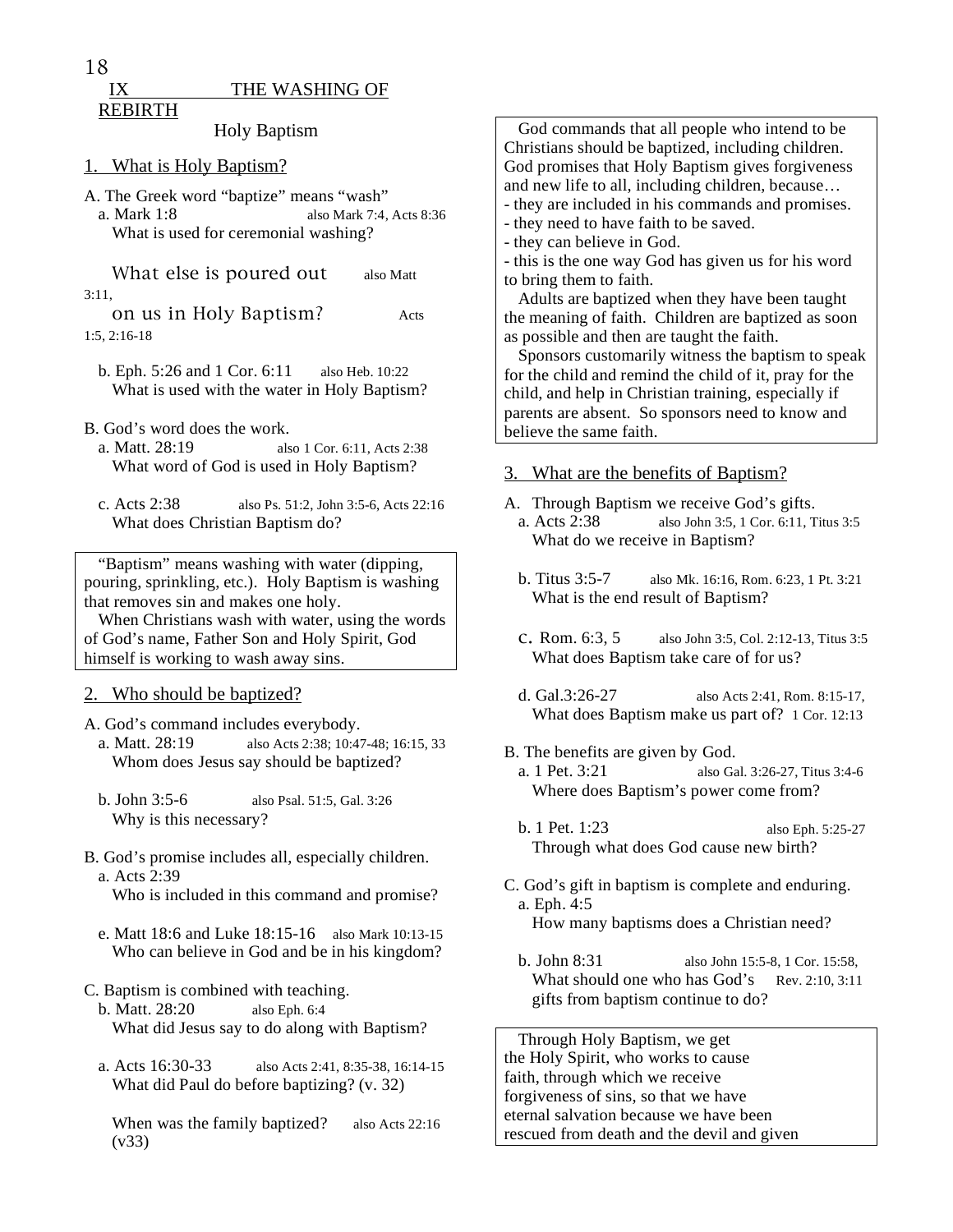membership in God's family, the church.

 The benefits of Holy baptism are made available by God's grace for Christ's sake, are offered to us in Baptism by God's word and are received entirely through faith. We hold on to the benefits of baptism only as long as we have the faith given in Baptism. Holy Baptism should only be done for a person once, and not treated as if it can be ineffective. Baptism in the Spirit is part of Christian Baptism with water and the word and not something separate from or in addition to it.

 Those who are baptized need to be taught the meaning of the faith they have received and affirm that they still hold this faith. This is the meaning of the Christian custom of confirmation. Those who publicly confirm their faith express their intention to continue holding to that faith, growing in faith and Christian living and participating fully in the life of the church.

4. How does Baptism change daily life?

A. Baptism gives us different lives.

 Rom. 6:1-7 also Eph. 4:22-24, Col. 2:11-12 a. What does baptism connect us to? (v. 3)

b. What does this do to our old self? (v. 6)

c. What does baptism also connect us to? (v. 5)

d. What does this give us? (v. 4)

e. What do we stop doing as a result? (v. 1-2)

B. Our old self needs to be drowned.

 a. Rom. 8:7-8 also Gal. 5:17-20

What can our sinful self not do?

 b. Rom. 8:12-13 also Gal. 5:16-18 What must keep happening to the old self?

C. Our New self comes to life.

 a. Eph. 4:22-24 also Rom 7:18-20, 2 Cor. 5:17

What is our old self like? (v. 22)

 What is our new self to be like? (v. 24)

 b. Rom. 8:9-11 also Gal. 5:25 Where does our new life come from?

c. Rom. 7:22 also Gal.

5:22-23

What does the new self want to do?

 d. 2 Cor. 5:14-15 What makes us want this?

 We continue to live in Baptism and have its benefits as our old sinful nature (flesh, old Adam, old man, sinful self) is continually put to death and a new holy self (new man, spiritual man) continues to come alive.

 Our old sinful nature, which is inherited from Adam by our birth, always has evil desires and leads us to do wrong.

 Our new holy self, given by the Holy Spirit, always has holy desires and can decide to do right and follow these desires.

#### 5. When does this change happen?

A. The struggle in our lives continues. a. Gal. 5:16-17 also Rom. 7:12-22 What two kinds of desires struggle in us?

 b. Philip. 3:12 also 1 John 1:8 What has not yet happened in us?

B. God's promises continue.

a. Luke 8:13 also Luke

15:11-24

 What can happen to some who believe?

 b. John 6:37 also 2 Tim. 2:13 What will God never do?

C. We practice daily contrition and repentance. a. 2 Cor. 7:10 also Psal. 51:4, 17

 How should we feel about our sinfulness?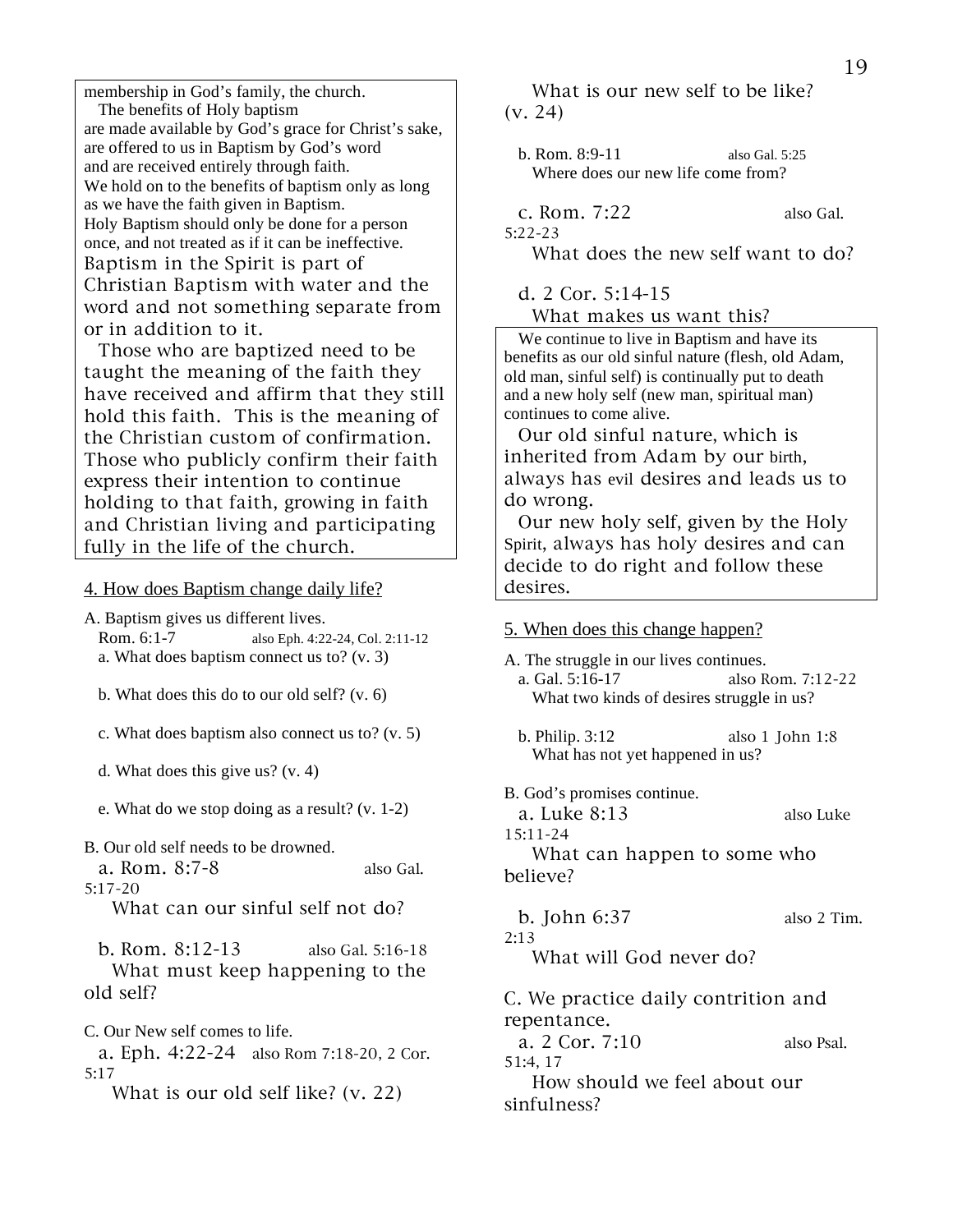20

 b. Rom. 6:12 also 1 Cor. 9:26-27

 What should we do about our sinful desires?

## D. Our new self is constantly renewed. a. Acts 20:21

 How do we turn to God when we repent?

 b. Col. 1:10 also Matt. 3:8, Gal. 5:22, Col 2:6-7 What do we continue to do?

 The struggle between our old and new self continues daily because as long as we live in this body, we will always have an old self but as long as we have faith we will always have a new self. Some may lose baptism's benefitsby rejecting faith to follow sin, but any who return to faith are not rejected by God and regain the benefits of baptism.

 The sinful nature must repeatedly be drowned

by turning away from sin, which includes

contrition (being sorry for wrongs) confessing sinfulness to God, and deciding not to do wrong. The new self is continually made alive when one trusts God in faith.

FOOD TO NOURISH LIFE Holy Communion

1. What is the Lord's Supper?

A. The Lord's Supper replaces the Passover. a. Exod. 12:3, 6-8, 12-14

 What saved Israel from slavery and death? (v. 13)

 b. Mark 14:12 also Matt. 26:17, Luke 22:7-16, What did Jesus observe with his disciples?

B. Jesus gives us this meal.

 a. Mark 14:22-25 also Matt. 26:26-29, What did Jesus give Luke 22:19-20, John 1:29, his disciples in this meal?  $1$  Cor. 5:7; 11:21, 23-25 (v. 22) (v. 24-25) What does Jesus say this bread is?

What does Jesus say is in the cup?

 b. 1 Cor. 11:23-26 also Eph. 4:10 What are we to continue doing?

 The Lord's Supper is a special meal established by Jesus on the night he was betrayed, taking the place of the Old Testament Passover meal, with Jesus himself as the sacrificed lamb.

 In the Lord's Supper Jesus himself gives us today his body and blood by means of his own words which are spoken (not by a pastor's power). He intends us to do just what he did in his meal with his disciples.

# 2. What happens in Holy Communion?

A. Bread and wine unite with body and blood. a. Matt 26:26 also Mk. 14:22-23, Acts 2:42, 1 Co. 10:16 What did Jesus do first when he took the bread?

 b. Matt. 26:26-28 also Luke 22:19, Mark 14:22, What does Jesus say to do with 1 Cor. 11:24-25 his body and blood? (v. 26) (v. 27) What Does Jesus promise with this? (v. 28)

Who is given this sacrament? (v. 26)

 b. 1 Cor. 11:27, 29 Who receives the body and blood of Jesus?

What if one doesn't believe this?

- B. We are united with God and with each other. a. Eph. 2:12-13 also Jer. 31:31-34, What were we separated from Heb. 10:19-23 that Christ's blood unites us with?
	- b. 1 Cor. 10:17 also Eph. 2:12-18 With whom are we united when we share Holy Communion together?

 The Lord's Supper, also called "Eucharist", "The Breaking of Bread", "Holy Communion" and Sacrament of the Altar" uses the elements of bread and wine according to God's word of command and with his promise of forgiveness. This sacrament is for those who already believe.

 In Holy Communion the bread and wine are joined together with Jesus' body and blood. The bread and wine remain what they are but at the same time they are also his body and blood in with and under the bread and wine. This means that everyone who eats and drinks the bread and wine also at the same time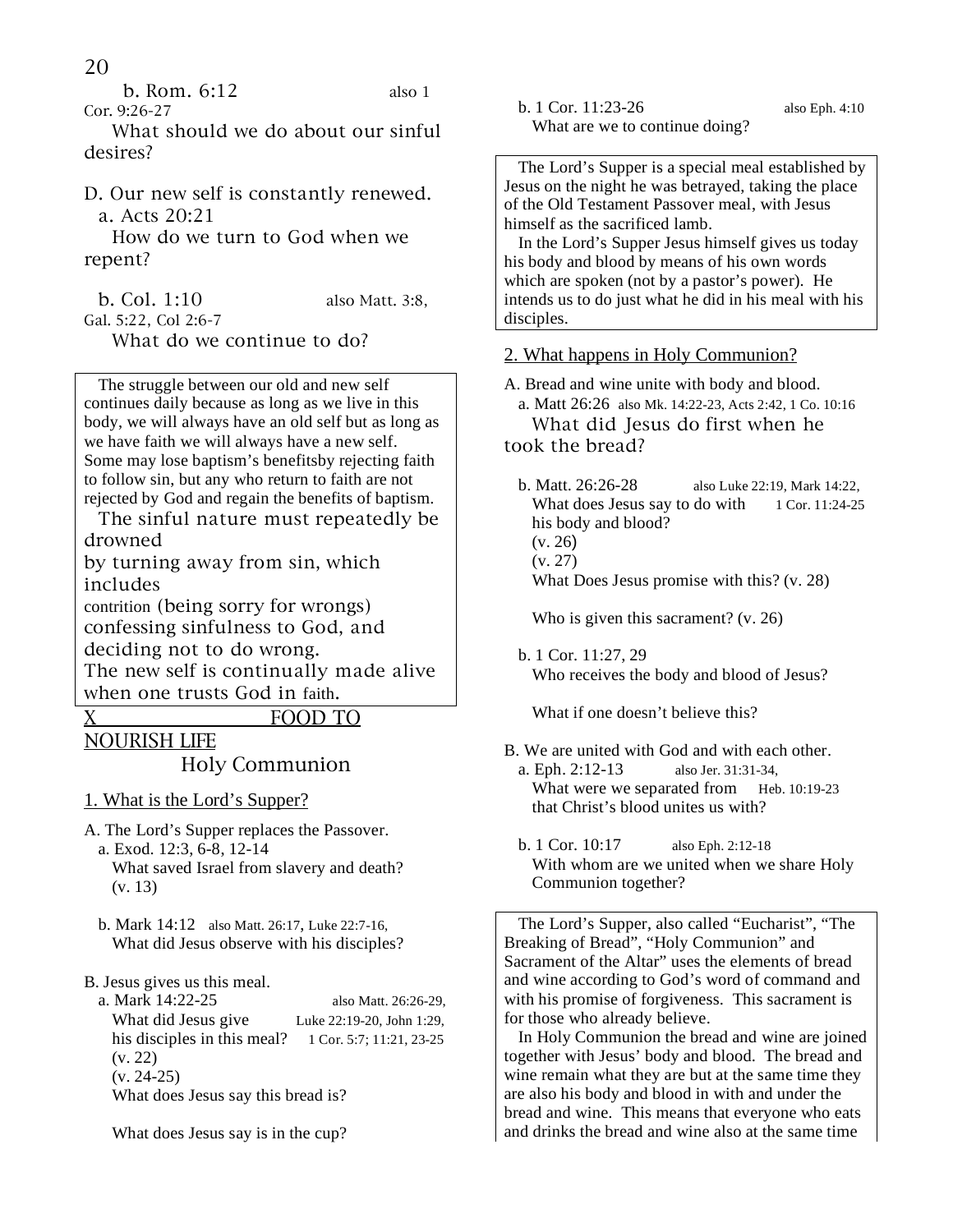eats and drinks Jesus' body and blood by mouth in a supernatural way.

 In Holy Communion, forgiven sinners are rejoined with the Holy God and those who eat and drink together are joined together with fellow believers.

#### 3. What does receiving this sacrament do for us?

- A. We receive God's blessings through faith.
	- a. John 19:33-35 What truth do we need to know and believe? (v. 33)
	- b. Heb. 4:2 also Luke 1:45; 11:27-28, Rom. 1:17, What happens if those who hear the 1 Cor. 11:29, gospel message do not have faith? 1 Thess. 2:13
- B. Forgiveness saves life.
- a. Heb. 10:14, 18
- also John 19:30;
- What never has to Heb. 9:25-28, 10:10, 12

#### happen again now?

 b. Rom. 6:22-23 also John 3:16; 4:9; 5:24; What is the result  $\mu$  Rom. 6:8-9: 8:10; of being free from sin? 1 Pet. 2:24

C. God's love changes our lives.

- a. 2 Cor. 5:15 also 1 John 4:7-11, 19 What does Jesus death make us want to do?
- b. Gal. 2:20 also 2 Cor. 5:15, 1 John 3:5-6, 9 What does faith in Jesus make us able to do?

 The actual body and blood of Jesus received in this sacrament are evidence to assure and remind us that Jesus has truly died.

 The spiritual benefits are received only through faith in the real presence of Jesus' body and blood and in the promise of God that we are forgiven. Through faith in God's word we receive the forgiveness His word promises and which comes from Jesus death once for all. These words are the main thing in the sacrament.

 Through forgiveness we receive spiritual life and everlasting salvation and increased love for God and desire to live for him.

 When we believe what God is doing for us, faith itself is strengthened and strengthened faith makes us able to serve and obey God better.

- 4. What is necessary for rightly receiving Holy Communion?
- A. This sacrament must be received the right way. a. Look up 1 Cor. 11:27-28 What should we do before taking Communion? (v. 28)
	- b. See 1 Cor. 13:5 also Heb. 4:2 What are we looking to see in this examination?
- B. Right reception requires faith.
	- a. Look up 1 John 1:8-10 also Ps. 38:18, What must we believe 1 Cor. 7:10-11 about ourselves in order to be forgiven?
	- b. Look up Heb. 10:26-27 also Prov. 28:13, Heb. 10:29, What must we sincerely want  $1$  John 3:6, 9 in order to be forgiven?
	- c. Look up 1 John 5:10-11 also Matt. 26:28, What must we believe John 3:16-18, Rom 14:23, about God in order to be forgiven? James 1:6-7
	- d. Look up 1 Cor. 11:24 & 29 also Luke 22:19-20, What must we believe Heb. 10:29 about this sacrament in order to be forgiven?

C. Deserving God's blessings is unnecessary.

- a. See Mark 9:24 also Is. 42:3, John 6:27, What should we do if  $Rom. 4:20$ . Heb.  $4:16$ our faith is weak?
- a. Look up Philip. 3:12 also Gal. 2:16,Rom. 3:22-24 What can we not expect to do already?
- b. See 1 Tim. 4:8 also Joel 2:12, Jonah 3:5, Matt. 9:14 What may be helpful but not required?

 Before receiving Holy Communion, we should first examine ourselves to see that we will receive it in a way that will benefit instead of harm us.

 Receiving Holy Communion in a beneficial way requires faith that…

- we are indeed sinners – along with the sincere desire to be forgiven and stop sinning.

- God will forgive all our sins because of Jesus death for us.

- Jesus' real body and blood are present in the sacrament.

 Those with weak faith should not avoid the sacrament but receive it to strengthen faith. Because there is nothing we can do to deserve God's blessings, we are not required, before receiving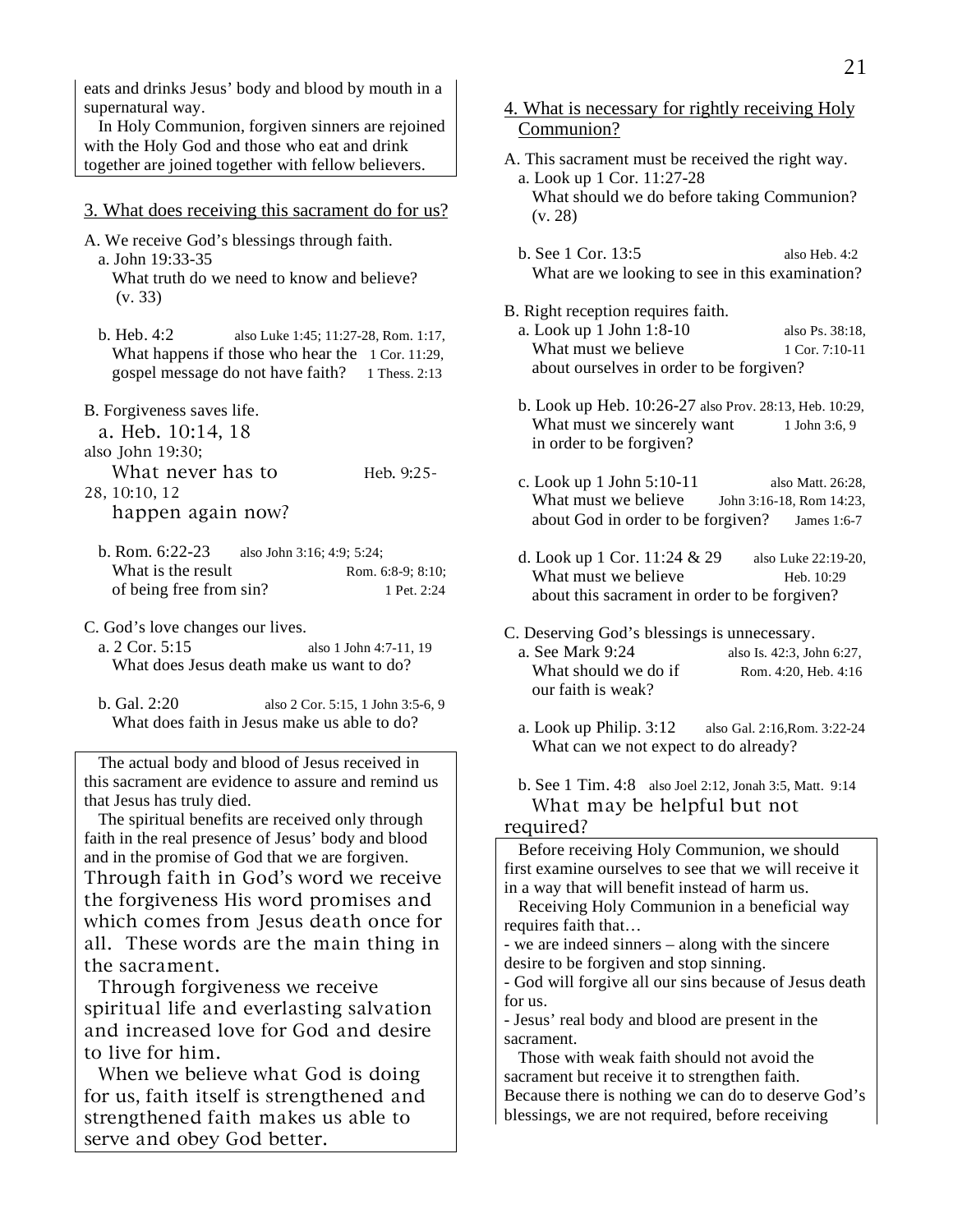Communion, to be perfectly without fault or make physical preparations such as fasting.

#### 5. With whom can we not share Communion?

A. Communion is not for those who do not benefit.

- a. See 1 Cor. 5:11, 13 also Matt 18:15-17, What must we not do Acts 3:19, 1 John 3:6, 9 with those who refuse to give up sinning?
- c. See Matt. 6:15 also Matt 5:23-24, Who will not receive forgiveness? Mark 11:25
- B. Do not commune with those of different faiths.
	- a. See 1 Cor. 10:17 also 2 Cor. 6:14 What does it mean when we share Holy Communion together with others?
	- b. Look up 1 Cor. 1:10 also Acts 2:42, 1 John 4:1 What is important for real unity in the church?
	- c. Look up 1 Cor. 11:17-19 What happens when we join with others in the church in spite of divisions? (v. 17)
	- d. See Rom. 16:17 What must we do when others have false beliefs and teachings?

We must not give Holy Communion to: - those who cannot examine themselves for repentance and faith or do not believe in the real presence of Jesus' body and blood in this sacrament. - those who do not repent, as shown by stubbornly continuing in sin, refusing to forgive or refusing to be reconciled with others.

 We should not share Holy Communion together with those who are not honestly united in faith with us. (This Lutheran practice is called "close" or "closed" communion.)

# XI SHARING THE GIFT OF LIFE

Office of the Keys and Confession

1. What power does God give the church?

A. Jesus gives the church the "Office of the Keys". a. Matt 16:19 and John 20:22-23 also Luke 24:47

 How are sins' chains unlocked and heaven opened?

 b. Matt 18:17-20 also 2 Cor. 5:18-20, 1 Pet 2:9 Who can open or close heaven? (v. 17, 20)

c. Luke 17:3 also Matt

9:2

What should we do for others who sin?

B. Forgiveness is for those who are penitent. a. Acts 3:19 also Luke 17:3 What is needed so sins can be forgiven?

 b. Acts 26:18 also Ezek. 18:30, Heb. 6:1, 2 Cor. 7:9- 11,

What must we turn from? Ps. 32:5, 1:17, Luke 18:13

What must we turn to ? also Acts 10:43, 20:21

 God has given the church the "Office of the Keys", which is the special power to open or close heaven by giving or withholding forgiveness of sins. God gives this power to the whole church congregation and individual believers.

 The church forgives sins by the Means of Grace, including public absolution and individual forgiveness.

 Sins can be forgiven only for a person who repents, which is turning around and having a change of heart including contrition – being sorry for sin and turning from it.

faith – turning to Jesus with trust for forgiveness.

True repentance always results in a change of life including love and good deeds.

# 2. What must be done if sinners do not repent?

A. The church patiently works for repentance. a. Matt 18:15 also Luke 17:3-4, Jas. 5:19-20 What must we do if one does not repent?

 b. Matt 18:16-17 also Deut 19:15, Matt. 18:21-22, What must we do if they still 1 Thess. 5:14

do not repent?

 c. 1 Cor. 5:2, 11, 13 also Matt 7:6, 10:14, 18:17, What must we do if one John 20:23, 1

Jn. 1:10, 2:4

still refuses to repent? 1 Cor. 5:11, 2 Thes. 3:14-15

C. The goal is always forgiveness and renewal.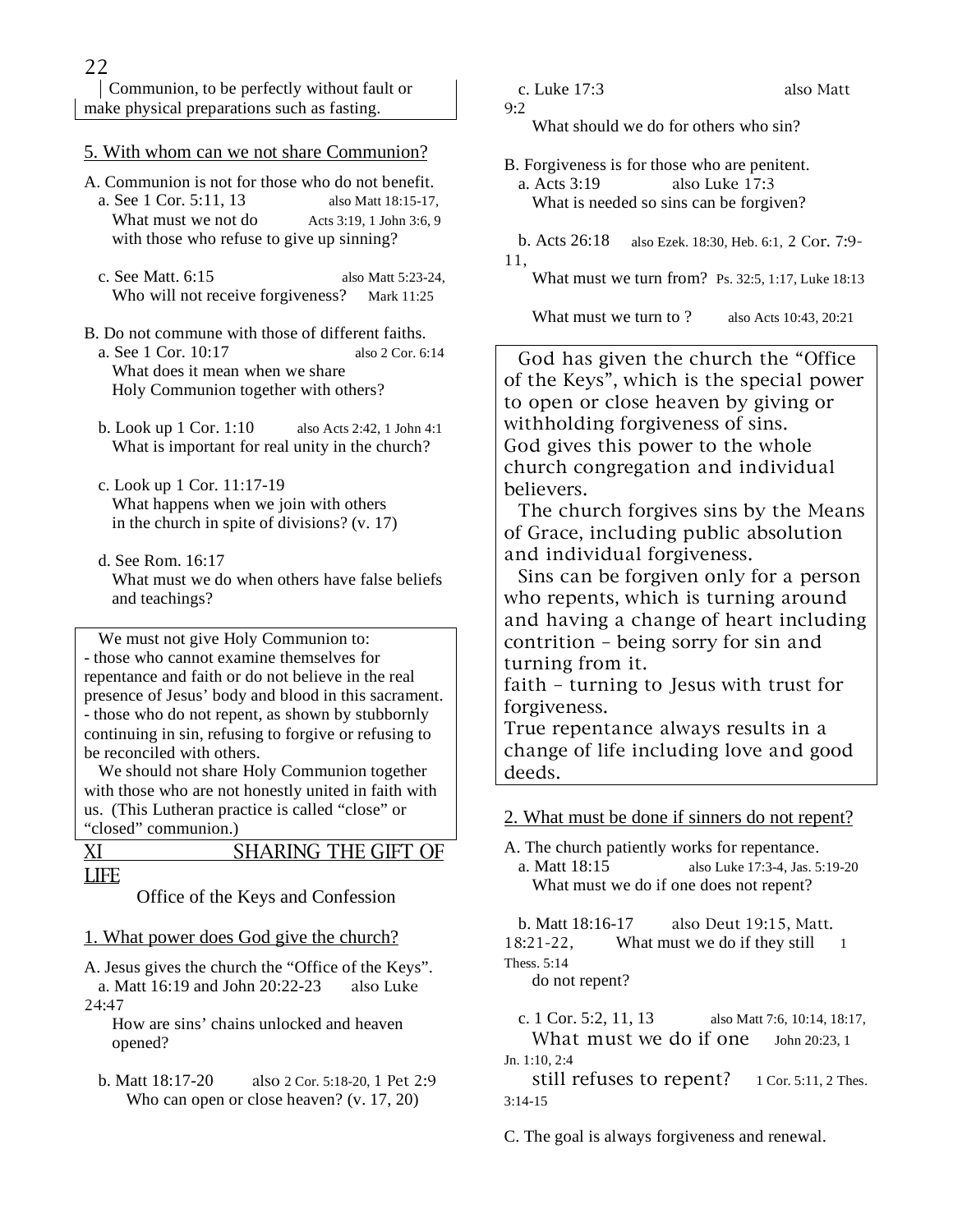a. James 5:19-20 also 1 Cor. 5:5, 2 Cor. 7:9-10, What is our goal Heb. 12:5-11, Jude 2-3 when we warn sinners?

 b. 2 Cor. 2:6-8 also 2 Sam.  $12:13$  What do we do if a stubborn Luke 15:11-32 sinner finally repents?

Luke 17:3-4

 When sinners do not repent, Christians must:

- First, personally, privately and repeatedly show them their sin and encourage repentance.

- Second, if necessary, go with one or two others to point out the sin and urge repentance.

- Third, if this is useless after repeated effort, take the matter to the church, which will together point out the sin and demand repentance.

- Fourth, if this fails, inform the person that the stubborn sin and

unrepentance has separated them from God and his church.

 This is called excommunication. This is necessary to show the seriousness of sin and to keep others from being led into sin. The goal is always that the person repent and be saved.

 Those who have been excommunicated are not promised forgiveness or included in the sacraments or personal absolution but are to be loved and encouraged to return and hear the Gospel. Whenever sinners do repent they are to be immediately forgiven and included in the life of the church.

3. How does the church use the means of grace?

A. Christians use the means of grace as a group. a. Look up 1 Cor. 14:26, 29-33

 How is the speaking done when the church is

together as a group? (v. 31, 33)

 c. Whom do church leaders represent and speak for? 1 Cor. 4:1 also Luke 10:16

2 Cor. 2: 10

B. The Church speaks through pastors. a. What are church leaders called and do?

 1 Tim. 4:6 also Acts 16:4, 1 Cor. 4:1, 1 Tim. 5:17, Titus 1:5

| 1 Pet. $5:2-3$ | also Eph. 4:10-11, 1 Tim. 3:2, 5, |
|----------------|-----------------------------------|
|                | Titus 1:7, Heb. 13:17             |

 b. 1 Tim. 4:13-14 also 2 Tim. 2:4-5

 What three things are the duty of ordained

 church leaders in public (group) settings?

 Each Christian is a priest of God who speaks to him and for him and uses the means of grace as an individual. When Christians gather as a group, publicly, special representatives in each congregation speak and act for God and for the church in using the means of grace.

 The Bible calls congregation leaders ministers (servants) who distribute the means of grace, God's word and sacraments and pastors (shepherds) who lead and guide by words and example.

#### 4. How does one become a pastor?

- A. Pastors are ordained through the church. a. Acts 20:28 also Heb. 5:1, 4 Who makes people "overseers" of the church?
	- b. 1 Tim. 4:14 also Titus 1:5 How did Timothy become a pastor?
	- c. 1 Tim. 3:2 also 1 Tim. 3:3-13, Titus 1:6-9 What are important qualities of a pastor?
- B. Pastors are men who speak for the church. a. 1 Cor. 14:33-34 also 1 Cor. 14:35-36 Who is not to be the spokesman of the church?
	- b. 1 Tim. 2:11-13 What are women not to do?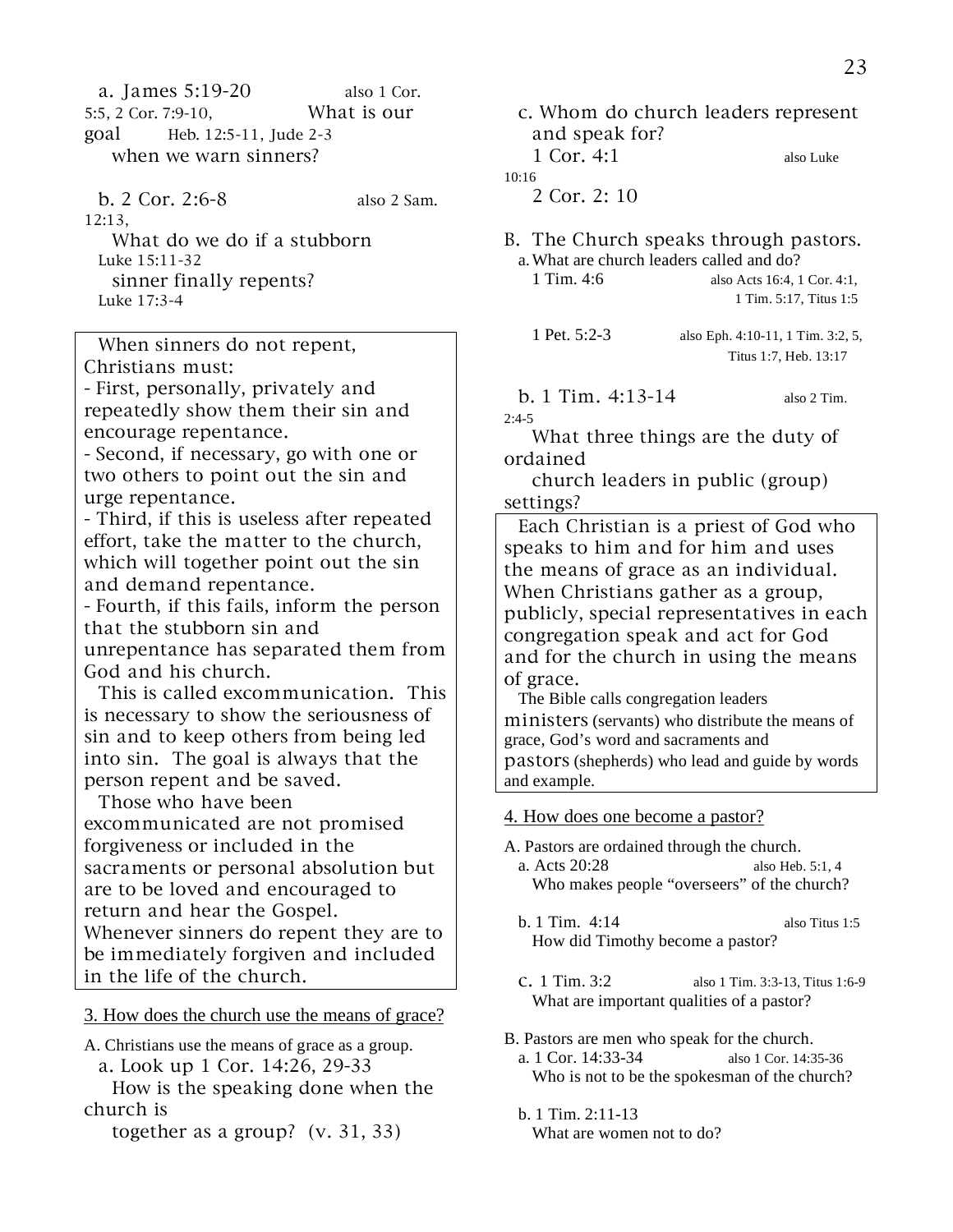c. Eph. 5:22-23 also 1 Cor. 11:2-3 Who is responsible for the spiritual leadership of a family?

 The leader of a church is chosen by God who calls him through the church which places him in office when it ordains him for the Holy Ministry. Pastors and other church leaders must be mature and trained Christians who set good examples.

 When the congregation acts as a group only men may serve as pastor, the official spokesman of the church, because at creation God put them in a position of responsibility for women.

 Still, all Christians, both male and female have the same relationship with God and serve others with God's word as individuals.

# 5. Why do we need to confess?

A. All are sinners

 a. Matt. 15:19 also Matt. 7:17-18, Jas. 1:15

 What comes from naturally sinful hearts?

 b. James 2:10 How sinful are we? c. James 4:17 What also is sin?

B. We need to repent.

 b. Psal. 32:3, 5 also Ps. 53:3-4, 1 Jn. 1:8-9

 What must we do about our sin? (v. 5)

 c. Prov. 28:13 also Heb. 10:26-27, 29, 1 John 3:6, 9 What goes along with sincere confession?

 We need forgiveness because, as descendants of Adam we have all inherited a sinful nature which makes us guilty from our start. (original sin)

 As a result of our sinful nature, we have all become guilty of sinful actions (actual sin) by doing what we should not (sins of commission) and not doing what we should (sins of omission).

 When we see our sinfulness we must confess our sins, that is agree that we are sinful, and want to stop sinning.

#### 6. How should we confess?

A. We confess to God.

 a. Psal. 51:4-5; 19:12 also Prov. 16:2, Luke 18:13-14 What must we confess to God?

 b. 1 John 1:8-9 also Psal 32:2, 5; 103:12, What will God then do? Luke 18:14

B. We confess to other people.

 a. James 5:16 also Matt 5:23-24, Luke 15:21 To whom else should we confess?

b. What are they to do then? also Lev. 19:17-18,

1 Cor. 13:5, Eph. 4:31-32

C. We confess to the pastor.

| a. Psal. 38:4                  | also 2 Sam. 12:13,   |
|--------------------------------|----------------------|
| What sins do we especially     | Psal. 38:18, 32:3, 5 |
| want to confess to our pastor? | Acts $5:3-4$         |

We must confess to God all our sins, that we are completely sinful in nature and we sin in ways we do not even know. When we confess our sin to God, he removes them and fully forgives us.

We must confess to other people sins we have done against them and they are to sincerely forgive.

We may confess to our pastor the sins which especially bother us. When we confess to the pastor, he speaks for God in fully forgiving us (pronouncing absolution) so that we can be joyful, confident, and assured of complete forgiveness.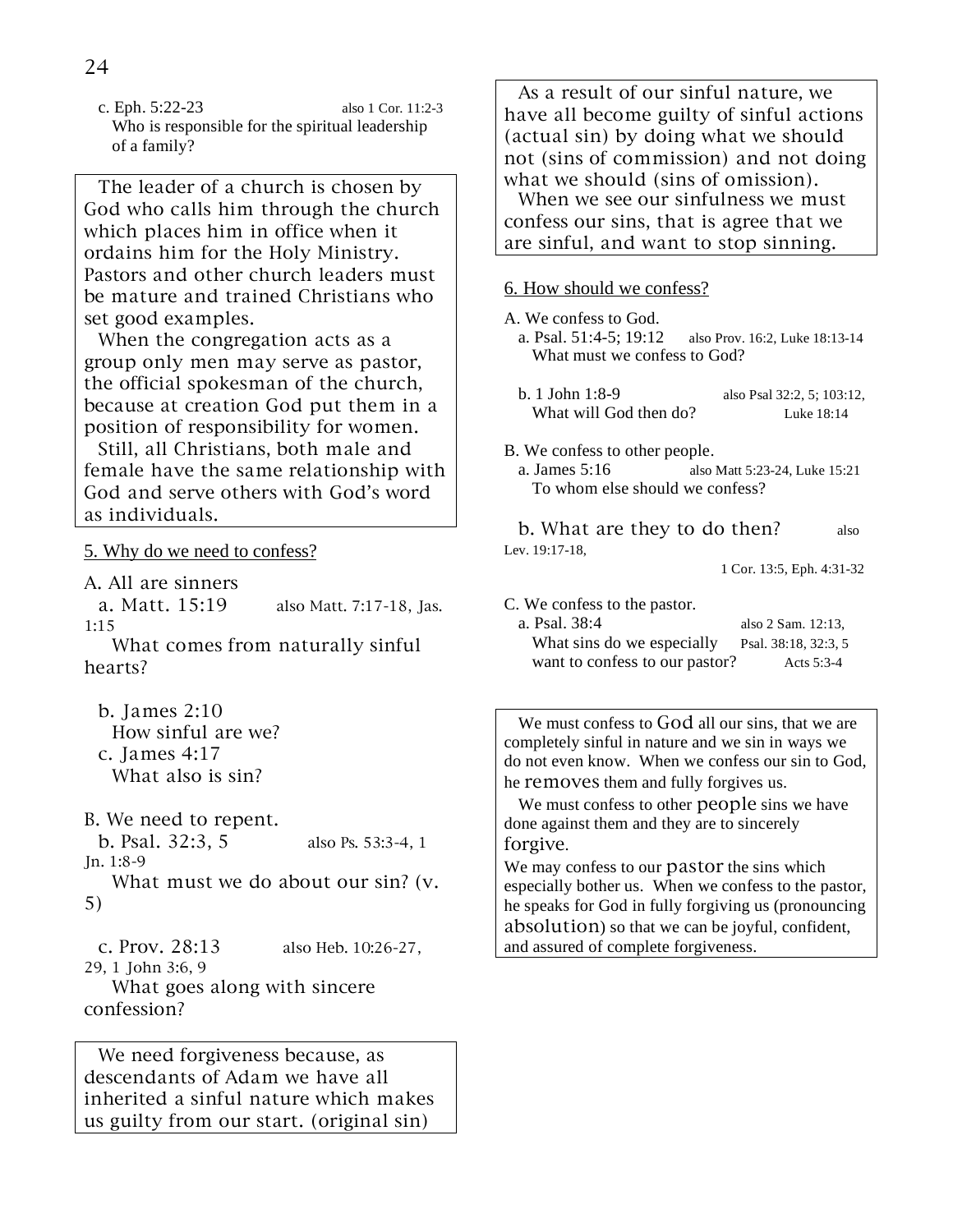| XII                                                                                                                                                                                    | Talking to God about Life                                                                                                     | d. Phil. 4:6                          | also Psal. 105:1, 136:1, Luke 17:15-16                                                                                                                         |
|----------------------------------------------------------------------------------------------------------------------------------------------------------------------------------------|-------------------------------------------------------------------------------------------------------------------------------|---------------------------------------|----------------------------------------------------------------------------------------------------------------------------------------------------------------|
| Goals                                                                                                                                                                                  | The Lord's Prayer                                                                                                             | e. 1 Tim 2:1                          | also 2 Sam. 12:25-23, Matt. 5:44,<br>Jas. 5:16, Acts 7:59-60                                                                                                   |
| 1. What is Prayer?                                                                                                                                                                     |                                                                                                                               | C. How should we pray?                |                                                                                                                                                                |
|                                                                                                                                                                                        | A. Prayer is genuine communication.                                                                                           | a. John 14:13                         | also John 16:23                                                                                                                                                |
| a. Matt 6:5-8                                                                                                                                                                          | also: Psal. 145:18<br>What is prayer not for? (verse 5)                                                                       | b. Luke 22:42                         | also Matt. 8:2, Jas. 4:3, 1 John 3:21-23                                                                                                                       |
|                                                                                                                                                                                        | To whom is prayer to be directed? (verse 6)                                                                                   | c. Matt 21:22                         | also Matt 19:26, Luke 11:13, Heb. 11:6,<br>James 1:6-7, 1 John 5:14                                                                                            |
|                                                                                                                                                                                        | What is not most important in prayer? (verse 7)                                                                               | d. Matt 6:7                           | also, Psal. 17:1, Isa 21:5, Mark 10:38                                                                                                                         |
| b. Psalm 19:14                                                                                                                                                                         | also: 1 Sam. 1:13, Ps. 10:17, Eph 5:19,<br>What are two ways we can pray?<br>Rom 8:26                                         |                                       | God commands us to pray and promises to hear<br>and answer in the best way at the best time<br>(sometimes "yes", "wait", "no" or "this instead").              |
| c. 1 Thes. $5:17-18$                                                                                                                                                                   | also Psal. 50:15, 119:164, Dan. 6:10,<br>When should we pray?<br>Luke 19:16, 18:1                                             | We pray to                            | - give God the adoration he deserves.<br>- share our confession with one who cares.                                                                            |
| a. Isaiah 45:22                                                                                                                                                                        | B. We pray only to the true God.<br>also Isa. 46:6-9, Matt. 4:10,<br>To whom should we pray?<br>Acts 14:13-18,<br>Rev. 22:8-9 | and others (intercession)             | - thank God for what he has done.<br>- ask for our selves (supplication)<br>Genuine Christian prayer is prayed                                                 |
|                                                                                                                                                                                        | b. Isa. $63:16 \& 45:20$<br>also Psal. 146:3-4, Isa. 46:6-7<br>Who cannot hear or answer prayer?                              |                                       | - In Jesus name: for his sake and for what he wants.<br>- Confidently: with faith in God's wisdom & power.<br>- Obediently: for what God himself wants for us. |
|                                                                                                                                                                                        | c. John 14:13-14 also Psal. 91:14, Zech. 13:9, John 15:7<br>What prayers will God hear and answer?                            | concentrating on what we say          | - Sincerely: understanding, meaning, and                                                                                                                       |
|                                                                                                                                                                                        | Prayer is communicating with God through spoken                                                                               |                                       | 3. Why do we call God our Father in Heaven?                                                                                                                    |
| words or silent thoughts. We can pray at any time<br>and at special times, at any place and in special<br>places, alone and with others.<br>We should pray only to the true triune God |                                                                                                                               |                                       | A. God takes care of us as a loving father.<br>a. Gal. 3:26 also John 1:12, 8:42-44, Rom. 8:15<br>How do we become God's children?                             |
| because                                                                                                                                                                                | - only God can hear prayers,<br>- only God can answer prayers, and                                                            | $b.1$ John $3:1$                      | also Matt. 7:11, Heb. 4:16, 10:19-23<br>What do we receive from God the Father?                                                                                |
| addressed to him.                                                                                                                                                                      | - God has only promised to answer prayers that are                                                                            | c. James 5:16<br>Whom do we pray for? | also John 17:20-23; Gal. 3:26-27,<br>Eph. 4:6, 1 Tim. 2:1                                                                                                      |
|                                                                                                                                                                                        | 2. Why do we pray to God?                                                                                                     | d. Isa. 57:15                         | also Psal. 115:3, Matt 6:32-32, 28:20;                                                                                                                         |
| a. Matt 8:2-3                                                                                                                                                                          | A. What are some ways God may answer prayer?                                                                                  |                                       | Where does God work? Acts 17:27, Eph. 1:20-22; 4:6<br>We can pray to "our Father in heaven" because                                                            |
| b. John 2:4                                                                                                                                                                            | also 2 Pet. 3:8-9                                                                                                             |                                       | - we are his own children through faith in Jesus<br>and can be confident he loves us.                                                                          |
| c. 2 Cor. 12:8-9                                                                                                                                                                       | also Isa. 54:7-8, Eph. 3:20                                                                                                   | and for all people.                   | - We pray along with all true believers in our God                                                                                                             |
| a. Psalm 147:1                                                                                                                                                                         | B. What should we talk to God about?<br>also Ps. 135:1-3, Rev. 4:11                                                           |                                       | - He is not far off, unconcerned with earthly things,<br>but is in a powerful position of complete control.                                                    |
| b. Psalm 32:5                                                                                                                                                                          | also Psal 51:1-4; 73:23-28                                                                                                    |                                       |                                                                                                                                                                |

c. 1 Pet. 5:7 also Prov. 18:24; John 15:15

1 Cor. 1:9; Jas 2:23

25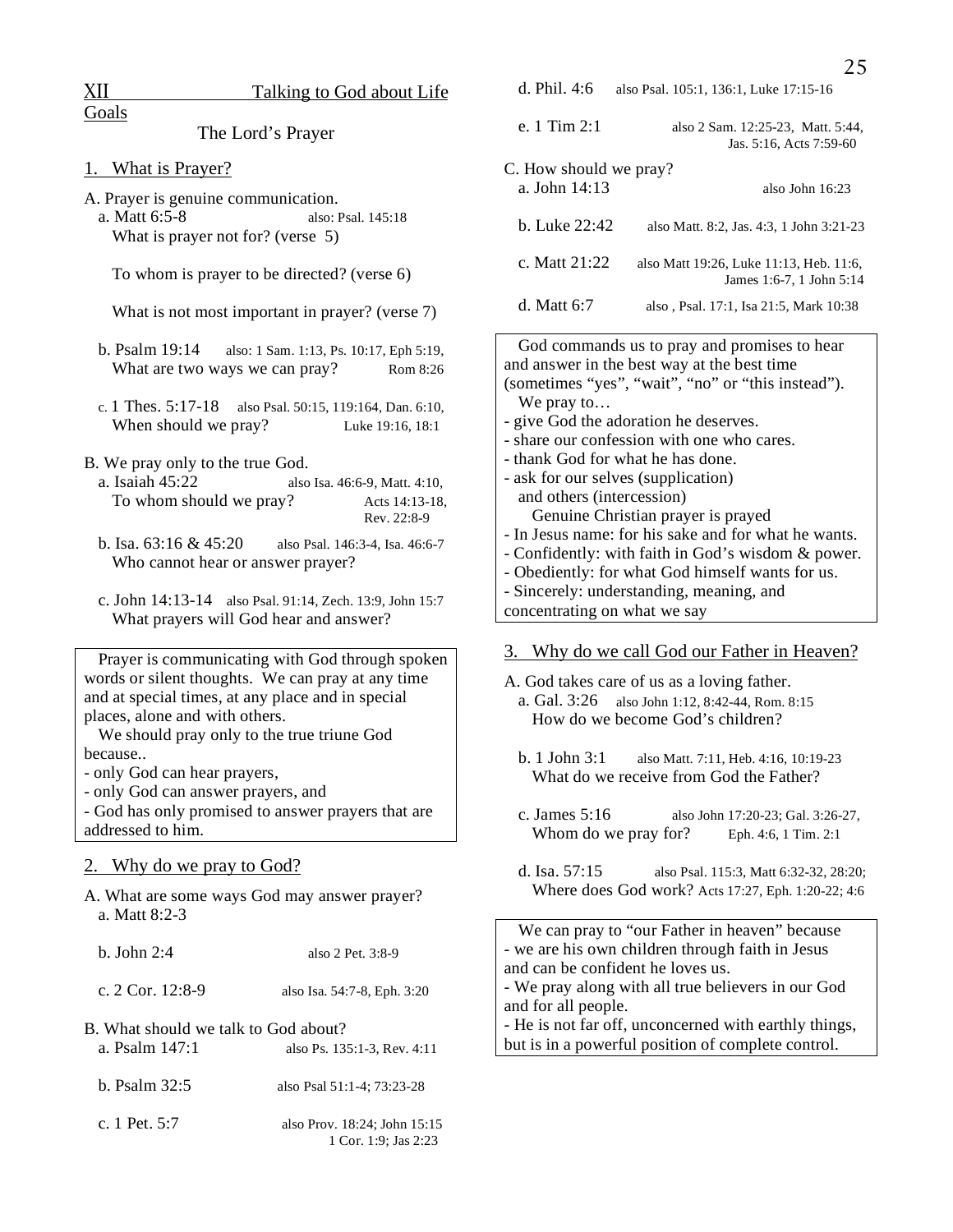26

4. What is God's "holy name"?

A. God's name is holy, and it is holy to us.

- a. 2 Sam. 7:26 also Psal. 96:8 What kind of reputation should God have?
- b. Psal. 111:9 also Isa. 9:6, 57:15, Luke 1:49

 What descriptions or activities of God are

associated with his holy name?

c. Psal. 145:21

What do we, who belong to God, do?

B. What can we do to lead others to honor God? a. Titus 2:1, 7-8, 10 also Jer. 23:28, Deut. 4:2, 2 Thes. 1:11-12; 1 Tim. 6:1, 2 Tim. 4:2 b. Matt. 5:16 also Rom. 2:23-24, 2 Cor. 3:3; Lev. 21:5-8

 We want most to honor and glorify God. This can happen by what God does in and through us.

 Holy means perfect and set apart as special. A name identifies or describes individuals or what belongs to them. It includes the reputation that comes to mind when the name is heard. God's names truly describe him as holy. He has a holy name when he is recognized as holy.

 God is given a good reputation by right things he does and by right things taught and done by his children, Christians who belong to him. God is given a bad reputation when those who belong to him do not teach or do not do as his word says.

# 5. What is God's Kingdom?

A. God rules with power, grace and glory.

- a. 1 Chron. 29:11-12 also Psal. 130:19, Eph. 1:18-23, What does God rule with power? Acts 17:24-26
- b. Luke 17:20-21 also John 8:36 Where is God's other kingdom? (v. 21)
- c. Col. 1:9-14 also Rom. 5:1-2, Eph. 2:12-13, How do we become Col. 1:13-14, 1 Pet. 2:9-12 part of this group? (v. 14)

How do those in this group want to live? (v. 10)

- d. Titus 2:11-14 also 1 Cor. 6:9-11, 2 Cor. 5:14-15, What makes us do what we do?  $(v11)$  Titus 3:3-8
- e. 2 Tim. 4:18 also Eph. 2:18-21; Ps. 24:9-10 What kingdom of God are we not yet in?
- f. Matt. 25:31, 34 also Matt. 13:36-43, Mark 13:26-27 When does this kingdom come? Luke 23:32, 42-43
- B. We want the kingdom of grace to grow.
	- a. Mark 1:15 also Rom. 10:17, 1 Cor. 12:3, Eph. 1:13 How do people become part of God's kingdom?
	- b. What do we want God to do for us? Luke 17:5 also Mark 9:24
	- c. Acts 4:29 also 2 Thes. 3:1-2, 1 Pet 2:12; 3:15 How do we want others to come to faith?
- C. We want the kingdom of glory to come soon. a. Phil. 1:22-23 also 1 Cor. 15:50-56, Phil. 3:20-21 What can we look forward to? 2 Pet. 3:12-13
	- b. 1 Cor. 1:7-9 also 2 Tim. 1:12-14; Philip. 1:6 What do we need God to do for us now? (v. 8)

 We want God's kingdom to come so that we have faith and live righteous lives forever.

 God's kingdom is all in his power: the world. We all become part of it through birth.

This kingdom is everywhere without our prayer. God's kingdom is everyone in his grace: the

church. Christians become part of it through faith. This kingdom comes when God's word causes and increases faith in us and when God's word spreads through our witness, trained evangelists, and our support of missions. In the kingdom of grace we obey God because of his gracious love for us and our love for him.

 God's kingdom is all in his glory: heaven. Christians enter it through death. This kingdom comes when we keep the true faith until our life ends or Jesus returns at the end of time.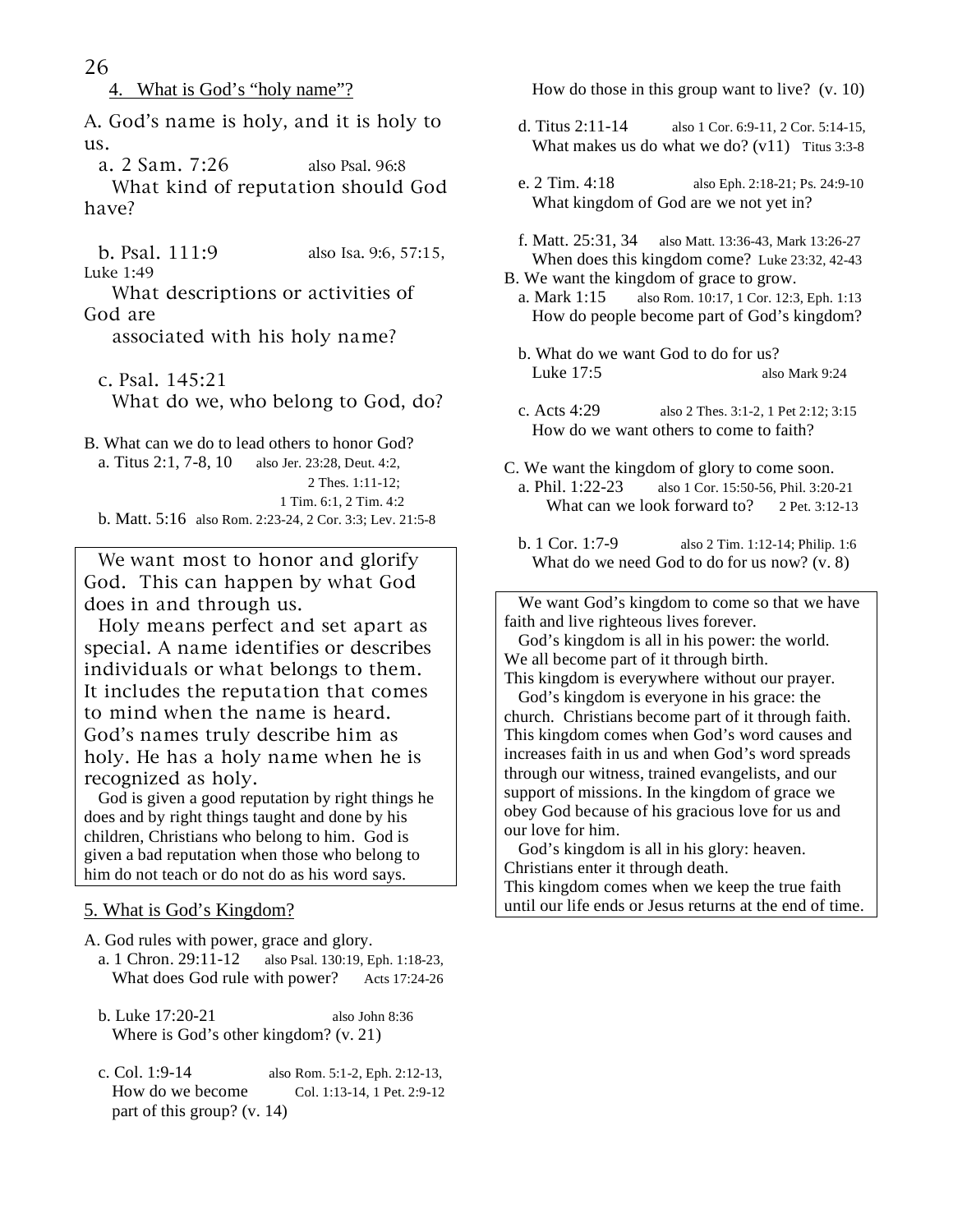# XIII. Talking about our Life Cycle The Lord's Prayer II

#### 1. How is God's will done?

- A. God's gracious will is always good.
	- a. 1 Tim. 2:4also John 6:38-40; 2 Pet 3:9 What does God always want to do for everyone?
	- b. 1 Pet. 2:15 also 1 Thess. 4:3 What does God want us to do?
	- c. 1 Pet 4:19 also Acts 14:22; 1 Pet. 3:17 What is sometimes part of God's will for us?
	- d. Rom. 5:3-4 also Rom. 8:28; 13:4 Why would God want to allow this?
- B. We want God's will to be done.
	- a. Rom. 8:28 also Psal. 103:20-21, 115:3; Eph. 1:11 Who always does God's gracious will?
	- b. Eph. 6:6 also Psal. 40:8, Matt. 12:50, Acts 13:22 How do we want to do God's will?
	- c. Prov. 16:4, 9 also Rom. 9:19; Rev. 17:17 Who also may do God's will unwillingly?
- C. God overcomes opposition to his will.
	- a. Heb. 2:14-15 also Acts 10:38, Heb. 10:10, 1 Jn. 3:8 What opponent of God's is defeated? By whom?
	- b John 16:33 also Eph. 1:11, 1 Jn. 2:15-17 What opponent of God's will is overcome?
	- c. Ezek. 36:27 also Rom. 8:9, Phlp. 2:13, Heb. 13:20-21 What changes us so we do God's will?

 God's good and gracious will, which he himself does for us, is always that all people have salvation through faith so that his kingdom comes.

 God's will, which he causes us to do, is that we live sanctified lives so his name is kept holy.

 God's consequent will, which he may allow, may be that we endure suffering so greater good results.

 God's will is always done perfectly by God and his angels. It is done on earth by us through the willing obedience of believers and also the unknowing conformity of unbelievers.

 God overcomes opposition to his will when the Father controls everything in the world, Jesus' death and resurrection defeats the devil, and the Spirit's work in us overcomes our sinful nature.

# 2. Why do pray "Give us..our daily bread"?

- A. God provides all we need for life. a. Matt. 6:31-34 also Psal. 145:15-16, Acts 14:17, What does God intend to provide? 1 Tim. 2:1-2
- b. Rom. 11:35-36 also Jas. 1:17; Zech. 10:1 Where does everything good come from?
- c. How does God provide for us? Ps. 104:14 also Matt 5:45
	- Deut 8:17-18 also 1 Chron. 29:14-16;
- B. We want what is ours.
- a. Deut. 5:21 also Matt. 9:13-15; Col 3:5 What should we not want?
- b. 2 Thess. 3:10-12 also Deut. 5:19; Prov. 28:19 How does God want us to get what we need?
- b. Eph. 4:28 also Matt 14:16; 1 Tim. 5:8; What else do we want? Heb. 13:16; 1 Jn. 3:17-18

#### C. How do we respond to God's gifts? a. Psal. 106:1 also Eph. 5:20; Philip. 4:6, 1 Tim. 4:4-5

- b. 1 Tim. 6:6-8 also Prov. 30:8-9, Luke 12:15; Philip 4:11-12; Heb. 13:5
- c. 1 Tim. 6:17 also Exod. 16:12, Eph. 4:28, 1 Pet. 5:7

 We pray for "bread", meaning all we need for bodily life, because God wants us to have it.

 We pray "give" because God is the original source of all we have and because we do not deserve it. We pray "daily" because we trust God to give us just what we need when we need it.

We pray "us" and "our" because we want only what is right for us to have as it is earned or freely given. We also want others to have what they need, which they may get when we share with them.

 When God provides for our needs, we should respond with thanks and praise, faith and trust; being content and being good stewards.

#### 3. Why do we ask for forgiveness?

A. What words identify what we have done wrong? a. Matt. 6:12 also Matt. 18:2-35

| $h$ . Luke 11:4                      | also Matt. 6:14, Ps. 32:1, 5 |
|--------------------------------------|------------------------------|
| c. Psal. $32:5$                      | also Eph. $2:1$              |
| d. Psal. $51:2$<br>e. 1 John $1:8-9$ | also Psal. 25:11; 32:5       |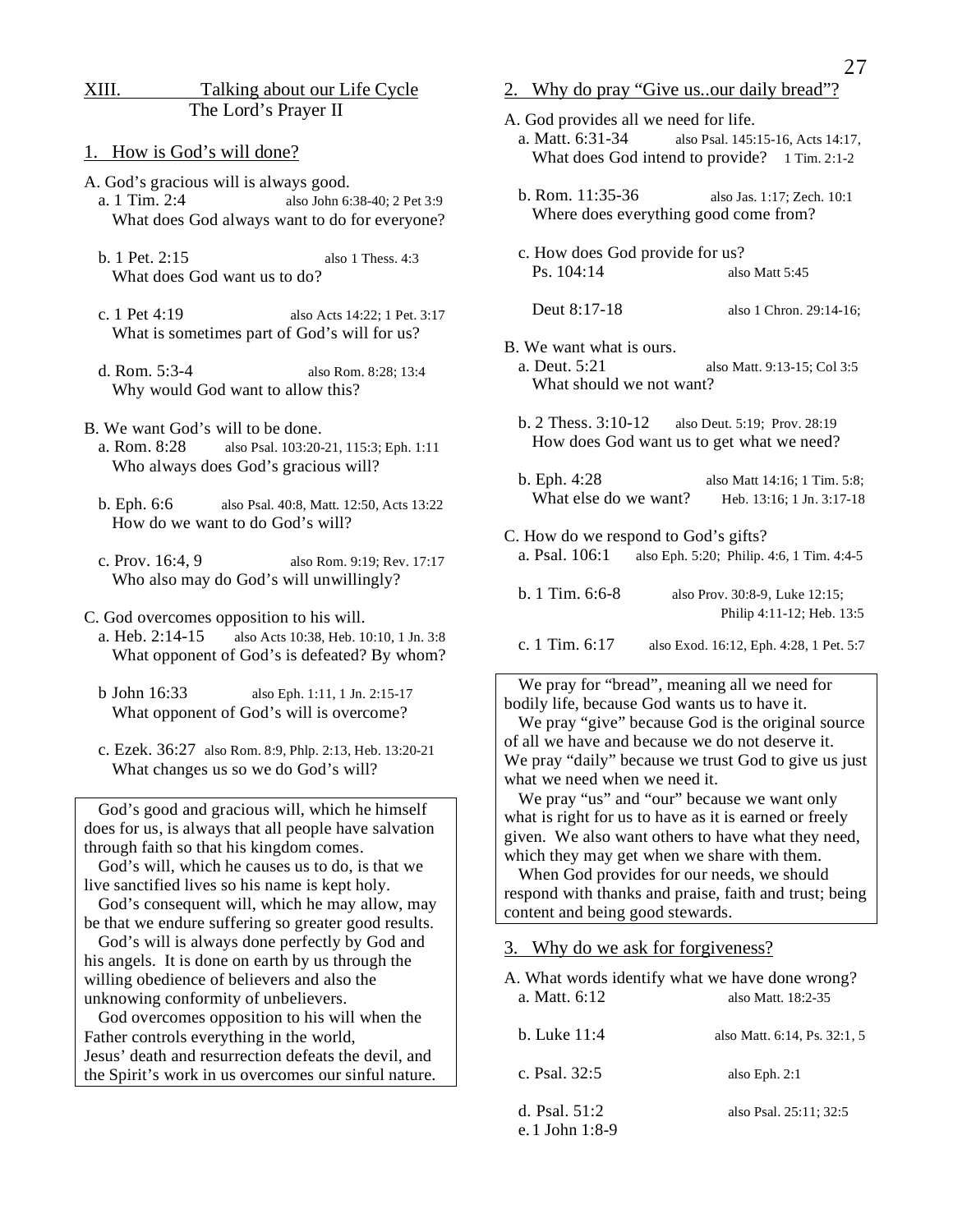- B. We need forgiveness for what we do wrong.
	- a. Rom. 3:23 also Psal. 19:2; Rom. 3:10-12; 1 Jn. 1:8-9 What must we all admit is true?
	- b. Rom. 6:23 also Luke 23:41, Rom. 1:18; 2:8; Eph. 2:3 What do we deserve because of our sins?
	- c. Rom. 3:20 also Is. 64:6; Gal. 2:16, Col. 2:13 What cannot make up for our wrongs?
	- d. Rom. 3:24 also Ps. 51:1; 86:5; 130:4, 7-8; Eph. 2:4-9 What can we be confident God will do?
	- e. 1 John 1:9 also Ps. 32:3-6, Prov. 28:13 What is necessary to receive forgiveness?
- C. Forgiveness changes us.
	- a. Eph. 4:32 also John 14:15; Col. 3:13, 1 Jn. 4:7, 11 How do we treat others when we are forgiven?
	- b. Matt. 6:14-15 also Matt 18:21-22, 28-35, What happens if we refuse Mark 11:25, Luke 6:37 to forgive others?

 Trespasses means that which makes us guilty or wrong, as similar to "debts", "sins",

"transgressions", "iniquity", and "unrighteousness". We say forgive because…

we admit we have done wrong,

we deserve punishment instead of God's love, we can do nothing to make up for our wrong, we are confident God will forgive us by free grace, and we must want forgiveness in order to receive it.

 Forgiveness means, not that God ignores our sins, but that he completely removes them.

 We forgive others because God's forgiveness changes our lives so we become more loving. Refusing to forgive blocks God's work in our lives and prevents us from receiving forgiveness.

#### 4. How are we kept from temptation?

A. Our faith is tested.

 a. James 1:2, 12also 1 Pet. 1:6-7 What does God want when our faith is tested?

 b. Where do temptations to do evil come from? James 1:13-14 also Matt 26:41; Gal. 5:17

John 13:2 also Luke 4:2; 22:3;1 Cor. 7:5; Rev. 12:9

Matt. 18:7 also Prov. 1:10, 1 Tim. 6:9-10

B. Note the steps down from temptation to death. a. Gen. 3:1-3 also Matt 14:31, Mark 11:23

- b. Gen. 3:4 also Luke 4:6, John 8:44, 2 Cor. 11:13-15
- c. Gen. 3:6 also 2 Sam. 11:3, Matt 5:28, Mark 7:21-22, Luke 4:2-3, 1 Tim. 6:9-10, Jas. 4:1-3, 14 d. Gen. 3:6 also 2 Sam. 11:4, 12:14-15; Prov. 1:10, Luke 22:6, 47-48; James 1:15 e. Gen. 3:8-10 also Matt. 27:3-5, Luke 8:12-13, 1 Pet. 5:8-9 f. Gen. 3:17-19 also Mark 16:16, Matt 12:31, John 3:18, Acts 1:24-25, James 1:15
- C. God delivers from each step of temptation. a. 1 Cor. 10:13 also Job 1:9-12 How does God guard us from the devil's temptations?
	- b. John 17:16-17 also Matt 4:4 How does God keep us from the world's deception?
	- c. Ezek. 36:27 also Ps. 51:10-12; Rom. 8:5, 9, 13-14; How does God keep us from Gal. 5:16-18 wrong desires of our sinful nature?
	- d. 2 Tim. 3:16 also Gal. 5:19-21, 6:7-8; 1 Cor. 6:9-10 How does God keep us from wrong decisions?
	- e. 2 Thess. 3:3 also Eph. 6:10 How does God keep us from doing wrong?
	- f. 1 Tim. 1:15 also Psal. 103:2-3; Rom. 5:8 How does God deliver us from despair and damnation even when we have fallen into sin?

 Temptation is a type of test. God tests us, meaning for us to do right so our faith is strengthened. Temptations, not from God, mean for us to do wrong so our faith is weakened. This comes from the Devil, from the world and sinful people in it, and from the desires of our sinful self.

 We are led into temptation when we are misled to doubt of God's word, to deception by lies, to self centered desires, to wrong decisions, to disobedient deeds, and finally into unbelieving despair, damnation and eternal death.

 We are kept from temptation when God keeps us from being tempted, gives us his truth so we know what is right gives us holy desires through the Spirit, instructs and warns us through his word, gives us his strength to resist doing wrong, and promises us free and complete forgiveness. 5. How does God deliver us from evil?

A. Evil comes from sin and Satan. a. Rom. 5:12 also Rom. 6:20-21; Jas. 1:15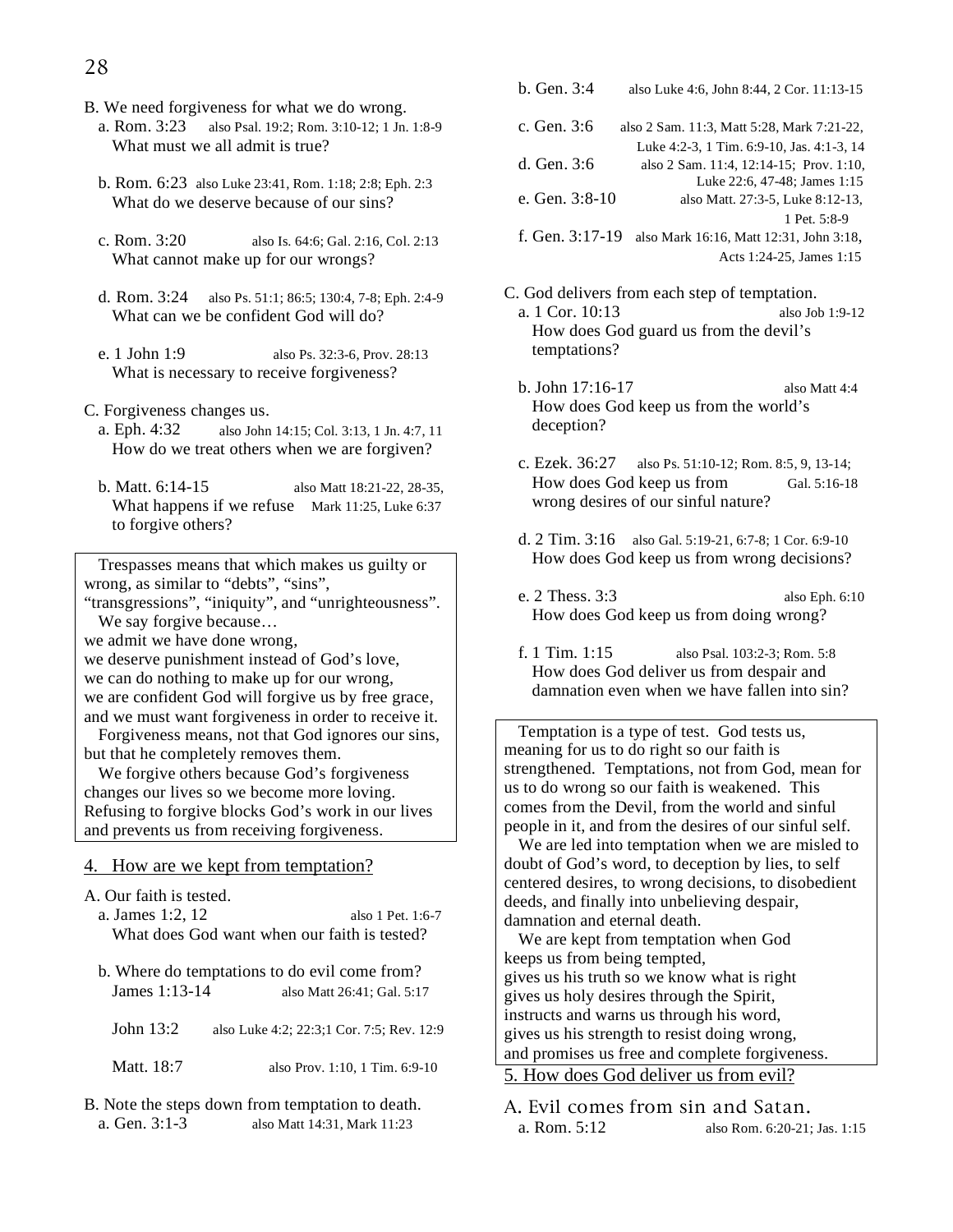What causes death?

- b. Gen. 3:14-19 What other troubles came with it?
- c. 1 John 3:8 also Rev. 12:9, 12; Acts 10:38; Heb. 2:14 Where did the trouble start?
- B. The greatest evil is separation from God a. Jas. 1:17 Where does everything good come from?
	- c. Matt. 25:41 also Matt. 25:46 Who is completely separated from God?
	- b. Luke 12:4-5 What is the worst that could happen to us?
- C. Evil is kept within limits.
	- a. Lam. 3:37 also Isa. 45:7; Lam 3:33, 38 Who controls what is allowed to happen?
	- b. Rev. 20:2 also Job 2:7 Who is kept under limits?
- D. God delivers us from evil even if it happens.
	- a. Matt 8:26 also Matt. 14:22-32; Rev. 7:13 How can God deliver us from evil?
	- b. Ps. 91:7-8 also Ps. 23:4k, 27:2-3; 91:9-12; How can God deliver us  $P_{\text{rov. 19:23, Ex. 8:20-22}}$ ; when evil happens? 2 Kg. 6:8-23; Matt. 2:13-18, Rev. 9:3-4
	- c. Ps. 121:7-8 also Job 5:19-21; Ps. 27:5; How can God deliver us Dan. 3:21-27, 6:16-23; when evil happens to us? John 17:15; Acts 27:22-24, 28:3-4
	- d. 1 Pet 5:10 also Gen. 7:17, 23; Job 5:18, 42:10-16; How can God deliver us Matt. 8:2-3, 14-15; if we are hurt by evil? John 11:4
	- e. 2 Cor. 12:9 also Rom. 8:35-37; Phlp. 4:11-13 How can God deliver us if we do not recover?
	- f. 2 Tim. 4:18 also Acts 7:59-60; Phil. 1:21-24; Rev. 21:4 How can God deliver us if we cannot endure?
	- g. Rom. 8:28 also Acts 14:22; Gen. 50:20 How can God deliver us from all evil no matter what happens?

 Evil is the result of sin, which Satan introduced into the world. The greatest evil is separation from God, the source of all good, in hell. But evil only happens when God, who is in control, is willing to allow it.

- God delivers us from evil by
- stopping it from happening,
- keeping evil that happens away from us,
- protecting us from being hurt by evil that happens to us,
- helping us recover from evil that hurts us,
- strengthening us to endure evil , when we do not recover,
- taking us from all evil to heaven,
- turning even evil to good results.

#### 6. How do we close this prayer?

- A. We pray to God with respect and confidence. a. 1 Chron. 29:11 & Matt. 28:18 also 1 Pet. 3:22 Who is in charge of everything?
	- b. 1 Chron. 29:12 & Matt 19:26 also Eph. 3:20-21 Who is able to do anything?
	- c. We pray to God with thankfulness 1 Chron. 29:13 & 1 Tim. 1:17 Who deserves the credit also Ps. 113:4-5, 121:2 when good happens?
- B. We are sure our prayers will come true. a. Rev. 3:14 What words mean the same as "Amen"?
	- b. What can we be sure God will do when we pray? 1 John 5:14 also Prov. 15:29
		- Ps. 50:15 also Matt 6:33; Luke 11:9
	- c. Look up Matt 6:9 also Luke 11:2 What does God tell us about praying?

 We pray to God with respect because only he has the kingdom, that is, authority over the whole earth. We pray to God with confidence because only he has the power, that is ability to do anything we ask. We pray to God with thankfulness because only he gets the glory, that is, credit when our prayers are answered.

"Amen" means true and trustworthy".

We say this about our prayer because our faithful God tells us to pray for these things and promises to hear and answer us.

# **THE TEN COMMANDMENTS**

The First Commandment You shall have no other gods. *What does this mean?* We should fear, love, and trust in God above all things.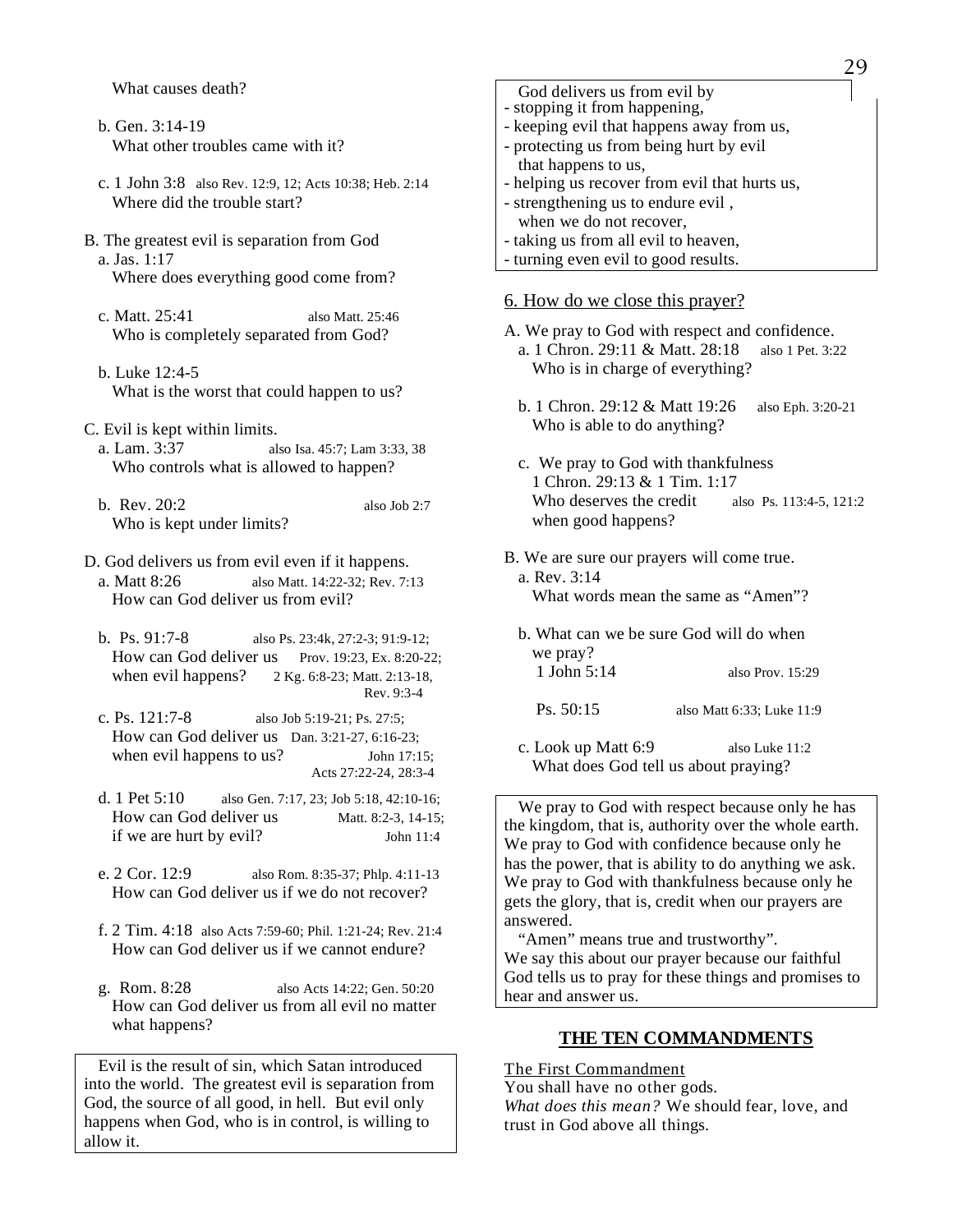#### The Second Commandment

You shall not misuse the name of the Lord your God.

*What does this mean?* We should fear and love God so that we do not curse, swear, use satanic arts, lie, or deceive by His name, but call upon it in every trouble, pray, praise, and give thanks.

#### The Third Commandment

Remember the Sabbath day by keeping it holy. *What does this mean?* We should fear and love God so that we do not despise preaching and His Word, but hold it sacred and gladly hear and learn it.

#### The Fourth Commandment

Honor your father and your mother. *What does this mean?* We should fear and love God so that we do not despise or anger our parents and other authorities, but honor them, serve and obey them, love and cherish them.

#### The Fifth Commandment

# You shall not murder.

*What does this mean?* We should fear and love God so that we do not hurt or harm our neighbor in his body, but help and support him in every physical need.

#### The Sixth Commandment

# You shall not commit adultery.

*What does this mean?* We should fear and love God so that we lead a sexually pure and decent life in what we say and do, and husband and wife love and honor each other.

#### The Seventh Commandment

#### You shall not steal.

*What does this mean?* We should fear and love God so that we do not take our neighbor's money or possessions, or get them in any dishonest way, but help him to improve and protect his possessions and income.

#### The Eighth Commandment

#### You shall not give false testimony against your neighbor.

*What does this mean?* We should fear and love God so that we do not tell lies about our neighbor, betray him, slander him, or hurt his reputation, but defend him, speak well of him, and explain everything in the kindest way.

#### The Ninth Commandment

You shall not covet your neighbor's house.

*What does this mean?* We should fear and love God so that we do not scheme to get our neighbor's inheritance or house, or get it in a way which only appears right, but help and be of service to him in keeping it.

#### The Tenth Commandment

You shall not covet your neighbor's wife, or his manservant or maidservant, his ox or donkey, or anything that belongs to your neighbor. *What does this mean?* We should fear and love God so that we do not entice or force away our neighbor's wife, workers, or animals, or turn them against him, but urge them to stay and do their duty.

#### *What does God say about all these commandments?*

He says: "I, the Lord your God, am a jealous God, punishing the children for the sin of the fathers to the third and fourth generation of those who hate Me, but showing love to a thousand generations of those who love Me and keep My

# commandments." [Ex. 20:5–6]

*What does this mean?* God threatens to punish all who break these commandments. Therefore, we should fear His wrath and not do anything against them. But He promises grace and every blessing to all who keep these commandments. Therefore, we should also love and trust in Him and gladly do what He commands.

#### **THE APOSTLES' CREED**

#### The First Article

I believe in God, the Father Almighty, Maker of heaven and earth.

*What does this mean?* I believe that God has made me and all creatures; that He has given me my body and soul, eyes, ears, and all my members, my reason and all my senses, and still takes care of them.

 He also gives me clothing and shoes, food and drink, house and home, wife and children, land, animals, and all I have. He richly and daily provides me with all that I need to support this body and life.

 He defends me against all danger and guards and protects me from all evil. All this He does only out of fatherly, divine goodness and mercy, without any merit or worthiness in me. For all this it is my duty to thank and praise, serve and obey Him. This is most certainly true.

#### The Second Article

And in Jesus Christ, His only Son, our Lord, who was conceived by the Holy Spirit, born of the Virgin Mary, suffered under Pontius Pilate, was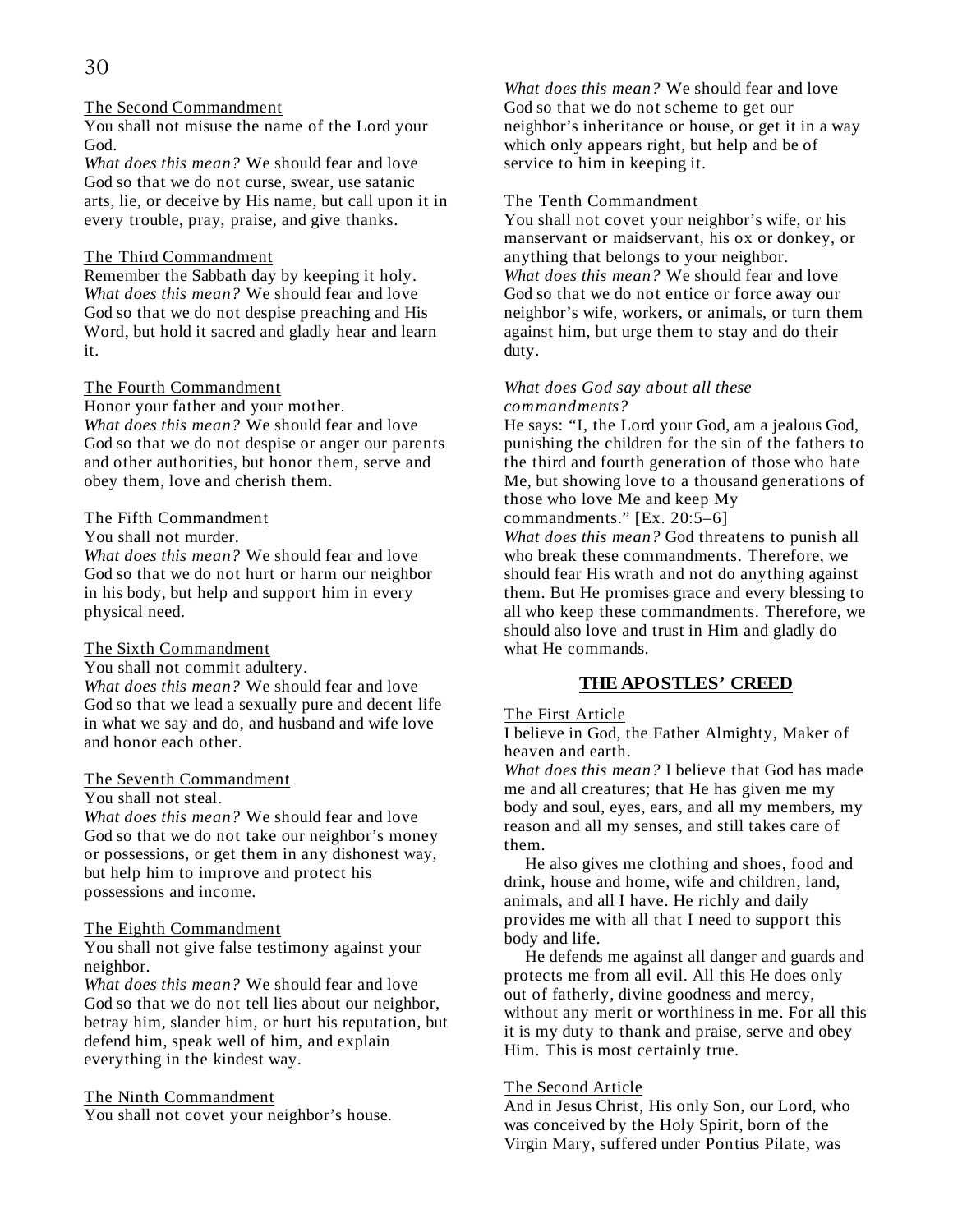crucified, died and was buried. He descended into hell. The third day He rose again from the dead. He ascended into heaven and sits at the right hand of God, the Father Almighty. From thence He will come to judge the living and the dead. *What does this mean?* I believe that Jesus Christ, true God, begotten of the Father from eternity, and also true man, born of the Virgin Mary, is my Lord,

who has redeemed me, a lost and condemned person, purchased and won me from all sins, from death, and from the power of the devil; not with gold or silver, but with His holy, precious blood and with His innocent suffering and death, that I may be His own and live under Him in His kingdom and serve Him in everlasting righteousness, innocence, and blessedness, just as He is risen from the dead, lives and reigns to all eternity. This is most certainly true.

#### The Third Article

I believe in the Holy Spirit, the holy Christian church, the communion of saints, the forgiveness of sins, the resurrection of the body, and the life everlasting. Amen.

*What does this mean?* I believe that I cannot by my own reason or strength believe in Jesus Christ, my Lord, or come to Him; but the Holy Spirit has called me by the Gospel, enlightened me with His gifts, sanctified and kept me in the true faith. In the same way He calls, gathers, enlightens, and sanctifies the whole Christian church on earth, and keeps it with Jesus Christ in the one true faith. In this Christian church He daily and richly forgives all my sins and the sins of all believers. On the Last Day He will raise me and all the dead, and give eternal life to me and all believers in Christ. This is most certainly true.

#### **THE LORD'S PRAYER**

#### The Introduction

Our Father who art in heaven. *What does this mean?* With these words God tenderly invites us to believe that He is our true Father and that we are His true children, so that with all boldness and confidence we may ask Him as dear children ask their dear father.

*How is God's name kept holy?* God's name is kept holy when the Word of God is taught in its truth and purity, and we, as the children of God, also lead holy lives according to it. Help us to do this, dear Father in heaven! But anyone who teaches or lives contrary to God's Word profanes the name of God among us. Protect us from this, heavenly Father!

#### The Second Petition

Thy kingdom come.

*What does this mean?* The kingdom of God certainly comes by itself without our prayer, but we pray in this petition that it may come to us also.

*How does God's kingdom come?* God's kingdom comes when our heavenly Father gives us His Holy Spirit, so that by His grace we believe His holy Word and lead godly lives here in time and there in eternity.

#### The Third Petition

Thy will be done on earth as it is in heaven. *What does this mean?* The good and gracious will of God is done even without our prayer, but we pray in this petition that it may be done among us also.

#### *How is God's will done?*

God's will is done when He breaks and hinders every evil plan and purpose of the devil, the world, and our sinful nature, which do not want us to hallow God's name or let His kingdom come; and when He strengthens and keeps us firm in His Word and faith until we die. This is His good and gracious will.

#### The Fourth Petition

Give us this day our daily bread.

*What does this mean?* God certainly gives daily bread to everyone without our prayers, even to all evil people, but we pray in this petition that God would lead us to realize this and to receive our daily bread with thanksgiving.

*What is meant by daily bread?* Daily bread includes everything that has to do with the support and needs of the body, such as food, drink, clothing, shoes, house, home, land, animals, money, goods, a devout husband or wife, devout children, devout workers, devout and faithful rulers, good government, good weather, peace, health, self-control, good reputation, good friends, faithful neighbors, and the like.

The First Petition Hallowed be Thy name. *What does this mean?* God's name is certainly holy in itself, but we pray in this petition that it may be kept holy among us also.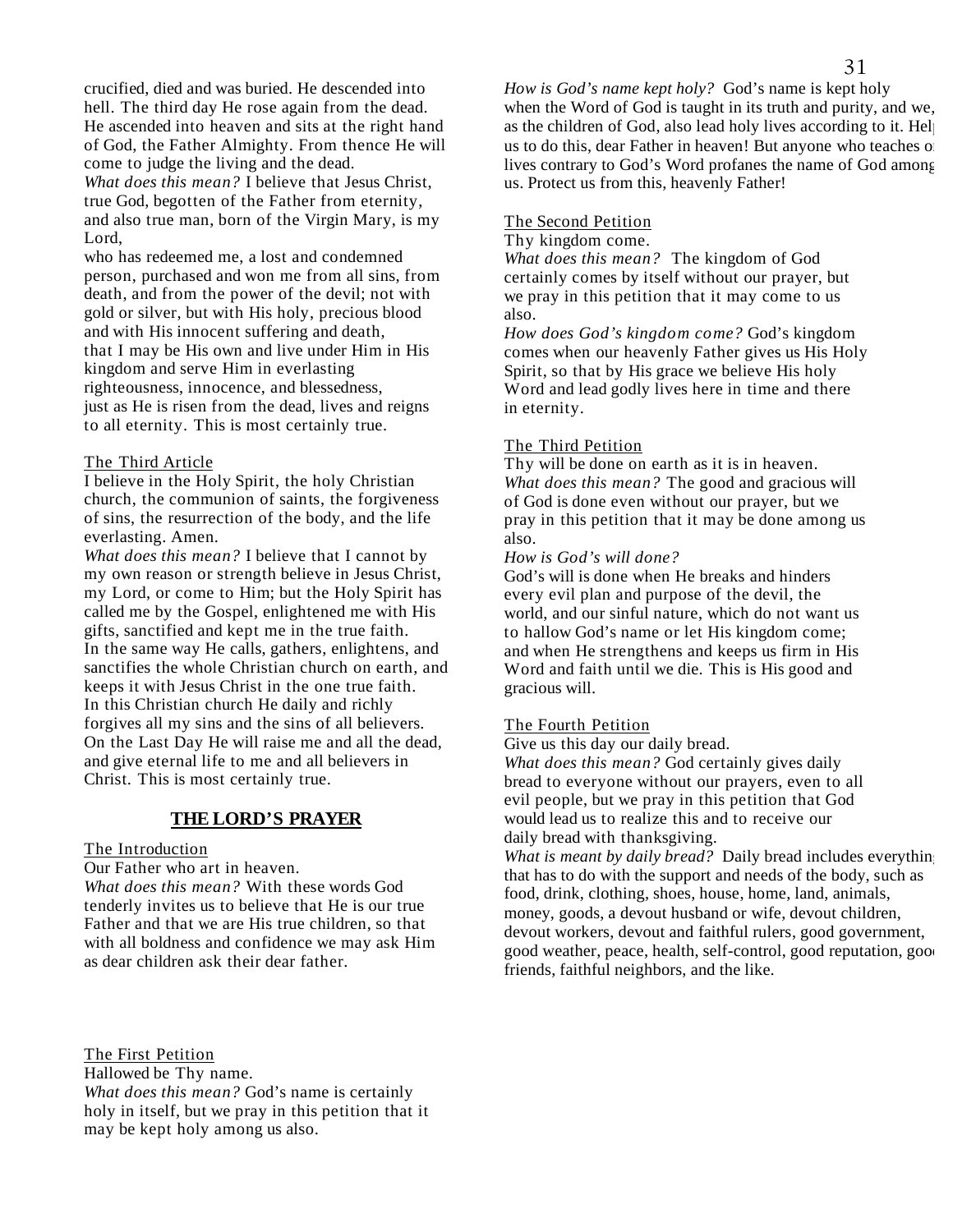# 32

# The Fifth Petition

And forgive us our trespasses as we forgive those who trespass against us.

*What does this mean?* We pray in this petition that our Father in heaven would not look at our sins, or deny our prayer because of them. We are neither worthy of the things for which we pray, nor have we deserved them, but we ask that He would give them all to us by grace, for we daily sin much and surely deserve nothing but punishment. So we too will sincerely forgive and gladly do good to those who sin against us.

# The Sixth Petition

And lead us not into temptation.

*What does this mean?* God tempts no one. We pray in this petition that God would guard and keep us so that the devil, the world, and our sinful nature may not deceive us or mislead us into false belief, despair, and other great shame and vice. Although we are attacked by these things, we pray that we may finally overcome them and win the victory.

#### The Seventh Petition

#### But deliver us from evil.

*What does this mean?* We pray in this petition, in summary, that our Father in heaven would rescue us from every evil of body and soul, possessions and reputation, and finally, when our last hour comes, give us a blessed end, and graciously take us from this valley of sorrow to Himself in heaven.

#### The Conclusion

For Thine is the kingdom and the power and the glory forever and ever. Amen.

*What does this mean?* This means that I should be certain that these petitions are pleasing to our Father in heaven, and are heard by Him; for He Himself has commanded us to pray in this way and has promised to hear us. Amen, amen means "yes, yes, it shall be so."

# **HOLY BAPTISM**

#### First

*What is Baptism?* 

Baptism is not just plain water, but it is the water included in God's command and combined with God's word.

*Which is that word of God?* Christ our Lord says in the last chapter of Matthew: "Therefore go and make disciples of all nations, baptizing them in the name of the Father and of the Son and of the Holy Spirit." [Matt. 28:19]

#### *What benefits does Baptism give?*

It works forgiveness of sins, rescues from death and the devil, and gives eternal salvation to all who believe this, as the words and promises of God declare.

*Which are these words and promises of God?*  Christ our Lord says in the last chapter of Mark: "Whoever believes and is baptized will be saved, but whoever does not believe will be condemned." [Mark 16:16]

# Third

*How can water do such great things?* 

Certainly not just water, but the word of God in and with the water does these things, along with the faith which trusts this word of God in the water. For without God's word the water is plain water and no Baptism. But with the word of God it is a Baptism, that is, a life-giving water, rich in grace, and a washing of the new birth in the Holy Spirit, as St. Paul says in Titus, chapter three: "He saved us through the washing of rebirth and renewal by the Holy Spirit, whom He poured out on us generously through Jesus Christ our Savior, so that, having been justified by His grace, we might become heirs having the hope of eternal life. This is a trustworthy saying." [Titus 3:5–8]

#### Fourth

*What does such baptizing with water indicate?*  It indicates that the Old Adam in us should by daily contrition and repentance be drowned and die with all sins and evil desires, and that a new man should daily emerge and arise to live before God in righteousness and purity forever. *Where is this written?* St. Paul writes in Romans chapter six: "We were therefore buried with Him through baptism into death in order that, just as Christ was raised from the dead through the glory of the Father, we too may live a new life." [Rom. 6:4]

# **OFFICE OF THE KEYS AND CONFESSION**

#### *What is Confession?*

Confession has two parts. First, that we confess our sins, and second, that we receive absolution, that is, forgiveness, from the pastor as from God Himself, not doubting, but firmly believing that by it our sins are forgiven before God in heaven.

# Second